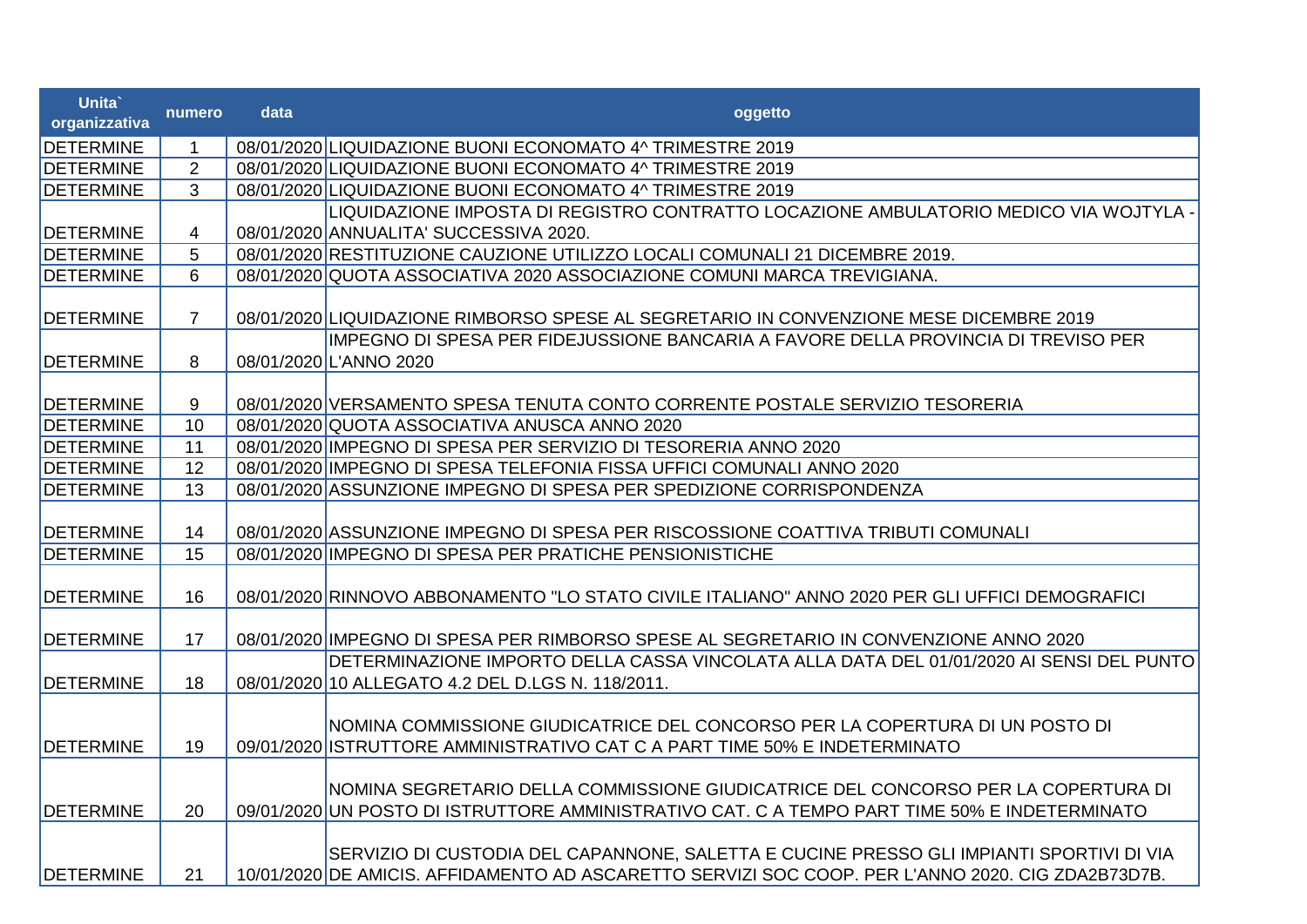|                  |    | GESTIONE DELLA BIBLIOTECA COMUNALE PER L'ANNO 2020. AFFIDAMENTO AD ASCARETTO SERVIZI                |
|------------------|----|-----------------------------------------------------------------------------------------------------|
| <b>DETERMINE</b> | 22 | 10/01/2020 SOC. COOP. CIG Z682B73D26.                                                               |
|                  |    |                                                                                                     |
| <b>DETERMINE</b> | 23 | 13/01/2020 LIQUIDAZIONE FATTURE VARIE PER ACQUISIZIONE BENI E PRESTAZIONI DI SERVIZI                |
|                  |    |                                                                                                     |
| <b>DETERMINE</b> | 24 | 14/01/2020 LIQUIDAZIONE FATTURE VARIE PER ACQUISIZIONE BENI E PRESTAZIONI DI SERVIZI.               |
|                  |    |                                                                                                     |
|                  |    | RIMBORSO SPESE SEGRETERIA CONVENZIONATA E DIRITTI DI ROGITO SEGRETARIO DR.PAOLO ORSO                |
| <b>DETERMINE</b> | 25 | 15/01/2020 ANNO 2018 AL COMUNE CAPOFILA DELLA CONVENZIONE                                           |
|                  |    |                                                                                                     |
| <b>DETERMINE</b> | 26 | 15/01/2020 ABBONAMENTO A "DOCUMENTAZIONE ON LINE" DI DEFLINO & PARTNERS PER L'ANNO 2020             |
|                  |    | LIQUIDAZIONE NOTE RIMBORSO CEDOLE SCUOLA PRIMARIA ALUNNI RESIDENTI A.S.                             |
|                  |    | 2019/20.CARTOLERIE "SANTAROSSA DI BELLET GIUSEPPE E C. SAS" E "SCARABOCCHIO DI ZAMBON               |
| <b>DETERMINE</b> | 27 | 15/01/2020 ROSANNA"                                                                                 |
|                  |    | IMPEGNO E LIQUIDAZIONE COMUNICAZIONE N.0005613217771 AGENZIA DELLE ENTRATE RELATIVA A               |
| <b>DETERMINE</b> | 28 | 15/01/2020 IRREGOLARITA' 770/2017                                                                   |
| <b>DETERMINE</b> | 29 | 15/01/2020 ANTICIPAZIONE FONDO SERVIZIO ECONOMATO ANNO 2020                                         |
| <b>DETERMINE</b> | 30 | 15/01/2020 IMPEGNO DI SPESA SERVIZIO ECONOMATO - 1^ SERVIZIO                                        |
| <b>DETERMINE</b> | 31 | 15/01/2020 IMPEGNO DI SPESA SERVIZIO ECONOMATO - 2^ SERVIZIO                                        |
| <b>DETERMINE</b> | 32 | 15/01/2020 IMPEGNO DI SPESA SERVIZIO ECONOMATO - 3^ SERVIZIO                                        |
|                  |    |                                                                                                     |
| <b>DETERMINE</b> | 33 | 15/01/2020 UTENZE TELEFONIA FISSA ISTITUTO COMPRENSIVO PLESSI DI CODOGNE' ANNO 2020. CIG Z662B8802A |
|                  |    | SERVIZIO DI TELEFONIA MOBILE PER L'ANNO 2020 (AMMINISTRATORI COMUNALI E CENTRALINO SEDE             |
| <b>DETERMINE</b> | 34 | 15/01/2020 MUNICIPALE). CIG Z6C2B885B4                                                              |
|                  |    |                                                                                                     |
| <b>DETERMINE</b> | 35 | 15/01/2020 RINNOVO ABBONAMENTO ANNUALE AL SETTIMANALE L'AZIONE PER LA BIBLIOTECA COMUNALE           |
| <b>DETERMINE</b> | 36 | 15/01/2020 QUOTA ASSOCIATIVA ANUTEL ANNO 2020                                                       |
| <b>DETERMINE</b> | 37 | 15/01/2020 ACQUISTO BUONI MENSA PERSONALE DIPENDENTE                                                |
|                  |    | IMPEGNO DI SPESA PER CORSO DI FORMAZIONE IN MATERIA DI FINANZA LOCALE E RENDICONTO DI               |
| <b>DETERMINE</b> | 38 | 15/01/2020 GESTIONE                                                                                 |
|                  |    | INTEGRAZIONE RETTA CITTADINO COMUNE CODOGNE' OSPITE PRESSO IL CENTRO SERVIZI OPERA                  |
| <b>DETERMINE</b> | 39 | 15/01/2020 IMMACOLATA DI LOURDES DI CONEGLIANO                                                      |
|                  |    | ASSUNZIONE IMPEGNO DI SPESA PER RISCOSSIONE IMPOSTA SULLA PUBBLICITA' E DIRITTI                     |
| <b>DETERMINE</b> | 40 | 16/01/2020 PUBBLICHE AFFISSIONI.                                                                    |
|                  |    |                                                                                                     |
| <b>DETERMINE</b> | 41 | 16/01/2020 TRASFERIMENTO SOMMA PERVENUTA A TITOLO DI TARES DI COMPETENZA ALTRO COMUNE.              |
| <b>DETERMINE</b> | 42 | 16/01/2020 SERVIZIO MENSA DIPENDENTE SIG.CARESTIATO DARIO                                           |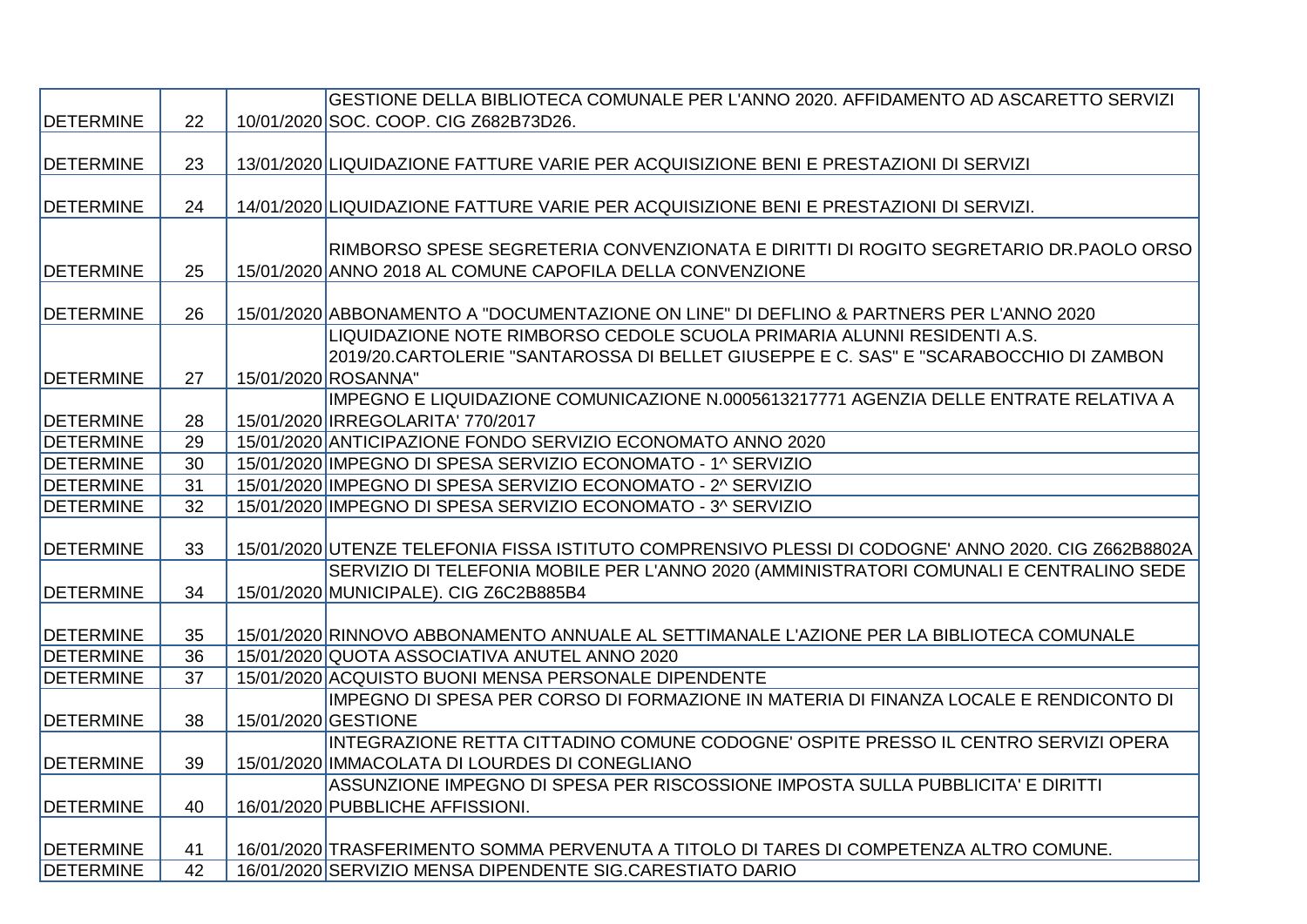| <b>DETERMINE</b> | 43 | 20/01/2020 LIQUIDAZIONE FATTURE VARIE PER ACQUISIZIONE BENI E PRESTAZIONI DI SERVIZI                 |
|------------------|----|------------------------------------------------------------------------------------------------------|
|                  |    | LIQUIDAZIONE FATTURA N. 88 DEL 26/09/2019 ALLA DITTA MODULPOINT S.R.L. - CUP F98I18000060004 -       |
| <b>DETERMINE</b> | 44 | 20/01/2020 C.I.G.: Z3626851DC                                                                        |
|                  |    | ASSUNZIONE COLLABORATORE AMMINISTRATIVO CAT. B3 PRESSO IL 2^ SERVIZIO AREA SOCIALE                   |
| <b>DETERMINE</b> | 45 | 20/01/2020 DEMOGRAFICO                                                                               |
|                  |    |                                                                                                      |
| <b>DETERMINE</b> | 46 | 20/01/2020 IMPEGNO DI SPESA PER ACQUISTO DI SCATOLE DI CARTONE PER ARCHIVIO                          |
|                  |    |                                                                                                      |
|                  |    | APPROVAZIONE BANDO DI CONCORSO PUBBLICO PER ESAMI PER LA COPERTURA DI N.1 POSTO DI                   |
|                  |    | ISTRUTTORE AMMINISTRATIVO CATEGORIA C1 PRESSO IL 2º SERVIZIO SOCIALE DEMOGRAFICO A                   |
| <b>DETERMINE</b> | 47 | 20/01/2020 TEMPO PIENO ED INDETERMINATO                                                              |
|                  |    | LIQUIDAZIONE LAVORO STRAORDINARIO PRESTATO DAL PERSONALE DIPENDENTE PERIODO                          |
| <b>DETERMINE</b> | 48 | 22/01/2020 SETTEMBRE - DICEMBRE 2019                                                                 |
|                  |    |                                                                                                      |
|                  |    | INTERVENTO DI SOSTITUZIONE DEGLI ACCESSORI DI APERTURA SU DUE SERRAMENTI DELLA SCUOLA                |
|                  |    | SECONDARIA DI PRIMO GRADO. AFFIDAMENTO ALLA DITTA METALMECCANICA S.R.L. MOTTA DI                     |
| <b>DETERMINE</b> | 49 | 22/01/2020 LIVENZA (TV). CIG: ZF82BA8210                                                             |
|                  |    |                                                                                                      |
|                  |    | ASSUNZIONE IMPEGNO DI SPESA PER SERVIZIO DI SUPPORTO UFFICIO ANAGRAFE FORMAZIONE E                   |
| <b>DETERMINE</b> | 50 | 23/01/2020 SERVICE AMMINISTRATIVO 1° LIVELLO - CIG Z172B4E1E6                                        |
|                  |    |                                                                                                      |
| <b>DETERMINE</b> | 51 | 23/01/2020 LIQUIDAZIONE FATTURA N. 27 DEL 10/12/2019 ALLA DITTA SPINAZZE' DAVIS - C.I.G.: ZD72A0613C |
| <b>DETERMINE</b> | 52 | 23/01/2020 LIQUIDAZIONE FATTURA N. 28 DEL 10/12/2019 ALLA DITTA SPINAZZE' DAVIS - C.I.G.: Z932A06189 |
|                  |    | IRECEPIMENTO E PRESA D'ATTO REGOLAMENTO PER IL FUNZIONAMENTO DEL COMITATO UNICO DI                   |
| <b>DETERMINE</b> | 53 | 23/01/2020 GARANZIA (C.U.G.) DEL COMUNE DI CODOGNE                                                   |
|                  |    |                                                                                                      |
| <b>DETERMINE</b> | 54 | 24/01/2020 LIQUIDAZIONE FATTURE VARIE PER ACQUISIZIONE BENI E PRESTAZIONI DI SERVIZI                 |
|                  |    |                                                                                                      |
| <b>DETERMINE</b> | 55 | 27/01/2020 LIQUIDAZIONE FATTURE VARIE PER ACQUISIZIONE BENI E PRESTAZIONI DI SERVIZI                 |
|                  |    |                                                                                                      |
| <b>DETERMINE</b> | 56 | 28/01/2020 LIQUIDAZIONE FATTURE VARIE PER ACQUISIZIONE BENI E PRESTAZIONI DI SERVIZI                 |
|                  |    | IMPEGNO DI SPESA A FAVORE DELLA COOP. CASTEL MONTE PER SERVIZIO DI EDUCATIVA                         |
| <b>DETERMINE</b> | 57 | 29/01/2020 DOMICILIARE - CONSULENZA PSICOLOGICA                                                      |
| <b>DETERMINE</b> | 58 | 29/01/2020 IMPEGNO DI SPESA FORMAZIONE - CIG Z382BBC3DF                                              |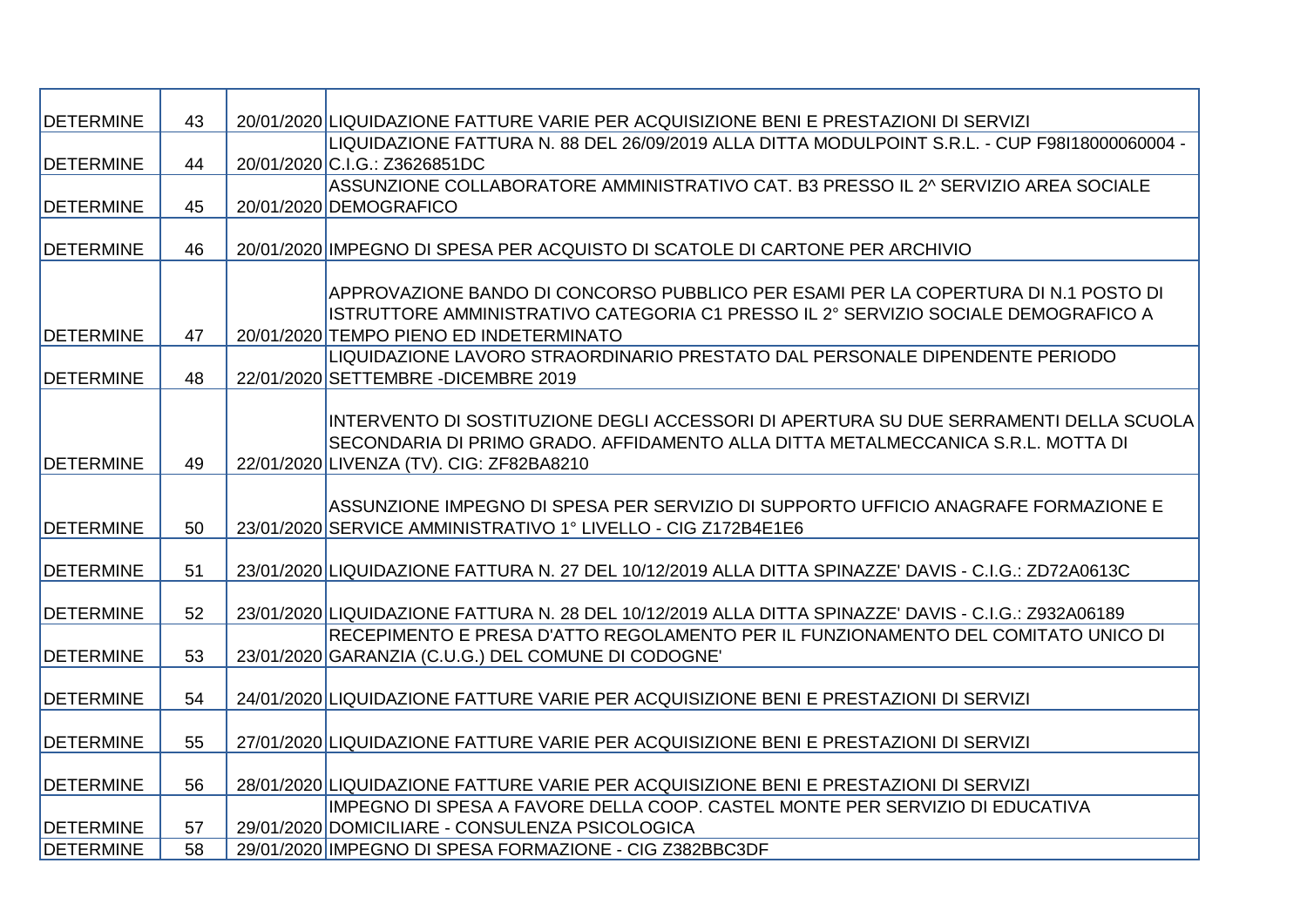| DETERMINE                     | 59                    | 29/01/2020 LIQUIDAZIONE FATTURA N. 8/2020 DEL 14/01/2020 ALLA DITTA DALLA RIVA S.R.L. - C.I.G.: Z97296FA95                                                                                                                            |
|-------------------------------|-----------------------|---------------------------------------------------------------------------------------------------------------------------------------------------------------------------------------------------------------------------------------|
|                               |                       |                                                                                                                                                                                                                                       |
| <b>DETERMINE</b>              | 60                    | 29/01/2020 RESTITUZIONE CAUZIONE UTILIZZO LOCALI COMUNALI DEL 18 GENNAIO 2020.                                                                                                                                                        |
| <b>DETERMINE</b>              | 61                    | 29/01/2020 LIQUIDAZIONE INDENNITA' MANEGGIO VALORI - RISORSE DECENTRATE ANNO 2019                                                                                                                                                     |
| <b>DETERMINE</b>              | 62                    | CONCORSO PUBBLICO, PER ESAMI, PER LA COPERTURA DI UN POSTO DI ISTRUTTORE TECNICO,<br>CATEGORIA C, PRESSO IL 3°SERVIZIO AREA TECNICA, A TEMPO PART-TIME 50% ED INDETERMINATO.<br>29/01/2020 APPROVAZIONE VERBALI E GRADUATORIA FINALE. |
| <b>DETERMINE</b>              | 63                    | ACQUISTO E MESSA IN OPERA BAGNO PREFABBRICATO AD USO DISABILI PRESSO LA SEDE<br>29/01/2020 DELL'AUSER "OASI CODOGNE". IMPEGNO E LIQUIDAZIONE CONTRIBUTO.                                                                              |
| <b>DETERMINE</b>              | 64                    | ASSUNZIONE IMPEGNO DI SPESA PER SERVIZIO DI RICOVERO, CUSTODIA E MANTENIMENTO CANI<br>03/02/2020 RANDAGI MESE DI GENNAIO 2020 - CIG Z242B4A1C0                                                                                        |
| DETERMINE                     | 65                    | FORNITURA CARBURANTE PER MEZZI E AUTOVEICOLI COMUNALI - ASSUNZIONE DELL'IMPEGNO DI<br>SPESA PER GLI ANNI 2020 E 2021 NELL'AMBITO DELL'ACCORDO QUADRO FUEL CARD 1- CIG DERIVATO<br>03/02/2020: Z1A2701787                              |
| <b>DETERMINE</b>              | 66                    | ASSUNZIONE IMPEGNO DI SPESA NEI CONFRONTI DELL'ASSOCIAZIONE " LA PORTA " O.N.L.U.S. SEDE<br>03/02/2020 PICCOLA RESI DI VITTORIO VENETO (TV), ANNO 2020                                                                                |
| <b>DETERMINE</b>              | 67                    | ASSUNZIONE IMPEGNO DI SPESA NEI CONFRONTI DELL'ASSOCIAZIONE " LA PORTA " O.N.L.U.S. SEDE<br>03/02/2020 PICCOLA RESI DI VITTORIO VENETO (TV), ANNO 2020                                                                                |
| DETERMINE                     | 68                    | 03/02/2020 LIQUIDAZIONE PREMIO INAIL ANNO 2020                                                                                                                                                                                        |
| <b>DETERMINE</b>              | 69                    | RIVERSAMENTO CORRISPETTIVI DELLE CIE (CARTE D' IDENTITA' ELETTRONICHE) AL MINISTERO DELL'<br>03/02/2020 INTERNO. MESE DI DICEMBRE 2019                                                                                                |
| <b>DETERMINE</b>              | 70                    | REFERENDUM COSTITUZIONALE DOMENICA 29 marzo 2020 - COSTITUZIONE UFFICIO ELETTORALE -<br>03/02/2020 AUTORIZZAZIONE AL LAVORO STRAORDINARIO.                                                                                            |
| DETERMINE                     | 71                    | 03/02/2020 SERVIZIO MENSA DIPENDENTE SIG.RA UCCELLO ELISABETTA                                                                                                                                                                        |
|                               |                       | CONCORSO PUBBLICO PER ESAMI PER LA COPERTURA DI UN POSTO DI ISTRUTTORE<br>AMMINISTRATIVO CAT C A PART TIME 50% E INDETERMINATO. APPROVAZIONE VERBALI E<br>03/02/2020 GRADUATORIA FINALE                                               |
| <b>DETERMINE</b><br>DETERMINE | 72<br>$\overline{73}$ | 04/02/2020 CONCESSIONE CONTRIBUTO ECONOMICO NUCLEO FAMILIARE                                                                                                                                                                          |
|                               |                       |                                                                                                                                                                                                                                       |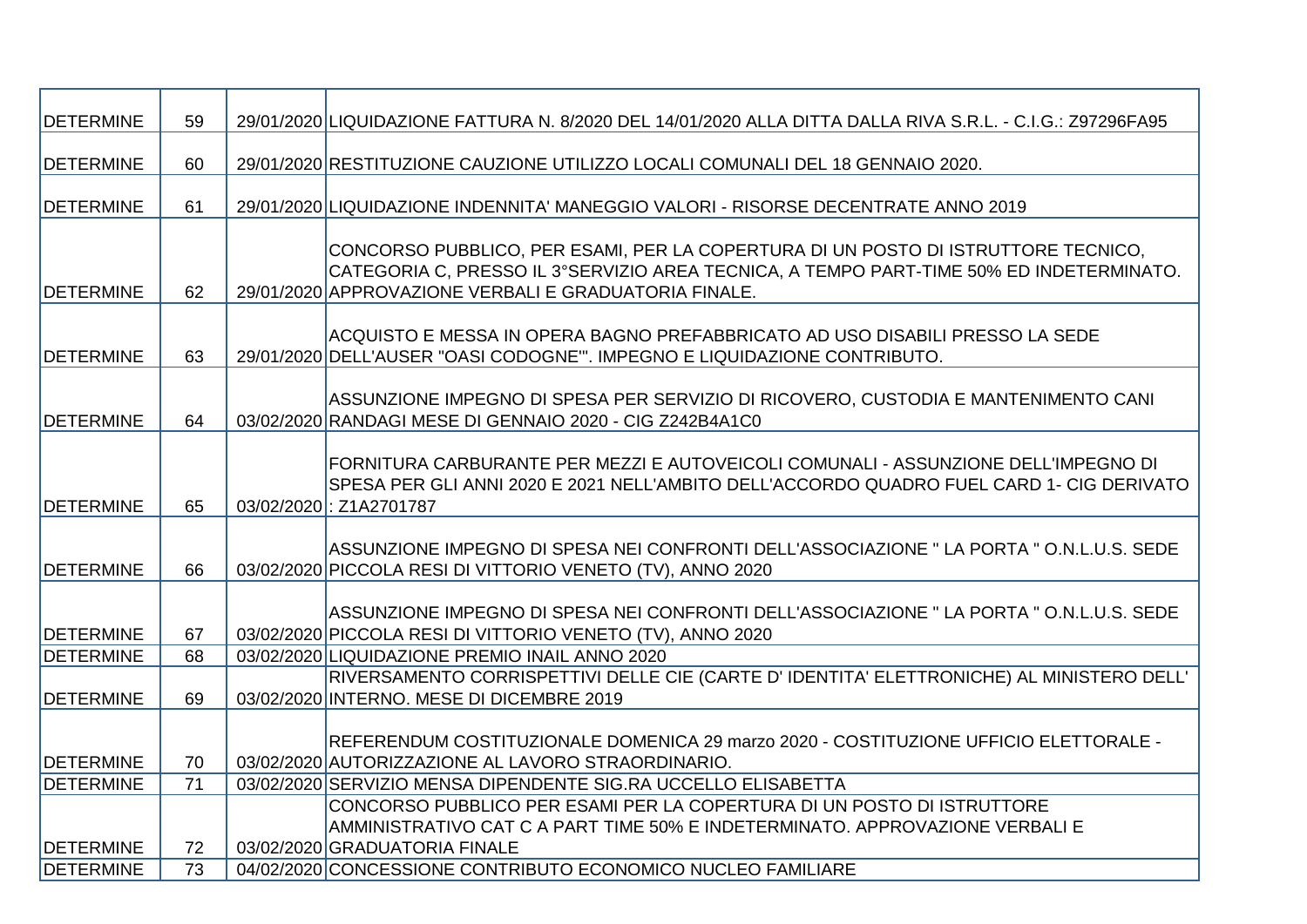| <b>DETERMINE</b>  | 74 |                        | CANONE LINEA BASE DI ASSISTENZA E SOCCORSO PER ASCENSORE BIBLIOTECA - IMPEGNO DI<br>05/02/2020 SPESA PER L'ANNO 2020 A FAVORE DELLA DITTA TIM SPA - CIG ZD72B92EC0 |
|-------------------|----|------------------------|--------------------------------------------------------------------------------------------------------------------------------------------------------------------|
|                   |    |                        |                                                                                                                                                                    |
|                   |    |                        | RICORSO IN APPELLO AVANTI AL CONSIGLIO DI STATO DITTA MORAS ARREDAMENTI DI MORAS GINO &                                                                            |
|                   |    |                        | C. SNC - AFFIDAMENTO INCARICO DI DOMICILIAZIONE LEGALE ALL'AVVOCATO LIVIA LORENZONI DI                                                                             |
| <b>DETERMINE</b>  | 75 |                        | 05/02/2020 ROMA. IMPEGNO DI SPESA DI EURO 1.167,30. CIG: Z892BA1B97.                                                                                               |
|                   |    |                        | CENTRO STUDI AMMINISTRATIVI DELLA MARCA TREVIGIANA. FORMAZIONE E QUOTA ASSOCIATIVA                                                                                 |
| <b>DETERMINE</b>  | 76 | 05/02/2020 2020.       |                                                                                                                                                                    |
|                   |    |                        |                                                                                                                                                                    |
|                   |    |                        | CONCESSIONE CONTRIBUTO ECONOMICO ALL'A.S.D. VOLLEY CODOGNE' A SOSTEGNO DEL                                                                                         |
| <b>DETERMINE</b>  | 77 |                        | 05/02/2020 PROGETTO "COORDINATI!" PER BAMBINI CLASSI 1 E 2 PRIMARIA.<br>CORRESPONSIONE INDENNITA' DI FUNZIONE AL SINDACO, VICE SINDACO ED ASSESSORI COMUNALI       |
| <b>DETERMINE</b>  | 78 |                        | 05/02/2020 ANNO 2020. IMPEGNO DI SPESA.                                                                                                                            |
|                   |    |                        |                                                                                                                                                                    |
|                   |    |                        | LIQUIDAZIONE NONO ACCONTO ALLA DITTA CHELAB S.R.L., RIFERIMENTO FATTURA N. 20FVS00000026                                                                           |
|                   |    |                        | DEL 31.01.2020, RELATIVAMENTE AD ANALISI TERRENI ED ACQUE PER IL PIANO DI                                                                                          |
|                   |    |                        | CARATTERIZZAZIONE AMBIENTALE AREA DI SVILUPPO PRIORITARIO SITO EX CASERMA MASET - C.I.G.:                                                                          |
| <b>DETERMINE</b>  | 79 |                        | 05/02/2020 ZAC24391B6                                                                                                                                              |
|                   |    |                        | Indagine multiscopo sulle famiglie " Aspetti della vita quotidiana " (AVQ) 2019. Liquidazione contributo al                                                        |
| <b>IDETERMINE</b> | 80 | 05/02/2020 rilevatore. |                                                                                                                                                                    |
| <b>DETERMINE</b>  | 81 |                        | 05/02/2020 LIQUIDAZIONE FATTURE VARIE PER ACQUISIZIONE BENI E PRESTAZIONI DI SERVIZI                                                                               |
|                   |    |                        |                                                                                                                                                                    |
|                   |    |                        | REALIZZAZIONE ROTATORIA NELL'INTERSEZIONE DI VIA ROMA CON VIA FARMACIA. CUP                                                                                        |
|                   |    |                        | F91B16000130006. APPROVAZIONE QUADRO ECONOMICO FINALE DELLA SPESA EFFETTIVAMENTE                                                                                   |
| <b>DETERMINE</b>  | 82 |                        | 07/02/2020 SOSTENUTA AI FINI DELL'EROGAZIONE DEL SALDO DEL CONTRIBUTO REGIONALE.                                                                                   |
|                   |    |                        |                                                                                                                                                                    |
| <b>DETERMINE</b>  | 83 |                        | 10/02/2020 LIQUIDAZIONE FATTURE VARIE PER ACQUISIZIONE BENI E PRESTAZIONI DI SERVIZI                                                                               |
|                   |    |                        |                                                                                                                                                                    |
|                   |    |                        | LAVORI ELETTRICI DA ESEGUIRSI SUGLI IMPIANTI DELLA BIBLIOTECA COMUNALE E SUGLI IMPIANTI DI                                                                         |
|                   |    |                        | ILLUMINAZIONE PUBLICA DI VIA ROMA E DI VIA DON LUIGI STURZO. AFFIDAMENTO INCARICO ALLA                                                                             |
| <b>DETERMINE</b>  | 84 |                        | 10/02/2020 DITTA DUE EMME IMPIANTI S.N.C. DI MICHELE E MATTEO ZAVA DI ORSAGO (TV). CIG: ZED2BBB8D9                                                                 |
|                   |    |                        |                                                                                                                                                                    |
|                   |    |                        | ASSUNZIONE ISTRUTTORE AMMINISTRATIVO CAT. C A TEMPO INDETERMINATO E PARZIALE 50%                                                                                   |
| <b>DETERMINE</b>  | 85 |                        | 10/02/2020 PRESSO IL 2^ SERVIZIO - AREA SOCIALE E DEMOGRAFICI                                                                                                      |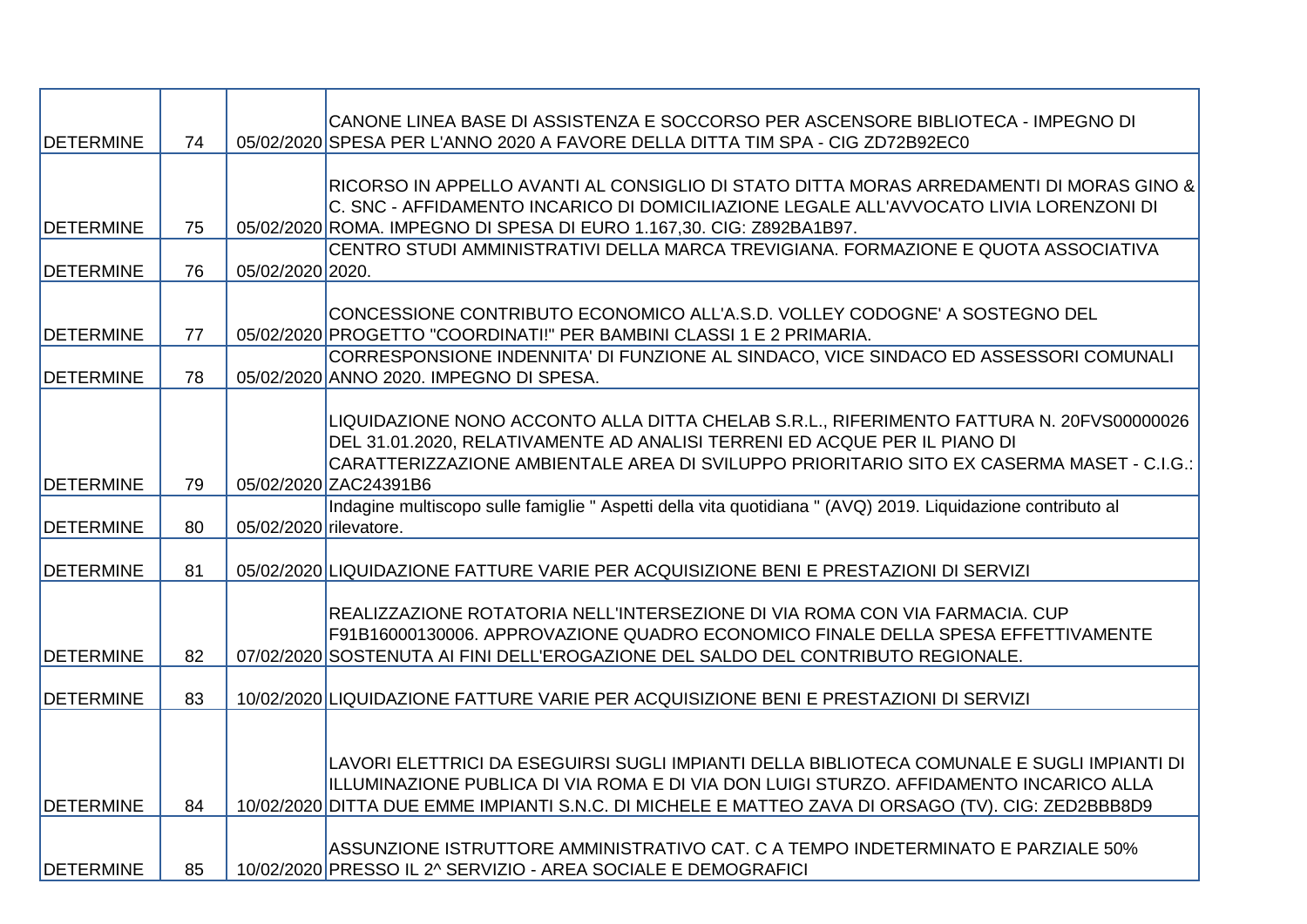|                   |    |                    | ASSUNZIONE COLLABORATORE TECNICO - OPERAIO MANUTENTORE E CONDUTTORE DI MACCHINE                        |
|-------------------|----|--------------------|--------------------------------------------------------------------------------------------------------|
|                   |    |                    | OPERATRICI COMPLESSE CAT.B3 A TEMPO PIENO ED INDETERMINATO PRESSO IL 3^ SERVIZIO - AREA                |
| <b>DETERMINE</b>  | 86 | 10/02/2020 TECNICA |                                                                                                        |
|                   |    |                    |                                                                                                        |
|                   |    |                    | CONVENZIONE CONSIP "SERVIZIO LUCE2 - LOTTO 2" PER ANNI NOVE - INTEGRAZIONE IMPEGNO DI                  |
| <b>IDETERMINE</b> | 87 |                    | 10/02/2020 SPESA PER L'ANNO 2020 A FAVORE DELLA DITTA HERA LUCE S.R.L. CIG N. 3687767997               |
|                   |    |                    |                                                                                                        |
|                   |    |                    |                                                                                                        |
|                   |    |                    | LAVORI DI DEMOLIZIONE DEL FABBRICATO DENOMINATO PALAZZINA COMANDO, FACENTE PARTE DEL                   |
|                   |    |                    | COMPENDIO "EX CASERME MASET", SITO IN CODOGNE' CAPOLUOGO, VIA GIANNINO ANCILLOTTO.                     |
|                   |    |                    | SVINCOLO CAUZIONI PROVVISORIE PRESENTATE DALLE DITTE NUOVA CARLET S.R.L. DI                            |
| <b>IDETERMINE</b> | 88 |                    | 11/02/2020 FONTANAFREDDA (PN) E LORENZON COSTRUZIONI S.R.L. DI AZZANO DECIMO (PN).                     |
|                   |    |                    | IMPEGNO DI SPESA A FAVORE DELLA FONDAZIONE BERNARDI DI CONEGLIANO PER INSERIMENTO                      |
| <b>DETERMINE</b>  | 89 |                    | 12/02/2020 MINORE IN DIURNATO                                                                          |
|                   |    |                    | LIQUIDAZIONE FATT. N. 183/06.02.2020 CENTRO STUDI AMMINISTRATIVI DELLA MARCA TREVIGIANA -              |
| <b>DETERMINE</b>  | 90 |                    | 12/02/2020 CIG Z2D2BBD67A                                                                              |
|                   |    |                    | ASSUNZIONE IMPEGNO DI SPESA PER ATTIVITA' DI FORMAZIONE SPECIALISTICA PER SS.DD. UFFICIO               |
| <b>DETERMINE</b>  | 91 |                    | 12/02/2020 DEMOGRAFICI - CIG ZD82BE0073                                                                |
|                   |    |                    | ASSUNZIONE ISTRUTTORE TECNICO, CATEGORIA C, PRESSO IL 3^ SERVIZIO AREA TECNICA, A TEMPO                |
| <b>DETERMINE</b>  | 92 |                    | 12/02/2020 PARZIALE 50% ED INDETERMINATO                                                               |
| <b>DETERMINE</b>  | 93 |                    | 12/02/2020 MODIFICA IMPEGNO DI SPESA SERVIZIO ECONOMATO 1^ SERVIZIO                                    |
| <b>DETERMINE</b>  | 94 |                    | 12/02/2020 ACQUISTO TIMBRI PER UFFICI DEMOGRAFICI - CIG ZBF2C048EF                                     |
|                   |    |                    | ASSUNZIONE IMPEGNO DI SPESA PER FORNITURA MATERIALE ELETTORALE PER REFERENDUM DEL                      |
| <b>DETERMINE</b>  | 95 |                    | 12/02/2020 29.03.2020 - CIG ZE22BFFB1B                                                                 |
|                   |    |                    |                                                                                                        |
| <b>DETERMINE</b>  | 96 |                    | 14/02/2020 LIQUIDAZIONE FATTURE VARIE PER ACQUISIZIONE BENI E PRESTAZIONI DI SERVIZI                   |
|                   |    |                    |                                                                                                        |
| <b>IDETERMINE</b> | 97 |                    | 17/02/2020 LIQUIDAZIONE FATTURE VARIE PER ACQUISIZIONE BENI E PRESTAZIONI DI SERVIZI                   |
|                   |    |                    |                                                                                                        |
| <b>DETERMINE</b>  | 98 |                    | 17/02/2020 QUANTIFICAZIONE DELL'IMPORTO PRESUNTO DELLE RISORSE STABILI DECENTRATE ANNO 2020            |
|                   |    |                    |                                                                                                        |
|                   |    |                    | SERVIZIO DI MANUTENZIONE SOFTWARE E SOFTWARE E-GOVERNMENT PER GLI ANNI 2020-2021.                      |
|                   |    |                    | AFFIDAMENTO INCARICO MEDIANTE TRATTATIVA DIRETTA NEL MEPA ALLA DITTA HALLEY VENETO                     |
| <b>DETERMINE</b>  | 99 |                    | 17/02/2020 S.R.L. DI MARCON (VE). IMPEGNO DI SPESA DI EURO 47.397,00 IVA 22% INCLUSA. CIG: Z3F2B6208C. |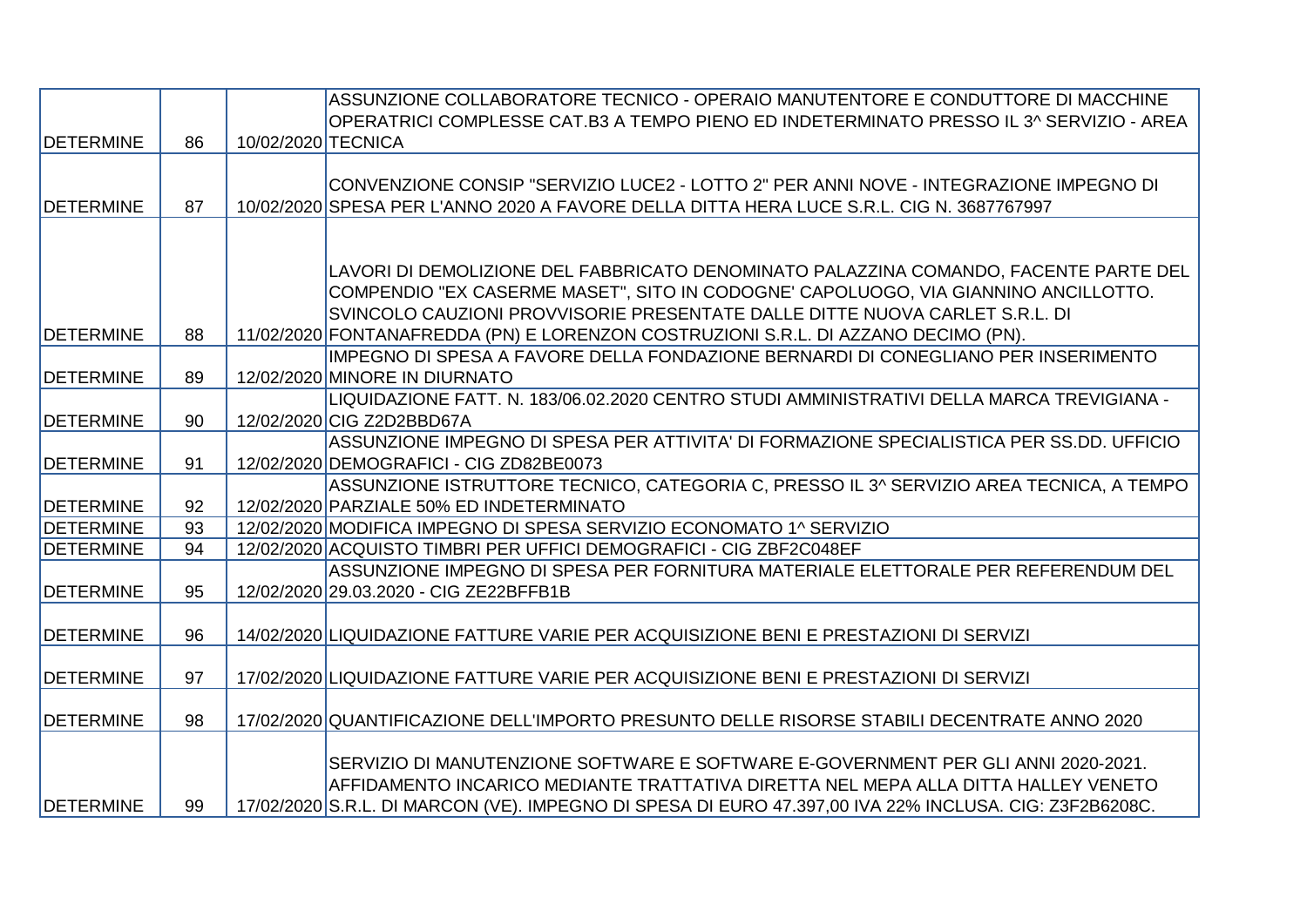|                   |     |                   | SERVIZIO DI CONNETTIVITA' INTERNET ED IP PUBBLICI DENOMINATO ASCONAUTA PRESSO LA SEDE            |
|-------------------|-----|-------------------|--------------------------------------------------------------------------------------------------|
|                   |     |                   | MUNICIPALE E LE SCUOLE ANNO 2020. AFFIDAMENTO ALLA DITTA ASCO TLC SPA. IMPEGNO DI SPESA          |
| <b>DETERMINE</b>  | 100 |                   | 17/02/2020 DI EURO 2.318,00 IVA INCLUSA. CIG. N. ZDE2C16BAA                                      |
| <b>DETERMINE</b>  | 101 |                   | 19/02/2020 LIQUIDAZIONE FATTURE VARIE PER ACQUISIZIONE BENI E PRESTAZIONI DI SERVIZI             |
|                   |     |                   | LIQUIDAZIONE GETTONI DI PRESENZA AI CONSIGLIERI COMUNALI - PERIODO DAL 10.6.2019 AL              |
| <b>DETERMINE</b>  | 102 |                   | 19/02/2020 31.12.2019.                                                                           |
|                   |     |                   |                                                                                                  |
|                   |     |                   | CONVENZIONE PER LA REALIZZAZIONE DI ATTIVITA' SOCIO-CULTURALI E DI PROMOZIONE DEL                |
|                   |     |                   | TERRITORIO ANNO 2020-GENNAIO 2021. IMPEGNO DI SPESA PER CONTRIBUTO ALLA PRO LOCO DI              |
| <b>IDETERMINE</b> | 103 |                   | 19/02/2020 CODOGNE' E LIQUIDAZIONE ACCONTI.                                                      |
| <b>DETERMINE</b>  | 104 |                   | 19/02/2020 FORNITURA MATERIALE LIBRARIO PER LA BIBLIOTECA COMUNALE ANNO 2020. CIG ZAF2C191FB.    |
|                   |     |                   |                                                                                                  |
| <b>DETERMINE</b>  | 105 |                   | 19/02/2020 GETTONE DI PRESENZA AI CONSIGLIERI COMUNALI PER ADUNANZE ANNO 2020. IMPEGNO DI SPESA. |
|                   |     |                   | GETTONE DI PRESENZA MEMBRI COMMISSIONI COMUNALI PER ADUNANZE ANNO 2020. IMPEGNO DI               |
| <b>DETERMINE</b>  | 106 | 19/02/2020 SPESA. |                                                                                                  |
| <b>DETERMINE</b>  | 107 |                   | 19/02/2020 ACQUISTO RILEGATRICE PER GLI UFFICI COMUNALI                                          |
|                   |     |                   |                                                                                                  |
| <b>DETERMINE</b>  | 108 |                   | 20/02/2020 LIQUIDAZIONE FATTURE VARIE PER ACQUISIZIONE BENI E PRESTAZIONI DI SERVIZI             |
| <b>DETERMINE</b>  | 109 |                   | 20/02/2020 LIQUIDAZIONE FATTURE VARIE PER ACQUISIZIONE BENI E PRESTAZIONI DI SERVIZI             |
|                   |     |                   |                                                                                                  |
|                   |     |                   |                                                                                                  |
|                   |     |                   | LAVORI DI DEMOLIZIONE DEL FABBRICATO DENOMINATO PALAZZINA COMANDO, FACENTE PARTE DEL             |
|                   |     |                   | COMPENDIO IMMOBILIARE "EX CASERME MASET", SITO IN CODOGNE' CAPOLUOGO, VIA GIANNINO               |
|                   |     |                   | ANCILLOTTO. APPROVAZIONE STATO FINALE DEI LAVORI, CERTIFICATO DI REGOLARE ESECUZIONE E           |
|                   |     |                   | LIQUIDAZIONE FATTURA N. 2020000000001 DEL 31.01.2020 ALLA DITTA LORENZON COSTRUZIONI S.R.L.      |
| <b>DETERMINE</b>  | 110 |                   | 21/02/2020 CUP F94B18000310006 - CIG 8114444B03                                                  |
|                   |     |                   |                                                                                                  |
|                   |     |                   |                                                                                                  |
|                   |     |                   | AGGIORNAMENTO DEL PIANO COMUNALE DI PROTEZIONE CIVILE SECONDO LE LINEE GUIDA DI CUI              |
|                   |     |                   | ALLA DGRV N. 1575/2008 E DGRV N. 3315/2010. AFFIDAMENTO INCARICO PROFESSIONALE MEDIANTE          |
|                   |     |                   | TRATTATIVA DIRETTA NEL MEPA ALL'ARCH. CAZZIOLA ROBERTO DI MOGLIANO VENETO (TV). IMPEGNO          |
| <b>DETERMINE</b>  | 111 |                   | 25/02/2020 DI SPESA DI EURO 7.072,00. CIG: ZDC2BF6570.                                           |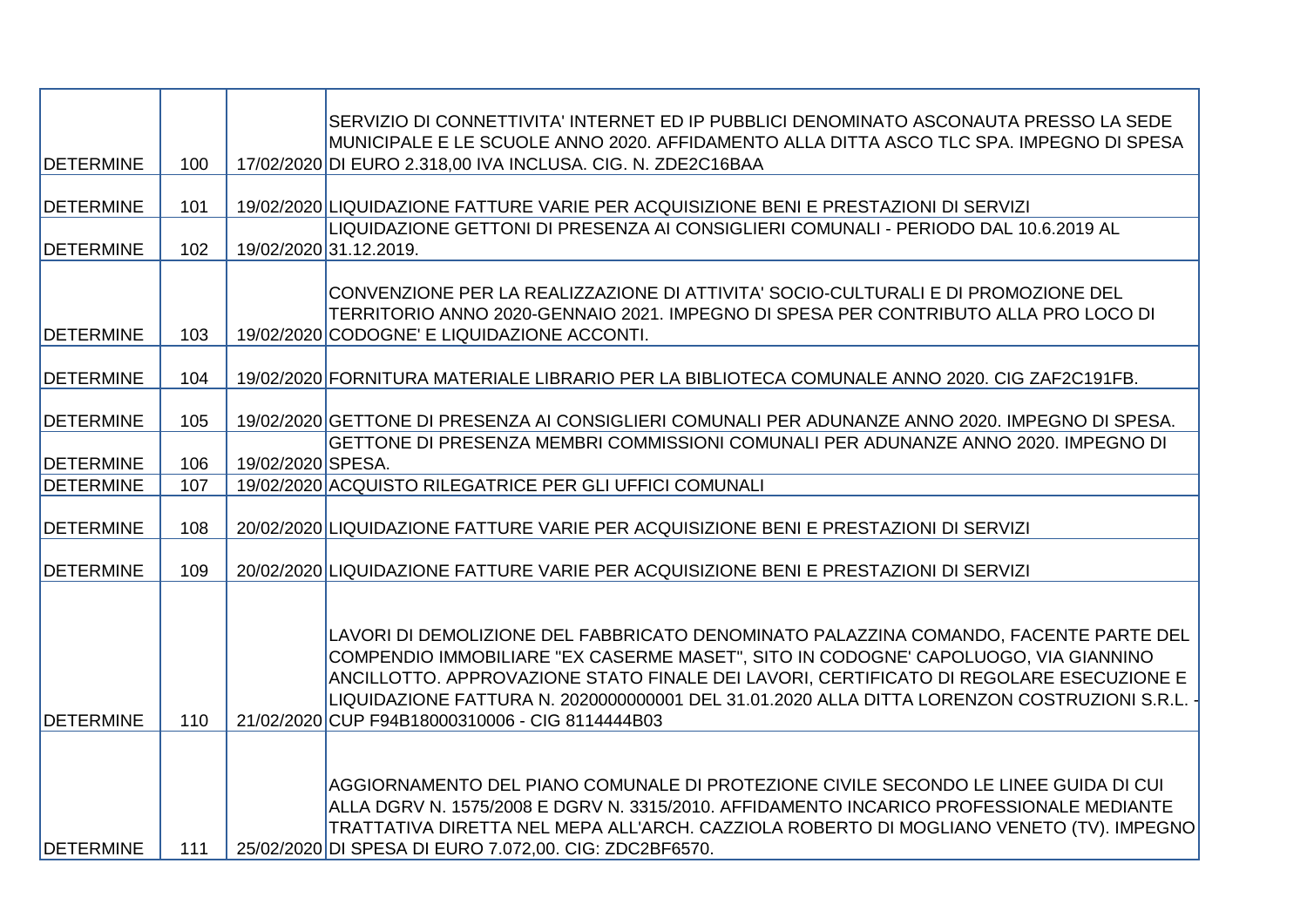| <b>DETERMINE</b><br><b>DETERMINE</b> | 112<br>113 | LIQUIDAZIONE INCARICO TECNICO ALLO STUDIO MOB-UP DI SAN FIOR PER REDAZIONE DEL<br>PROGETTO ESECUTIVO, CSP/CSE, DIREZIONE LAVORI E CRE FINALE, RELATIVO AI LAVORI DI<br>DEMOLIZIONE DEL FABBRICATO DENOMINATO PALAZZINA COMANDO, FACENTE PARTE DEL<br>COMPENDIO IMMOBILIARE "EX CASERME MASET", SITO IN CODOGNE' CAPOLUOGO, VIA GIANNINO<br>25/02/2020 ANCILLOTTO - CUP F94B18000310006 - CIG ZE92AFA35F<br>25/02/2020 LIQUIDAZIONE SALDO IVA A DEBITO ANNO 2019 |
|--------------------------------------|------------|-----------------------------------------------------------------------------------------------------------------------------------------------------------------------------------------------------------------------------------------------------------------------------------------------------------------------------------------------------------------------------------------------------------------------------------------------------------------|
|                                      |            |                                                                                                                                                                                                                                                                                                                                                                                                                                                                 |
| <b>DETERMINE</b>                     | 114        | OPERA 90. LAVORI DI DEMOLIZIONE DEL FABBRICATO DENOMINATO PALAZZINA COMANDO, FACENTE<br>PARTE DEL COMPENDIO IMMOBILIARE "EX CASERME MASET", SITO IN CODOGNE' CAPOLUOGO, VIA<br>GIANNINO ANCILLOTTO. CUP F94B18000310006. DETERMINAZIONE DEGLI INCENTIVI PER LE FUNZIONI<br>25/02/2020 TECNICHE AL PERSONALE INCARICATO.                                                                                                                                         |
| <b>DETERMINE</b>                     | 115        | LAVORI DI DEMOLIZIONE DEL FABBRICATO DENOMINATO PALAZZINA COMANDO, FACENTE PARTE DEL<br>COMPENDIO IMMOBILIARE "EX CASERME MASET", SITO IN CODOGNE' CAPOLUOGO, VIA GIANNINO<br>ANCILLOTTO. CUP F94B18000310006. APPROVAZIONE QUADRO ECONOMICO FINALE DELLA SPESA<br>EFFETTIVAMENTE SOSTENUTA AI FINI DELLA RICHIESTA DI EROGAZIONE DEL CONTRIBUTO<br>25/02/2020 REGIONALE.                                                                                       |
| <b>DETERMINE</b>                     | 116        | PRESTAZIONI PROFESSIONALI PER LO STUDIO GEOLOGICO, GEOTECNICO, IDROGEOLOGICO CON<br>PARAMETRAZIONE SISMICA PER IL PROGETTO DI ADEGUAMENTO SISMICO DELLA SCUOLA PRIMARIA.<br>AFFIDAMENTO INCARICO AL DOTT. GEOL. CELESTE GRANZIERA DI SAN PIETRO DI FELETTO (TV).<br>IMPEGNO DI SPESA DI EURO 3.152,07 IVA E CONTRIBUTO PREVIDENZIALI INCLUSI. CUP:<br>25/02/2020 F98E18000220004 - CIG: Z8A2BF6FB1.                                                             |
|                                      |            | INDAGINI E VERIFICHE SUI SOLAI E SUI CONTROSOFFITTI DELLA SCUOLA PRIMARIA "CARLO COLLODI",<br>SITA IN VIA CALLE N. 6. AFFIDAMENTO INCARICO ALLA DITTA 4 EMME S.P.A. DI BOLZANO. IMPEGNO DI                                                                                                                                                                                                                                                                      |
| <b>DETERMINE</b>                     | 117        | 25/02/2020 SPESA DI EURO 3.489,20 IVA 22% INCLUSA. CUP: F92G19000450005 - CIG: Z5B2C35DBB<br>LIQUIDAZIONE GETTONI DI PRESENZA AI COMPONENTI DELLA COMMISSIONE EDILIZIA - PERIODO DAL                                                                                                                                                                                                                                                                            |
| <b>DETERMINE</b>                     | 118        | 26/02/2020 10.6.2019 AL 31.12.2019.                                                                                                                                                                                                                                                                                                                                                                                                                             |
| <b>DETERMINE</b>                     | 119        | ASSUNZIONE IMPEGNO DI SPESA E LIQUIDAZIONE PREMIO ASSICURATIVO A FAVORE DELLA CARITAS<br>DIOCESANA PER IL SERVIZIO DI TRASPORTO E ACCOMPAGNAMENTO DEI SOGGETTI DEBOLI E IN<br>26/02/2020 DIFFICOLTA'                                                                                                                                                                                                                                                            |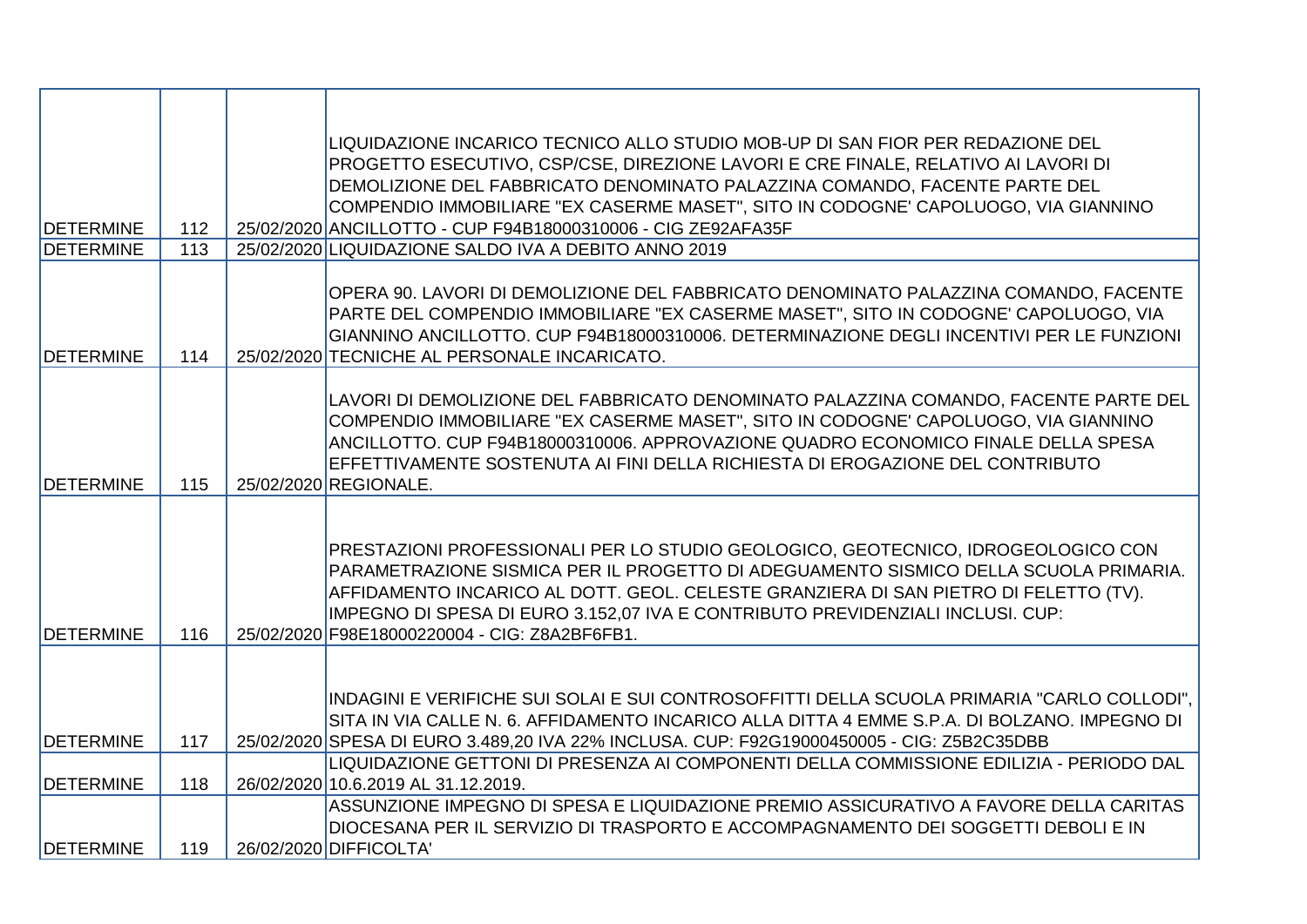|                  |     | LIQUIDAZIONE INDENNITA' DI SERVIZIO ESTERNO (ART.19 CCDI E ART.56 QUINQUIES CCNL) PERIODO           |
|------------------|-----|-----------------------------------------------------------------------------------------------------|
| <b>DETERMINE</b> | 120 | 26/02/2020 NOVEMBRE E DICEMBRE 2019                                                                 |
|                  |     | LIQUIDAZIONE INDENNITA' CONDIZIONI DI LAVORO (ART.18 CCDI E ART.70 BIS CCNL) PERIODO                |
| <b>DETERMINE</b> | 121 | 26/02/2020 NOVEMBRE E DICEMBRE 2019                                                                 |
|                  |     | RIMBORSO ASSICURAZIONE R.C. E INFORTUNI ALL'ASSOCIAZIONE AUSER APS OASI DI CODOGNE' PER             |
| <b>DETERMINE</b> | 122 | 26/02/2020 VOLONTARI ISCRITTI ANNO 2020                                                             |
|                  |     |                                                                                                     |
| <b>DETERMINE</b> | 123 | 26/02/2020 RINNOVO ABBONAMENTO ALLE BANCHE DATI ONLINE DELLE LEGGI D'ITALIA ANNI 2020 - 2021 - 2022 |
|                  |     |                                                                                                     |
|                  |     | IMPEGNO E LIQUIDAZIONE CONTRIBUTO ALL'AUTORITA' NAZIONALE ANTICORRUZIONE PER LA GARA                |
|                  |     | N. 7530984 RELATIVA ALLA GESTIONE DEI SERVIZI CIMITERIALI DAL 01.11.2019 AL 30.10.2021. MAV N.      |
| <b>DETERMINE</b> | 124 | 26/02/2020 01030641060351054 IN SCADENZA IL 08/03/2020.                                             |
|                  |     |                                                                                                     |
|                  |     | IMPEGNO E LIQUIDAZIONE CONTRIBUTO ALL'AUTORITA' NAZIONALE ANTICORRUZIONE PER LA GARA                |
|                  |     | N. 7536501 RELATIVA LAVORI DI EFFICIENTAMENTO ENERGETICO CON SOSTITUZIONE DEI                       |
|                  |     | SERRAMENTI DELLA SCUOLA PRIMARIA "C. COLLODI" COMPLETAMENTO. MAV N. 01030641060351054 IN            |
| <b>DETERMINE</b> | 125 | 26/02/2020 SCADENZA IL 08/03/2020.                                                                  |
|                  |     | IMPEGNO E LIQUIDAZIONE CONTRIBUTO ALL'AUTORITA' NAZIONALE ANTICORRUZIONE PER LA GARA                |
|                  |     | N. 7608604 RELATIVA AI LAVORI DI DEMOLIZIONE DEL FABBRICATO DENOMINATO "PALAZZINA                   |
|                  |     | COMANDO" FACENTE PARTE DEL COMPENDIO IMMOBILIARE DENOMINATO EX CASERME MASET. MAV                   |
| <b>DETERMINE</b> | 126 | 26/02/2020 N. 01030641060351054 IN SCADENZA IL 08/03/2020.                                          |
|                  |     |                                                                                                     |
| <b>DETERMINE</b> | 127 | 26/02/2020 ASSUNZIONE IMPEGNO DI SPESA PER RISCOSSIONE RUOLI DI SANZIONI C.D.S. E AMMINISTRATIVE    |
|                  |     |                                                                                                     |
|                  |     |                                                                                                     |
|                  |     | APPROVAZIONE AVVISO DI MOBILITA' ESTERNA VOLONTARIA EX ART. 30 DEL D. LGS. N. 165/2001 PER          |
|                  |     | LA COPERTURA DI UN POSTO DI "COLLABORATORE AMMINISTRATIVO CAT. B3" A TEMPO PARZIALE                 |
|                  |     | 55% E INDETERMINATO RISERVATO ALLE CATEGORIE PROTETTE DI CUI ALL'ART. 1 DELLA LEGGE N.              |
| <b>DETERMINE</b> | 128 | 28/02/2020 68/1999 PRESSO IL 2° SERVIZIO: SOCIALE DEMOGRAFICO.                                      |
|                  |     |                                                                                                     |
|                  |     | PRESTAZIONI PROFESSIONALI PER LA REDAZIONE DEL PIANO DI CARATTERIZZAZIONE AMBIENTALE                |
|                  |     | ED ANALISI DI RISCHIO SITO SPECIFICA PER IL COMPLETAMENTO DELLE AZIONI DI BONIFICA                  |
|                  |     | DELL'AREA "EX CASERMA MASET", SITA IN VIA GIANNINO ANCILLOTTO. AFFIDAMENTO INCARICO                 |
|                  |     | MEDIANTE TRATTATIVA DIRETTA SUL MEPA ALLA DITTA G & T S.R.L. DI SPRESIANO (TV). CUP:                |
| <b>DETERMINE</b> | 129 | 02/03/2020 F95D19000130006 - CIG: ZED2B67C8C                                                        |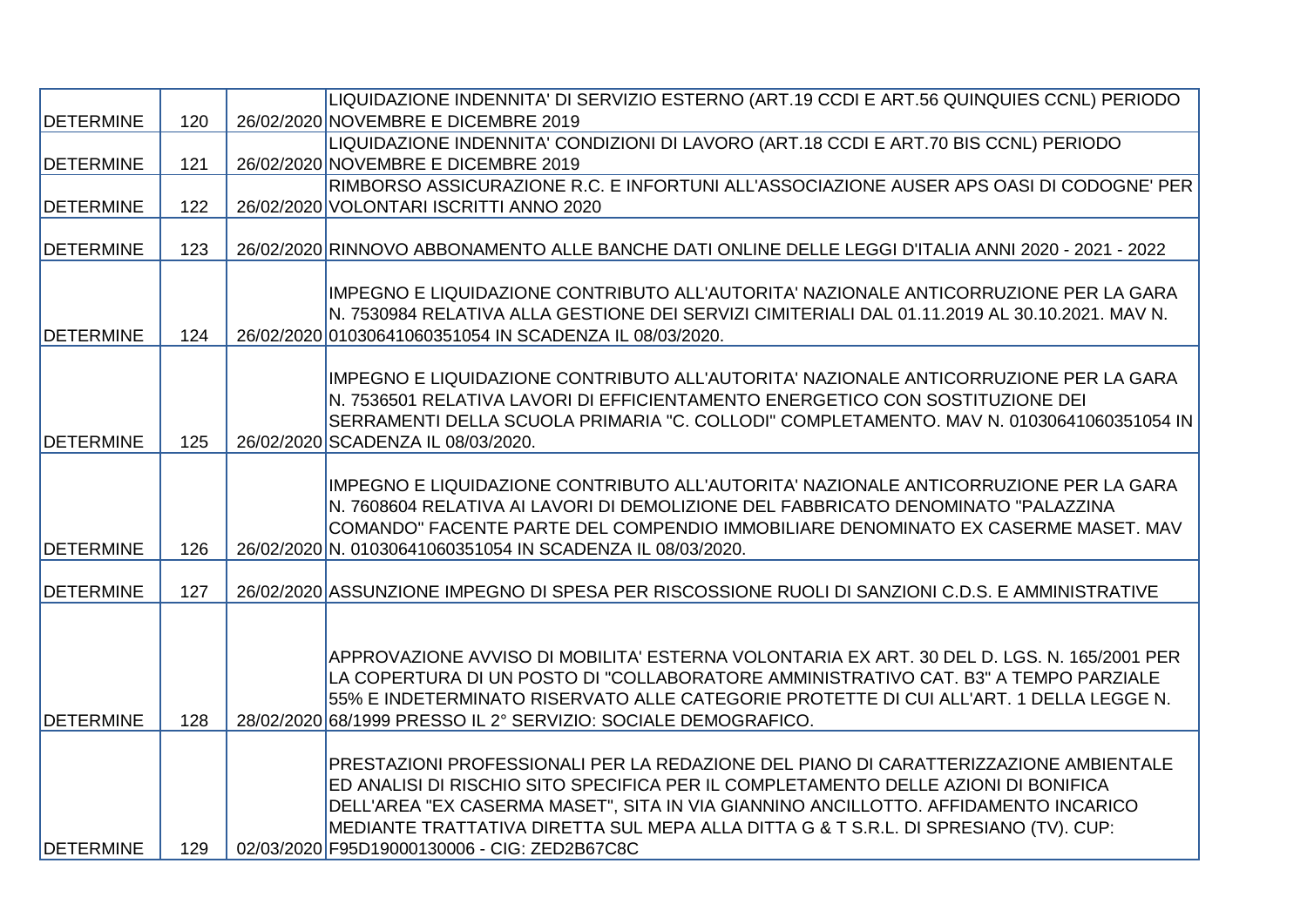| <b>DETERMINE</b>  | 130 | PRESTAZIONI PROFESSIONALI PER LA REDAZIONE DEL PROGETTO DEFINITIVO/ ESECUTIVO, CSP/CSE,<br>DIREZIONE LAVORI E CRE FINALE, RELATIVO AI LAVORI DI MANUTENZIONE STRAORDINARIA DEI<br>LOCALI SPOGLIATOI PRESSO I CAMPI SPORTIVI DI VIA EDMONDO DE AMICIS IN CODOGNE'.<br>AFFIDAMENTO INCARICO PROFESSIONALE ALL'ING. NATALE GATTI DI CODOGNE (TV). CUP:<br>02/03/2020 F97J18000020004 - CIG: ZCC2C2D09B |
|-------------------|-----|-----------------------------------------------------------------------------------------------------------------------------------------------------------------------------------------------------------------------------------------------------------------------------------------------------------------------------------------------------------------------------------------------------|
| <b>IDETERMINE</b> | 131 | 03/03/2020 LIQUIDAZIONE FATTURE VARIE PER ACQUISIZIONE BENI E PRESTAZIONI DI SERVIZI                                                                                                                                                                                                                                                                                                                |
| <b>DETERMINE</b>  | 132 | LAVORI DI ADEGUAMENTO SISMICO DELLA SCUOLA SECONDARIA DI PRIMO GRADO "FERDINANDO<br>FERRACINI", SITA IN VIA MONSIGNOR MORAS N. 3. CUP F99F18000650004. DETERMINAZIONE A<br>03/03/2020 CONTRATTARE.                                                                                                                                                                                                  |
| <b>DETERMINE</b>  | 133 | LIQUIDAZIONE INCENTIVI FUNZIONI TECNICHE LAVORI DI DEMOLIZIONE DEL FABBRICATO<br>DENOMINATO PALAZZINA COMANDO, FACENTE PARTE DEL COMPENDIO IMMOBILIARE "EX CASERME<br>03/03/2020 MASET", SITO IN CODOGNE' CAPOLUOGO                                                                                                                                                                                 |
| <b>DETERMINE</b>  | 134 | ASSUNZIONE IMPEGNO DI SPESA NEI CONFRONTI DELL'ULSS 2 DISTRETTO DI PIEVE DI SOLIGO A<br>03/03/2020 FAVORE DI CITTADINO OSPITE PRESSO IL GRUPPO APPARTAMENTO "COME A CASA MIA" DI SOLIGO                                                                                                                                                                                                             |
| <b>DETERMINE</b>  | 135 | RETTIFICA ED INTEGRAZIONE DELLA DETERMINA N. 66 - ASSUNZIONE IMPEGNO DI SPESA NEI<br>CONFRONTI DELL'AULSS 2 MARCA TREVIGIANA DISTRETTO DI PIEVE DI SOLIGO A FAVORE DI MINORE<br>03/03/2020 OSPITE DELL'ASSOCIAZIONE LA PORTA ONLUS SEDE PICCOLA RESI DI VITTORIO VENETO ANNO 2020                                                                                                                   |
| <b>DETERMINE</b>  | 136 | RETTIFICA ED INTEGRAZIONE DELLA DETERMINA N. 67 - ASSUNZIONE IMPEGNO DI SPESA NEI<br>CONFRONTI DELL'AULSS 2 MARCA TREVIGIANA DISTRETTO DI PIEVE DI SOLIGO A FAVORE DI MINORE<br>03/03/2020 OSPITE DELL'ASSOCIAZIONE LA PORTA ONLUS SEDE PICCOLA RESI DI VITTORIO VENETO ANNO 2020                                                                                                                   |
| <b>DETERMINE</b>  | 137 | 04/03/2020 LIQUIDAZIONE FATTURE VARIE PER ACQUISIZIONE BENI E PRESTAZIONI DI SERVIZI                                                                                                                                                                                                                                                                                                                |
| <b>DETERMINE</b>  | 138 | 05/03/2020 LIQUIDAZIONE FATTURE VARIE PER ACQUISIZIONE BENI E PRESTAZIONI DI SERVIZI                                                                                                                                                                                                                                                                                                                |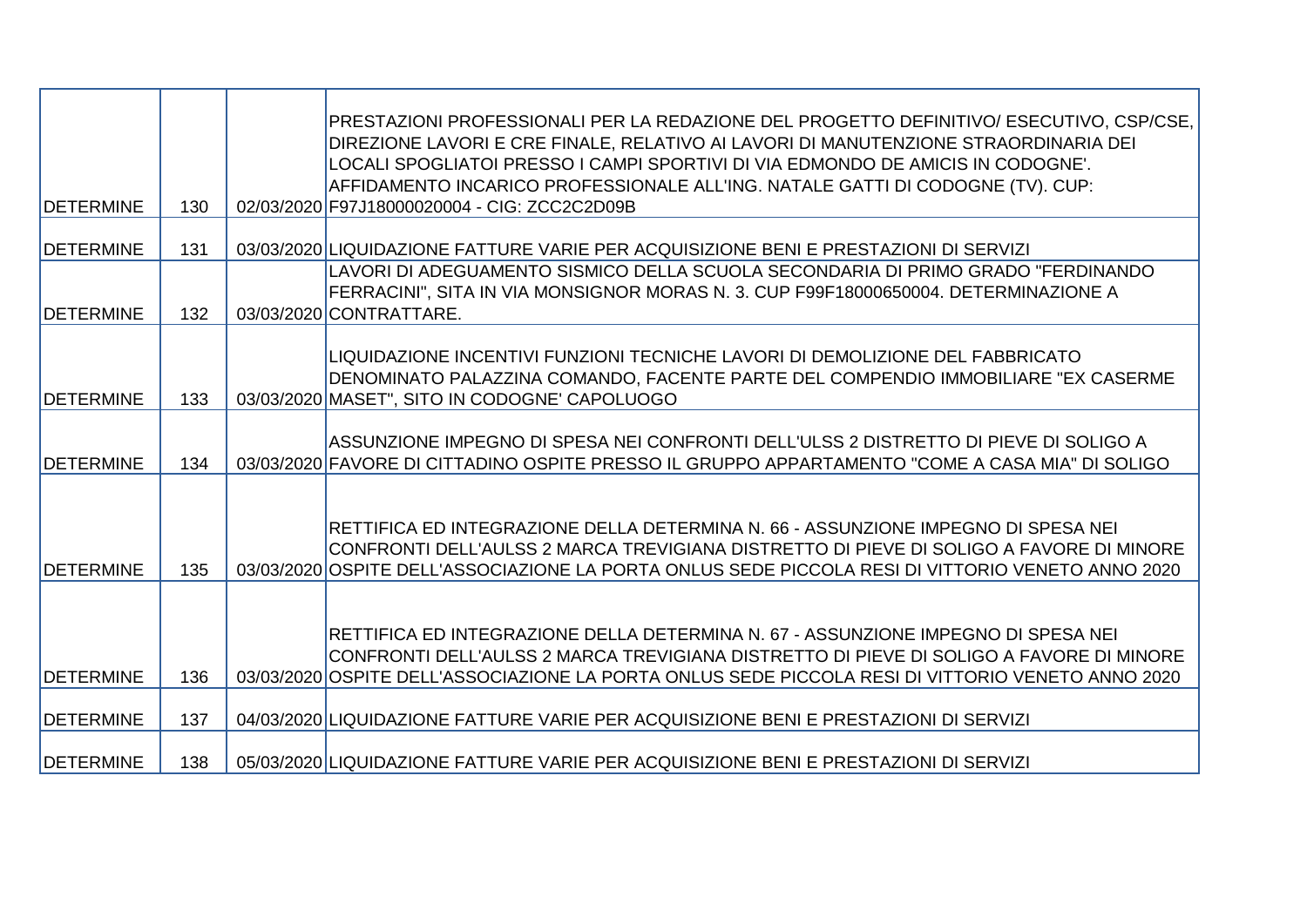| <b>DETERMINE</b>  | 139 | ATTIVITA' GEOLOGICO-TECNICA PROPEDEUTICA ALLA REDAZIONE DELLA CARATTERIZZAZIONE<br>AMBIENTALE E ANALISI DI RISCHIO SITO SPECIFICA PER IL COMPLETAMENTO DELLE AZIONI DI<br>BONIFICA DELL'AREA "EX CASERMA MASET", SITA IN VIA GIANNINO ANCILLOTTO. ATTIVITA'<br>GEOLOGICO-TECNICA. AFFIDAMENTO INCARICO MEDIANTE TRATTATIVA DIRETTA SUL MEPA ALLA<br>05/03/2020 DITTA GEOLAVORI S.R.L. DI ESTE (PD). CUP: F95D19000130006 - CIG: Z0C2C16BEE |
|-------------------|-----|--------------------------------------------------------------------------------------------------------------------------------------------------------------------------------------------------------------------------------------------------------------------------------------------------------------------------------------------------------------------------------------------------------------------------------------------|
| <b>DETERMINE</b>  | 140 | 05/03/2020 LIQUIDAZIONE FATTURE VARIE PER ACQUISIZIONE BENI E PRESTAZIONI DI SERVIZI                                                                                                                                                                                                                                                                                                                                                       |
| <b>IDETERMINE</b> | 141 | 09/03/2020 LIQUIDAZIONE FATTURE VARIE PER ACQUISIZIONE BENI E PRESTAZIONI DI SERVIZI                                                                                                                                                                                                                                                                                                                                                       |
| <b>DETERMINE</b>  | 142 | SERVIZI DI MANUTENZIONE X-STORAGE ED X-LOG E SERVIZIO DI REDAZIONE DEL PIANO DI<br>SICUREZZA PER LA CARTA D'IDENTITA' ELETTRONICA X-PDSCIE PER L'ANNO 2020. AFFIDAMENTO<br>INCARICO MEDIANTE TRATTATIVA DIRETTA SUL MEPA ALLA DITTA BOXXAPPS S.R.L. DI MARCON (VE).<br>09/03/2020 CIG: Z932C438C3                                                                                                                                          |
| <b>DETERMINE</b>  | 143 | INTERVENTO STRAORDINARIO DI RACCOLTA E SMALTIMENRO RIFIUTI DEPOSITATI PRESSO L'AREA<br>VERDE ATTIGUA AL CIMITERO COMUNALE DI CODOGNE'. AFFIDAMENTO INCARICO ALLA DITTA SAVNO<br>10/03/2020 S.R.L. DI CONEGLIANO (TV). IMPEGNO DI SPESA DI EURO 978,44 IVA INCLUSA. CIG: ZAF2C2D393                                                                                                                                                         |
| <b>DETERMINE</b>  | 144 | LIQUIDAZIONE PRESTAZIONI PROFESSIONALI ALLO STUDIO MOB-UP S.R.L. DI SAN FIOR (TV) RELATIVE<br>ALL'INCARICO TECNICO SUPPLEMENTARE PER LA PROGETTAZIONE DEFINITIVA-ESECUTIVA E D.L.<br>CON COORDINAMENTO DELLA SICUREZZA DEI LAVORI INTEGRATIVI DI MESSA IN SICUREZZA DI VIA<br>11/03/2020 VITTORIO VENETO. CUP F97H19000140005 - CIG Z892A832EB.                                                                                            |
| <b>DETERMINE</b>  | 145 | 11/03/2020 RIMBORSO SOMME NON DOVUTE TASI.                                                                                                                                                                                                                                                                                                                                                                                                 |
| <b>DETERMINE</b>  | 146 | LIQUIDAZIONE CONTRIBUTO "PROGRAMMA INTERVENTI ECONOMICI STRAORDINARI A FAVORE DELLE<br>FAMIGLIE CON PARTI TRIGEMMELLARI E DELLE FAMIGLIE CON NUMERO DI FIGLI PARI O SUPERIORI A<br>11/03/2020 QUATTRO ANNO 2019"                                                                                                                                                                                                                           |
| <b>DETERMINE</b>  | 147 | LIQUIDAZIONE RIMBORSO SPESE AL SEGRETARIO COMUNALE IN CONVENZIONE GENNAIO E<br>11/03/2020 FEBBRAIO 2020                                                                                                                                                                                                                                                                                                                                    |
| <b>DETERMINE</b>  | 148 | ASSUNZIONE IMPEGNO DI SPESA RELATIVA AL FUNZIONAMENTO PER STRUMENTO TARGA SYSTEM IN<br>11/03/2020 DOTAZIONE ALL'UFFICIO DI POLIZIA LOCALE - CIG Z102C65111                                                                                                                                                                                                                                                                                 |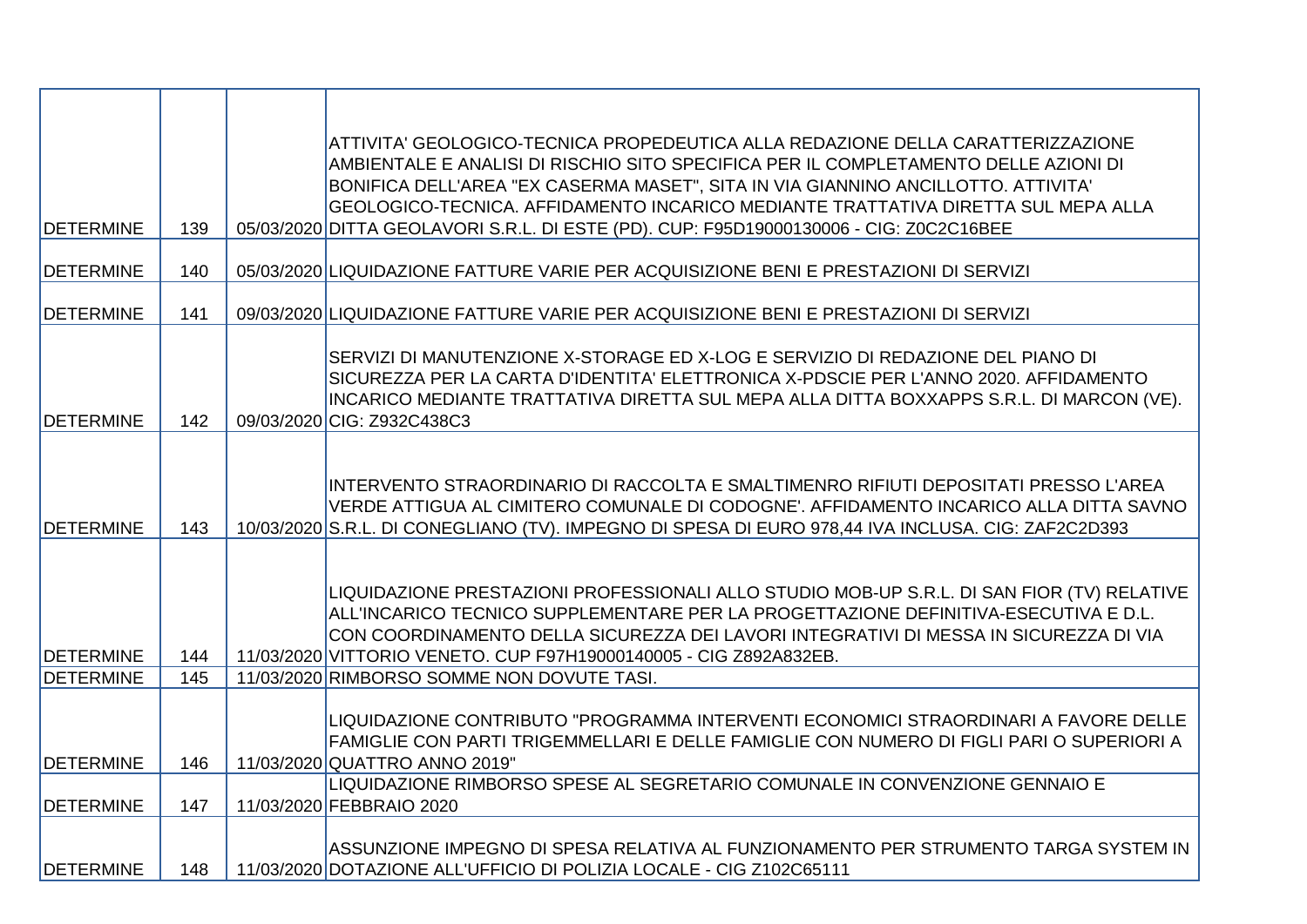| <b>DETERMINE</b> | 149 | 12/03/2020 LIQUIDAZIONE FATTURE VARIE PER ACQUISIZIONE BENI E PRESTAZIONI DI SERVIZI          |
|------------------|-----|-----------------------------------------------------------------------------------------------|
| <b>DETERMINE</b> | 150 | 12/03/2020 LIQUIDAZIONE FATTURE VARIE PER ACQUISIZIONE BENI E PRESTAZIONI DI SERVIZI          |
|                  |     |                                                                                               |
|                  |     |                                                                                               |
|                  |     | REDAZIONE DELLO STUDIO DI FATTIBILITA' TECNICO-ECONOMICA, DEL PROGETTO PRELIMINARE,           |
|                  |     | COMPRENSIVO DEL RILIEVO CELERIMETRICO, PER IL RICAVO DI UNA PISTA CICLOPEDONALE IN VIA        |
|                  |     | GIULIO CESARE ED IN VIA GIULIO PASTORE A CIMETTA. AFFIDAMENTO INCARICO ALLO STUDIO            |
| <b>DETERMINE</b> | 151 | 12/03/2020 ASSOCIATO DI ARCHITETTURA CARNIEL E MASET DI SAN VENDEMIANO (TV). CIG: ZBF2C627FE. |
|                  |     |                                                                                               |
|                  |     | APPROVAZIONE DEL VERBALE DELLA CONFERENZA DEI SERVIZI DEL 13.02.2020, RELATIVA AL             |
|                  |     | PROGETTO DI BONIFICA DEL SITO "EX CASERMA MASET", SITA IN CODOGNE', VIA GIANNINO              |
| <b>DETERMINE</b> | 152 | 12/03/2020 ANCILLOTTO - AREA DI SVILUPPO PRIORITARIO.                                         |
|                  |     |                                                                                               |
|                  |     | CONSORZIO B.I.M. PIAVE DI TREVISO. IMPEGNO DI SPESA PER IL FUNZIONAMENTO DELLO SPORTELLO      |
| <b>DETERMINE</b> | 153 | 12/03/2020 UNICO ASSOCIATO COMMERCIO (S.U.C.) - ANNO 2020.                                    |
|                  |     | SERVIZIO INTEGRATIVO PUNTUALE DI RACCOLTA E SMALTIMENTO MATERIALI CONTENENTI AMIANTO          |
|                  |     | DA ESEGUIRSI PRESSO IL SITO DELL'EX CASERMA MASET, SITA IN CODOGNE, VIA GIANNINO              |
|                  |     | ANCILLOTTO N. 20. AFFIDAMENTO INCARICO ALLA DITTA SAVNO S.R.L. DI CONEGLIANO (TV). CIG:       |
| <b>DETERMINE</b> | 154 | 12/03/2020 ZBA2C35DD8 - CUP F95D19000130006.                                                  |
|                  |     |                                                                                               |
| <b>DETERMINE</b> | 155 | 16/03/2020 LIQUIDAZIONE FATTURE VARIE PER ACQUISIZIONE BENI E PRESTAZIONI DI SERVIZI          |
| <b>DETERMINE</b> | 156 | 17/03/2020 RIMBORSO SOMME NON DOVUTE I.M.U.                                                   |
|                  |     | RIVERSAMENTO CORRISPETTIVI DELLE CIE (CARTE D'IDENTITA' ELETTRONICHE) AL MINISTERO            |
| <b>DETERMINE</b> | 157 | 17/03/2020 DELL'INTERNO. MESE DI GENNAIO 2020                                                 |
|                  |     |                                                                                               |
| <b>DETERMINE</b> | 158 | 17/03/2020 LIQUIDAZIONE FATTURE VARIE PER ACQUISIZIONE BENI E PRESTAZIONI DI SERVIZI          |
|                  |     |                                                                                               |
|                  |     | ∣IMPEGNO DI SPESA A FAVORE DELL'ULSS 2 MARCA TREVIGIANA PER L'INSERIMENTO DI MINORE IN        |
| DETERMINE        | 159 | 17/03/2020 DIURNATO PRESSO LA FONDAZIONE BERNARDI DI CONEGLIANO                               |
|                  |     | IMPEGNO DI SPESA A FAVORE DELLA FONDAZIONE BERNARDI DI CONEGLIANO PER L'INSERIMENTO DI        |
| <b>DETERMINE</b> | 160 | 17/03/2020 MINORE IN DIURNATO                                                                 |
|                  |     | SERVIZIO DI TELEFONIA FISSA UTENZE MUNICIPIO, SCUOLE, ASCENSORE BIBLIOTECA. AFFIDAMENTO       |
| <b>DETERMINE</b> | 161 | 17/03/2020 A TIM SPA SU M.E.P.A. ODA 5428274.                                                 |
| <b>DETERMINE</b> | 162 | 19/03/2020 SERVIZIO MENSA DIPENDENTE FUIANI RAMON MAXIMILIANO                                 |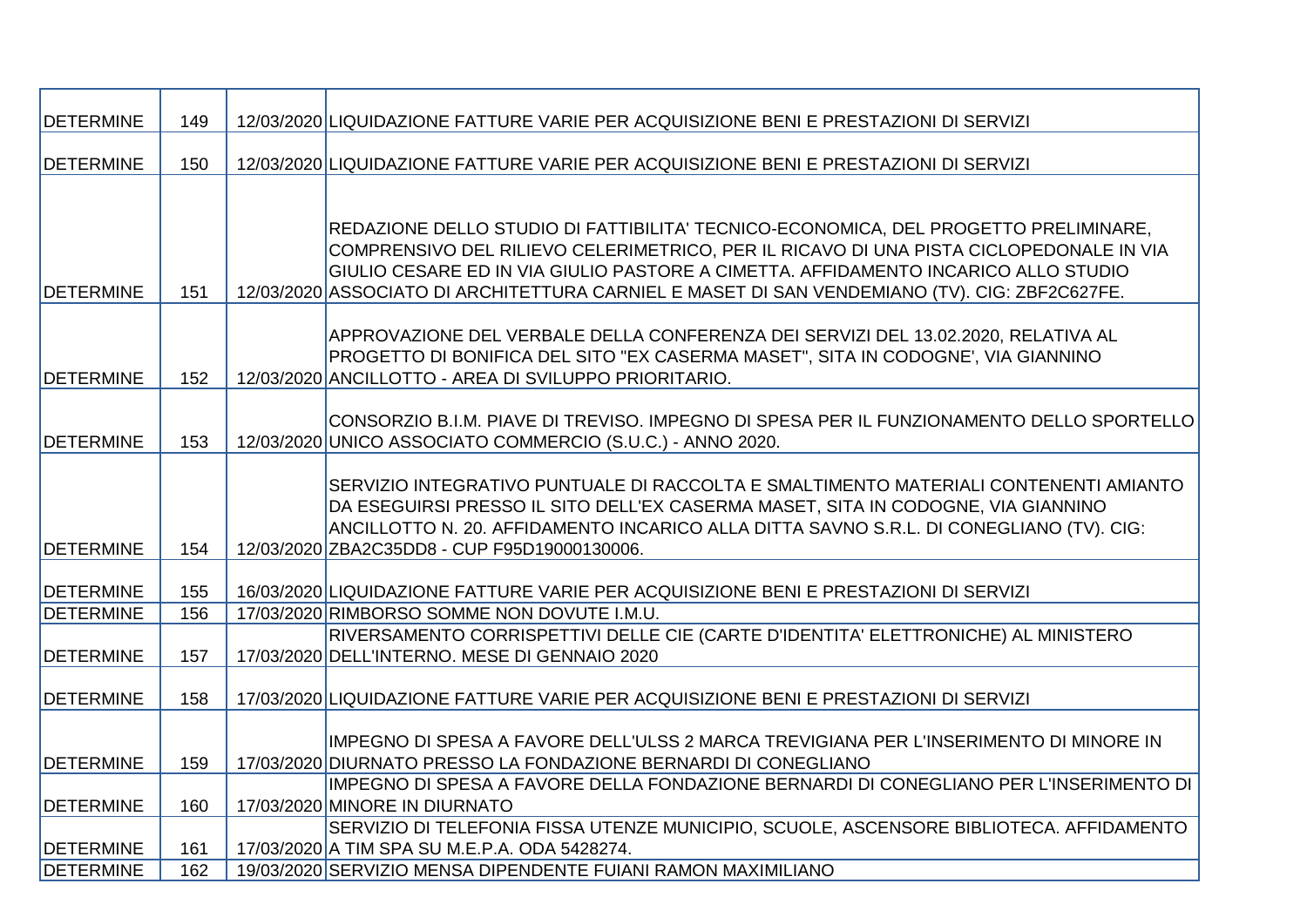|                   |     | LAVORI DI MANUTENZIONE STRAORDINARIA DEI LOCALI SPOGLIATOI PRESSO I CAMPI SPORTIVI DI VIA<br>EDMONDO DE AMICIS. AFFIDAMENTO INCARICO MEDIANTE TRATTATIVA DIRETTA SUL MEPA ALLA    |
|-------------------|-----|-----------------------------------------------------------------------------------------------------------------------------------------------------------------------------------|
| <b>DETERMINE</b>  | 163 | 19/03/2020 DITTA IDEALSTILE.COM S.R.L. DI SUSEGANA (TV). CIG: ZE12C77D89 - CUP: F97J18000020004                                                                                   |
|                   |     |                                                                                                                                                                                   |
|                   |     |                                                                                                                                                                                   |
|                   |     | LAVORI DI EFFICIENTAMENTO ENERGETICO CON SOSTITUZIONE DEI SERRAMENTI DELLA SCUOLA                                                                                                 |
|                   |     | PRIMARIA "C. COLLODI" COMPLETAMENTO - CUP F92G19000160005 - CIG 8031558B52. AFFIDAMENTO                                                                                           |
| <b>IDETERMINE</b> | 164 | DEI LAVORI RELATIVI ALLA PERIZIA SUPPLETIVA E DI VARIANTE ENTRO IL QUINTO D'OBBLIGO<br>19/03/2020 CONTRATTUALE. INTEGRAZIONE IMPEGNO DI SPESA DI EURO 12.440,64= IVA 10% INCLUSA. |
|                   |     |                                                                                                                                                                                   |
|                   |     | INDAGINI DIAGNOSTICHE E VERIFICHE SUI SOLAI E SUI CONTROSOFFITTI DELLA SCUOLA                                                                                                     |
|                   |     | SECONDARIA DI PRIMO GRADO "FERDINANDO FERRACINI", SITA IN VIA MONS. MORAS. N. 3.                                                                                                  |
|                   |     | AFFIDAMENTO INCARICO MEDIANTE TRATTATIVA DIRETTA SUL MEPA ALLA DITTA 4 EMME S.P.A. DI                                                                                             |
| <b>DETERMINE</b>  | 165 | 19/03/2020 BOLZANO. CUP: F92G19000440005 - CIG: Z052C35E15                                                                                                                        |
|                   |     | RESTITUZIONE SOMMA VERSATA PER UTILIZZO LOCALI DEL 29 MARZO 2020 NON EFFETTUATO CAUSA                                                                                             |
| <b>DETERMINE</b>  | 166 | 19/03/2020 CONTENIMENTO COVID-19.                                                                                                                                                 |
|                   |     | LIQUIDAZIONE QUOTA DI COMPARTECIPAZIONE AL CONSORZIO B.I.M. PIAVE DI TREVISO PER IL                                                                                               |
| <b>IDETERMINE</b> | 167 | 19/03/2020 FUNZIONAMENTO DELLO SPORTELLO UNICO COMMERCIO (S.U.C.), RELATIVA ALL'ANNO 2019.                                                                                        |
|                   |     |                                                                                                                                                                                   |
|                   |     | ASSUNZIONE IMPEGNO DI SPESA E CONTESTUALE LIQUIDAZIONE DELLE QUOTE RELATIVE AL                                                                                                    |
|                   |     | PROTOCOLLO DI INTESA TRA I COMUNI DELL'AREA CONEGLIANESE PER LA PROGETTAZIONE E LA                                                                                                |
|                   |     | REALIZZAZIONE DI INTERVENTI IN MATERIA DI POLITICHE GIOVANILI ANNO 2019 E AL PROGETTO                                                                                             |
| <b>IDETERMINE</b> | 168 | 19/03/2020 EDUCASPORT 2019-2020                                                                                                                                                   |
|                   |     | LIQUIDAZIONE PRIMO STATO DI AVANZAMENTO DEI LAVORI DI EFFICIENTAMENTO ENERGETICO CON                                                                                              |
|                   |     | SOSTITUZIONE DEI SERRAMENTI DELLA SCUOLA PRIMARIA "C. COLLODI" - COMPLETAMENTO, ALLA                                                                                              |
| <b>DETERMINE</b>  | 169 | 19/03/2020 DITTA MURA S.R.L. CUP F92G19000160005 - CIG 8031558B52                                                                                                                 |
|                   |     |                                                                                                                                                                                   |
| <b>IDETERMINE</b> | 170 | 19/03/2020 IMPEGNO DI SPESA A FAVORE DEL GSE SPA PER IMPIANTI FOTOVOLTAICI DEL COMUNE                                                                                             |
|                   |     | FORNITURA ANNUALE DI FERRAMENTA ED ATTREZZATURA PER PICCOLE MANUTENZIONI ORDINARIE                                                                                                |
|                   |     | DEL PATRIMONIO COMUNALE - ANNO 2020. AFFIDAMENTO INCARICO ALLA DITTA FERRAMENTA                                                                                                   |
| <b>DETERMINE</b>  | 171 | 23/03/2020 ANTONIAZZI DI ANTONIAZZI F.P. & C. S.N.C. DI VAZZOLA (TV). CIG: ZDA2C6662D                                                                                             |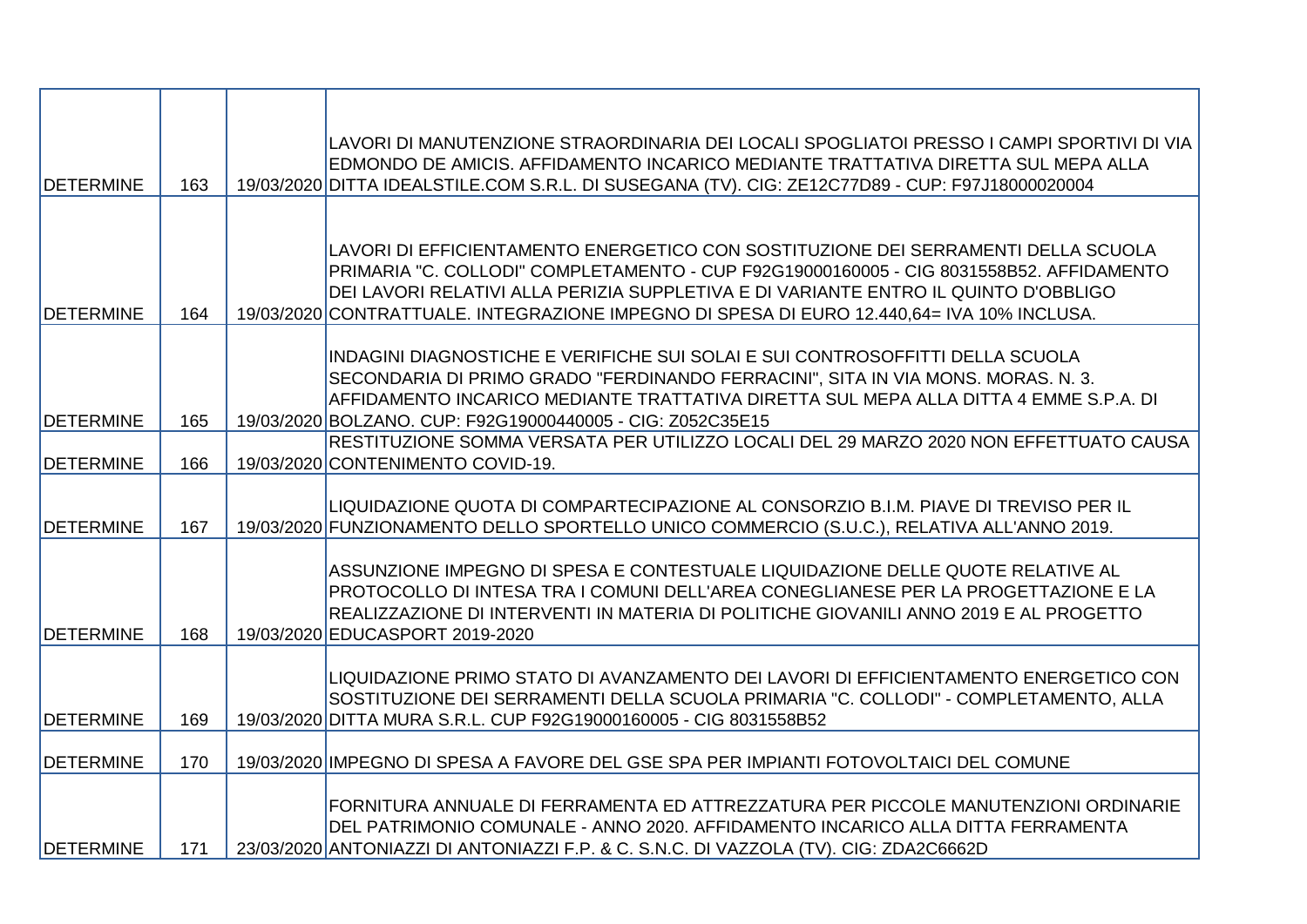|                  |     | IMPEGNO DI SPESA CAAF ASSISTENZA PRATICHE PER L'OTTENIMENTO DI PROVVIDENZE                 |
|------------------|-----|--------------------------------------------------------------------------------------------|
| <b>DETERMINE</b> | 172 | 23/03/2020 ECONOMICHE                                                                      |
|                  |     |                                                                                            |
|                  |     | FORNITURA DI N. 10 CLIENT REMOTI DI CONNESSIONE - VPN E DI N. 2 NOTEBOOK PER L'ATTIVAZIONE |
|                  |     | DEL CD. "LAVORO AGILE". AFFIDAMENTO INCARICO ALLA DITTA NET ONE DI GIACOMIN DENIS DI       |
| <b>DETERMINE</b> | 173 | 23/03/2020 CODOGNÈ (TV). CIG: ZEF2C7D69C.                                                  |
| <b>DETERMINE</b> | 174 | 23/03/2020 QUOTA ADESIONE PROGETTO GIOVANI AREA CONEGLIANESE 2020                          |
|                  |     |                                                                                            |
| <b>DETERMINE</b> | 175 | 23/03/2020 LIQUIDAZIONE FATTURE VARIE PER ACQUISIZIONE BENI E PRESTAZIONI DI SERVIZI       |
|                  |     |                                                                                            |
| <b>DETERMINE</b> | 176 | 23/03/2020 LIQUIDAZIONE FATTURE VARIE PER ACQUISIZIONE BENI E PRESTAZIONI DI SERVIZI       |
|                  |     |                                                                                            |
|                  |     |                                                                                            |
|                  |     | PRESTAZIONI PROFESSIONALI PER LA DIREZIONE LAVORI, CSP/CSE, CONTABILITA', E CRE FINALE DEL |
|                  |     | LAVORI DI ADEGUAMENTO SISMICO DELLA SCUOLA PRIMARIA "CARLO COLLODI", SITA IN CODOGNE',     |
|                  |     | VIA CALLE N. 6. AFFIDAMENTO INCARICO MEDIANTE TRATTATIVA DIRETTA SUL MEPA ALL'ING. GATTI   |
| <b>DETERMINE</b> | 177 | 23/03/2020 NATALE DI CODOGNE' (TV). CIG: ZC22BAEB20 CUP: F98E18000220004.                  |
|                  |     | INTERVENTI PER L'ELIMINAZIONE DELLE BARRIERE ARCHITETTONICHE. LEGGE REGIONALE 16/2007.     |
| <b>DETERMINE</b> | 178 | 23/03/2020 LIQUIDAZIONE CONTRIBUTO.                                                        |
|                  |     |                                                                                            |
| <b>DETERMINE</b> | 179 | 24/03/2020 LIQUIDAZIONE FATTURE VARIE PER ACQUISIZIONE BENI E PRESTAZIONI DI SERVIZI       |
|                  |     |                                                                                            |
| <b>DETERMINE</b> | 180 | 24/03/2020 LIQUIDAZIONE FATTURE VARIE PER ACQUISIZIONE BENI E PRESTAZIONI DI SERVIZI       |
|                  |     |                                                                                            |
|                  |     | LIQUIDAZIONE ACCONTO ALLA DITTA A.P.S. DI PESSOTTO ANDREA DI CODOGNE' (TV) RELATIVA AI     |
|                  |     | LAVORI DI MANUTENZIONE DELLA RETE IDRAULICA SUPERFICIALE E DELLA VIABILITA' MINORE DEL     |
| <b>DETERMINE</b> | 181 | 26/03/2020 TERRITORIO COMUNALE. CIG: Z292B59350.                                           |
|                  |     | LIQUIDAZIONE SPESA PER FORNITURA MATERIALE ELETTORALE PER REFERENDUM DEL 29.03.2020 -      |
| <b>DETERMINE</b> | 182 | 26/03/2020 CIG ZE22BFFB1B                                                                  |
|                  |     |                                                                                            |
|                  |     | CONTRIBUTO PER L'ADESIONE AL SERVIZIO DI DIFESA FITOSANITARIA ED INTERVENTO AGRONOMICO     |
| <b>DETERMINE</b> | 183 | 26/03/2020 PER LE COLTURE AGRARIE DI CONDIFESA TREVISO SOC. COOP. AGRICOLA - ANNO 2020.    |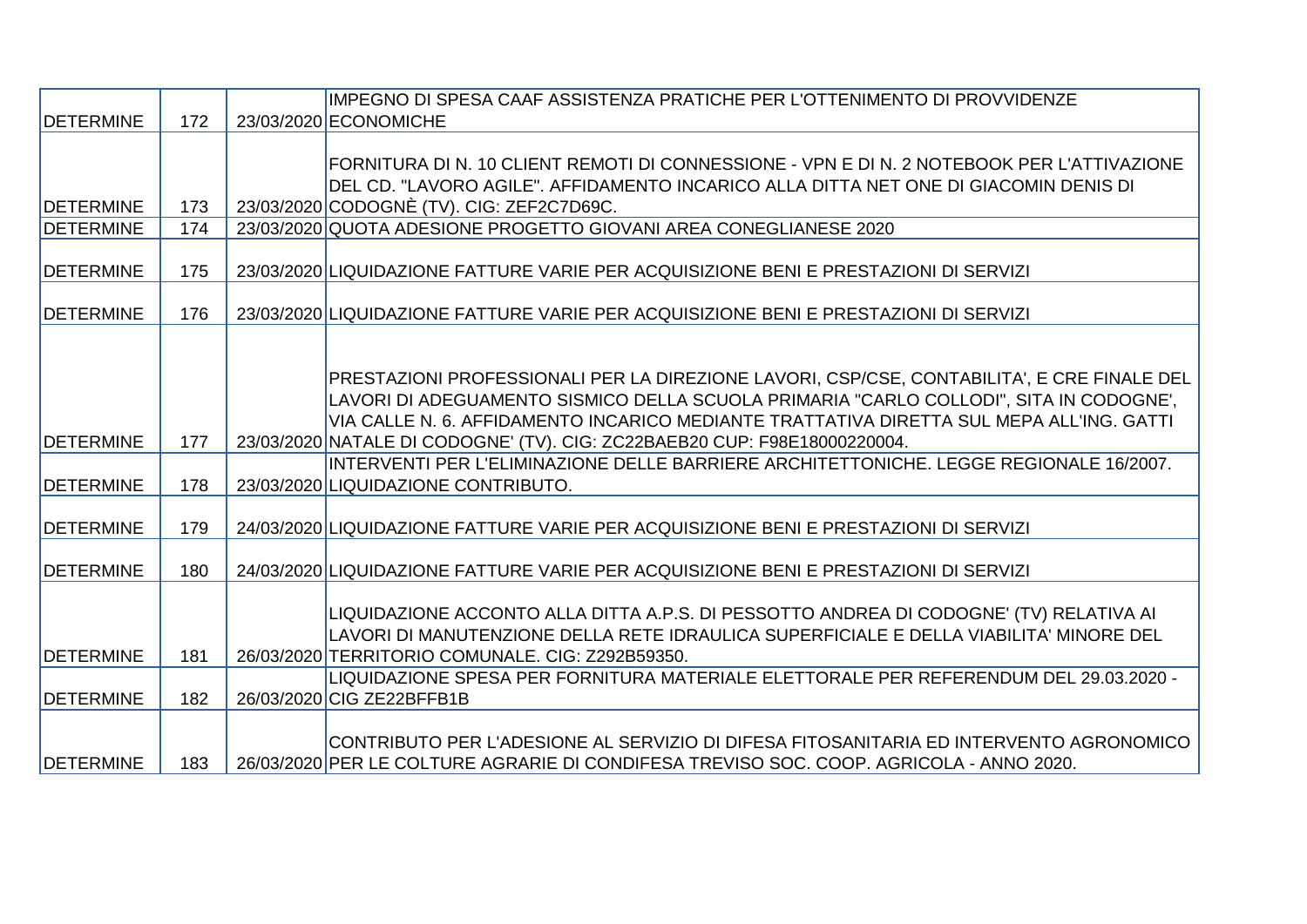| <b>DETERMINE</b>                     | 184        |                    | ATTIVITA' DI LIEVO CISTERNE E SMALTIMENTO MATERIALI DI RISULTA PER IL COMPLETAMENTO DELLE<br>AZIONI DI BONIFICA DELL'AREA "EX CASERMA MASET", SITA IN VIA GIANNINO ANCILLOTTO.<br>AFFIDAMENTO INCARICO MEDIANTE TRATTATIVA DIRETTA SUL MEPA ALLA DITTA COSTRUZIONI<br>GENERALI POSTUMIA S.R.L. DI CASTELFRANCO VENETO (TV). CUP: F95D19000130006 - CIG:<br>26/03/2020 ZEA2C35E09            |
|--------------------------------------|------------|--------------------|---------------------------------------------------------------------------------------------------------------------------------------------------------------------------------------------------------------------------------------------------------------------------------------------------------------------------------------------------------------------------------------------|
| <b>DETERMINE</b>                     | 185        |                    | LIQUIDAZIONE PRIMO ACCONTO ALL'ARCH. CAZZIOLA ROBERTO DI MOGLIANO VENETO (TV) RELATIVO<br>ALL'INCARICO DI AGGIORNAMENTO DEL PIANO COMUNALE DI PROTEZIONE CIVILE SECONDO LE LINEE<br>26/03/2020 GUIDA DI CUI ALLE DGRV N. 1575/2008 E N. 3315/2010. CIG: ZDC2BF6570                                                                                                                          |
| <b>DETERMINE</b>                     | 186        |                    | RIQUALIFICAZIONE SPAZI VERDI E PERCORSI PER LA VALORIZZAZIONE DEL TURISMO SOSTENIBILE<br>INTORNO AL COMPLESSO DI VILLA TODERINI. CUP F99D15000410004. APPROVAZIONE QUADRO<br>ECONOMICO FINALE DELLA SPESA EFFETTIVAMENTE SOSTENUTA AI FINI DELL'EROGAZIONE DEL<br>26/03/2020 SALDO DEL CONTRIBUTO REGIONALE.                                                                                |
| <b>DETERMINE</b>                     | 187        | 30/03/2020 2019/20 | EROGAZIONE CONTRIBUTO REGIONALE "BUONO-LIBRI E CONTENUTI DIDATTICI ALTERNATIVI" A.S.                                                                                                                                                                                                                                                                                                        |
| <b>DETERMINE</b><br><b>DETERMINE</b> | 188<br>189 |                    | 01/04/2020 LIQUIDAZIONE FATTURE VARIE PER ACQUISIZIONE BENI E PRESTAZIONI DI SERVIZI<br>AUTORIZZAZIONE AL PERSONALE DIPENDENTE A SVOLGERE LAVORO STRAORDINARIO DURANTE IL<br>06/04/2020 2020. DETERMINAZIONE SPESA                                                                                                                                                                          |
| <b>DETERMINE</b>                     | 190        |                    | LIQUIDAZIONE COMPETENZE PROFESSIONALI ALLO STUDIO P&C ENGINEERING DELL'ING. FIORENZO<br>CARNIEL DI SAN VENDEMIANO (TV) RELATIVA ALL'ESPLETAMENTO DELLA PRATICA DI PREVENZIONE<br>INCENDI DEI LOCALI CUCINE E ATTIVITA' RICREATIVE PRESSO GLI IMPIANTI SPORTIVI DI CODOGNE'.<br>06/04/2020 CIG: Z46107931E                                                                                   |
| <b>DETERMINE</b>                     | 191        |                    | SERVIZI DI MANUTENZIONE ORDINARIA E STRAORDINARIA DI ESEMPLARI ARBOREI SITI NEL COMUNE<br>DI CODOGNE' E SERVIZIO BIENNALE DI MANUTENZIONE DEL MELETO DEL PARCO DELLA MUTERA.<br>AFFIDAMENTO INCARICO MEDIANTE TRATTATIVA DIRETTA SUL MEPA ALLA DITTA SCIAVERDE DI BIASI<br>06/04/2020 MATTEO DI CODOGNE' (TV). CIG: ZDB2C8C751.                                                             |
| <b>DETERMINE</b>                     | 192        |                    | LIQUIDAZIONE COMPETENZE PROFESSIONALI ALLO STUDIO ASSOCIATO DI ARCHITETTURA CARNIEL E<br>MASET DI SAN VENDEMIANO PER LA REDAZIONE DELLO STUDIO DI FATTIBILITA' TECNICO-<br>ECONOMICA, DEL PROGETTO PRELIMINARE, COMPRENSIVO DEL RILIEVO CELERIMETRICO, PER IL<br>IRICAVO DI UNA PISTA CICLOPEDONALE IN VIA GIULIO CESARE ED IN VIA GIULIO PASTORE A CIMETTA.<br>06/04/2020 CIG: ZBF2C627FE. |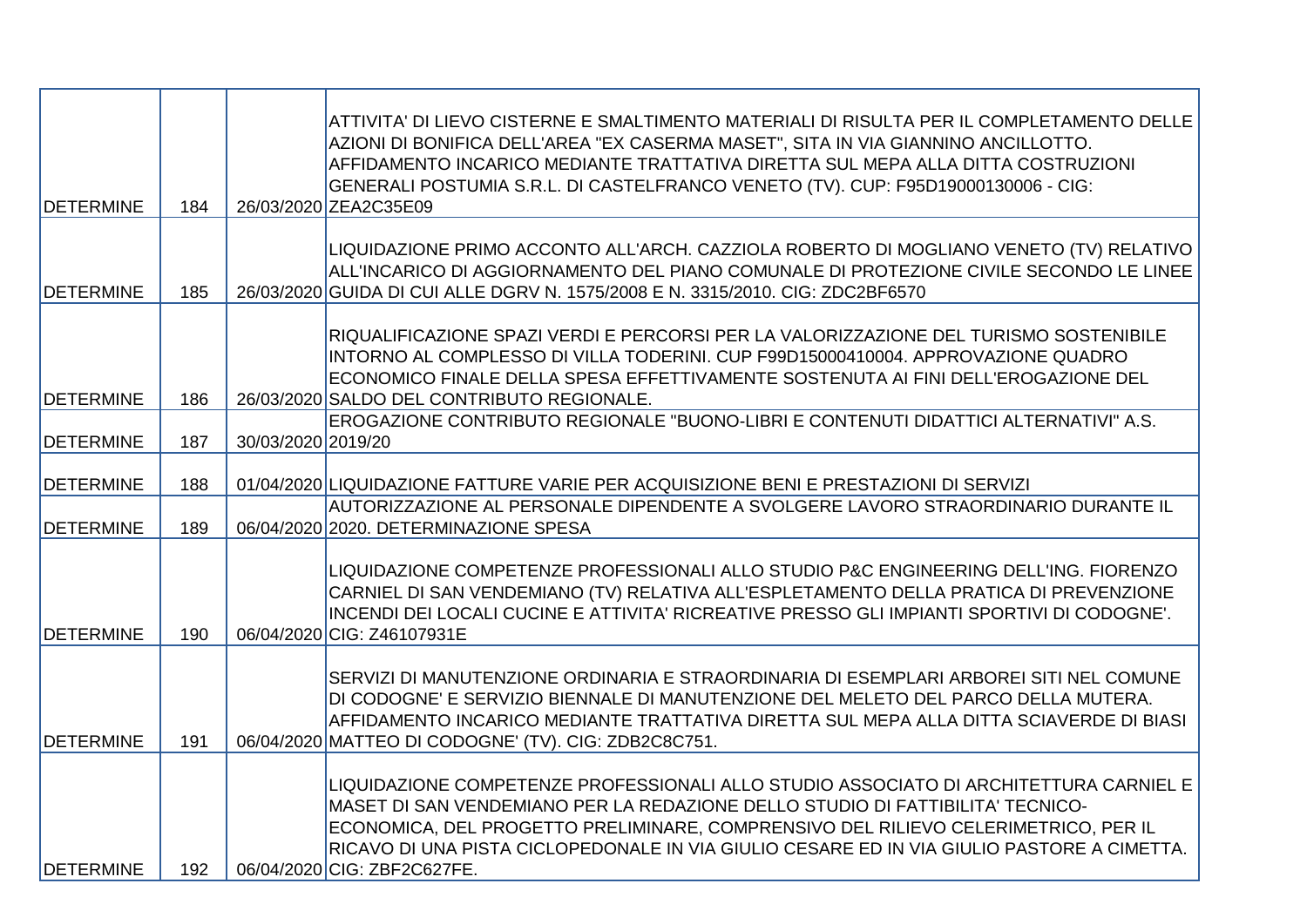| <b>DETERMINE</b> | 193 | LIQUIDAZIONE DECIMO ACCONTO ALLA DITTA CHELAB S.R.L., RIFERIMENTO FATTURA N.<br>20FVS00000436 DEL 30.03.2020, RELATIVAMENTE AD ANALISI TERRENI ED ACQUE PER IL PIANO DI<br>CARATTERIZZAZIONE AMBIENTALE AREA DI SVILUPPO PRIORITARIO SITO EX CASERMA MASET - C.I.G.:<br>06/04/2020 ZAC24391B6 |
|------------------|-----|-----------------------------------------------------------------------------------------------------------------------------------------------------------------------------------------------------------------------------------------------------------------------------------------------|
| <b>DETERMINE</b> | 194 | TELEFONIA MOBILE DIPENDENTI E AMMINISTRATORI. ADESIONE A CONVENZIONE CONSIP 7 ODA<br>06/04/2020 5450491 CON TIM-TELECOM. CIG Z4C2CA36B0                                                                                                                                                       |
| <b>DETERMINE</b> | 195 | 07/04/2020 LIQUIDAZIONE FATTURE VARIE PER ACQUISIZIONE BENI E PRESTAZIONI DI SERVIZI                                                                                                                                                                                                          |
| <b>DETERMINE</b> | 196 | 07/04/2020 LIQUIDAZIONE FATTURE VARIE PER ACQUISIZIONE BENI E PRESTAZIONI DI SERVIZI                                                                                                                                                                                                          |
| <b>DETERMINE</b> | 197 | 07/04/2020 RIMBORSO SPESE ESECUTIVE MATURATE NEL 2019 AD AGENZIA DELLE ENTRATE - RISCOSSIONE.                                                                                                                                                                                                 |
| <b>DETERMINE</b> | 198 | 07/04/2020 ABBONAMENTO PROGETTO OMNIA - TUTTE LE AREE - PERIODO 01.05.2020 - 30.04.2023                                                                                                                                                                                                       |
| <b>DETERMINE</b> | 199 | RIVERSAMENTO CORRISPETTIVI DELLE CIE (CARTE D'IDENTITA' ELETTRONICHE) AL MINISERO<br>07/04/2020 DELL'INTERNO. MESE DI FEBBRAIO 2020                                                                                                                                                           |
| <b>DETERMINE</b> | 200 | RIVERSAMENTO CORRISPETTIVI DELLE CIE (CARTE D'IDENTITA' ELETTRONICHE) AL MINISERO<br>07/04/2020 DELL'INTERNO. MESE DI MARZO 2020                                                                                                                                                              |
| <b>DETERMINE</b> | 201 | LIQUIDAZIONE COMPETENZE PROFESSIONALI ALLA DITTA ISER SRL RELATIVAMENTE ALL'INCARICO<br>TECNICO PER LA REDAZIONE DEL PIANO DI CARATTERIZZAZIONE AMBIENTALE DELL'AREA EX<br>09/04/2020 CASERMA MASET. CIG: Z3C2688967.                                                                         |
| <b>DETERMINE</b> | 202 | LIQUIDAZIONE DELLA FATTURA N. 85 DEL 26.03.2020 ALLA DITTA NET ONE DI GIACOMIN DENIS PER LA<br>FORNITURA DI N. 10 CLIENT REMOTI DI CONNESSIONE - VPN E DI N. 2 NOTEBOOK PER L'ATTIVAZIONE<br>09/04/2020 DEL CD. "LAVORO AGILE". CIG: ZEF2C7D69C.                                              |
| <b>DETERMINE</b> | 203 | IMPEGNO E LIQUIDAZIONE FONDO NAZIONALE PER IL SISTEMA INTEGRATO DEI SERIVI DI<br>EDUCAZIONE E ISTRUZIONE PER LE BAMBINE E I BAMBINI DALLA NASCITA SINO AI SEI ANNI - ANNO<br>09/04/2020 2019 - D.G.R.V. 2010 DEL 30.12.2019                                                                   |
| <b>DETERMINE</b> | 204 | 09/04/2020 LIQUIDAZIONE BUONI ECONOMATO 1^ TRIMESTRE 2020                                                                                                                                                                                                                                     |
| <b>DETERMINE</b> | 205 | 09/04/2020 LIQUIDAZIONE BUONI ECONOMATO 1^ TRIMESTRE 2020                                                                                                                                                                                                                                     |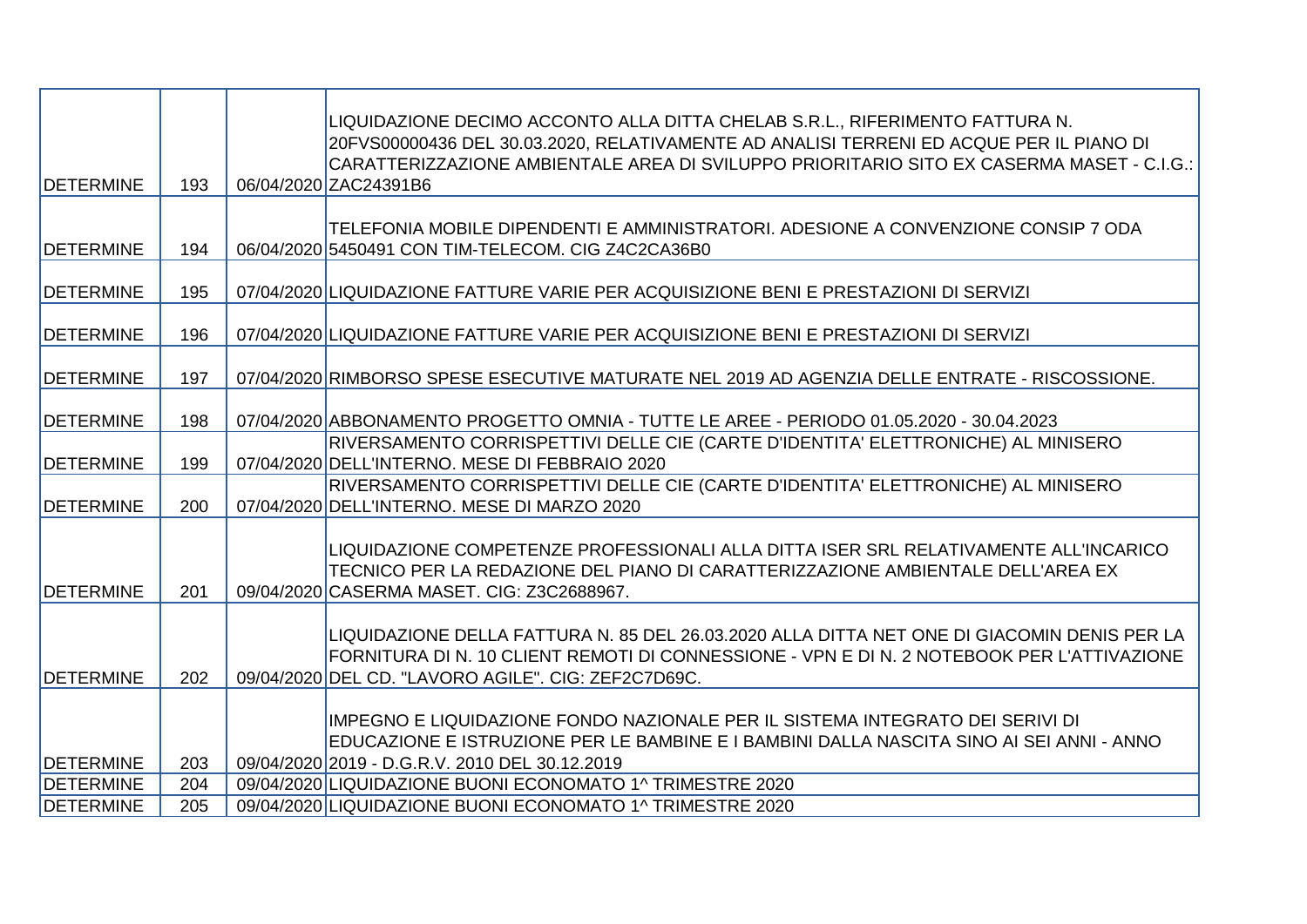| <b>DETERMINE</b> | 206 | INTERVENTO DI SANIFICAZIONE DEGLI AMBIENTI INTERNI DEL FABBRICATO COMUNALE SITO IN VIA<br>KAROL WOJTYLA NN. 1 E 3, AD USO STRUTTURA SOCIO-SANITARIA E SALA POLIFUNZIONALE.<br>AFFIDAMENTO INCARICO ALLA DITTA DI.VA S.N.C. DI DENIS E MARCO BOSCHETTO DI FOLLINA (TV).<br>09/04/2020 IMPEGNO DI SPESA DI EURO 329,40 IVA 22% INCLUSA.CIG: Z192CA92D5.                                                                                                                                                       |
|------------------|-----|-------------------------------------------------------------------------------------------------------------------------------------------------------------------------------------------------------------------------------------------------------------------------------------------------------------------------------------------------------------------------------------------------------------------------------------------------------------------------------------------------------------|
|                  |     |                                                                                                                                                                                                                                                                                                                                                                                                                                                                                                             |
| <b>DETERMINE</b> | 207 | POSTICIPO DATA ASSUNZIONE ISTRUTTORE TECNICO, CATEGORIA C, PRESSO IL 3^ SERVIZIO AREA<br>09/04/2020 TECNICA, A TEMPO PARZIALE 50% ED INDETERMINATO                                                                                                                                                                                                                                                                                                                                                          |
|                  |     |                                                                                                                                                                                                                                                                                                                                                                                                                                                                                                             |
| <b>DETERMINE</b> | 208 | INCARICO PROFESSIONALE PER LA PROGETTAZIONE DEFINITIVO-ESECUTIVA, DIREZIONE LAVORI,<br>CSP/CSE, CONTABILITA' E CRE FINALE DEL LAVORI DI ADEGUAMENTO SISMICO DELLA SCUOLA<br>SECONDARIA DI PRIMO GRADO "FERDINANDO FERRACINI", SITA IN CODOGNE, VIA MONS. MORAS N. 3.<br>AGGIUDICAZIONE DEFINITIVA ED AFFIDAMENTO INCARICO MEDIANTE RDO SUL MEPA ALL'ING.<br>15/04/2020 GIANCARLO CASETTA DI ODERZO (TV). CIG 8235066F6E CUP F99F18000650004.                                                                |
|                  |     | IMPEGNO DI SPESA E LIQUIDAZIONE REGOLAZIONE PREMI ASSICURATIVI PERIODO 30/09/2018 -                                                                                                                                                                                                                                                                                                                                                                                                                         |
| <b>DETERMINE</b> | 209 | 15/04/2020 30/09/2019.                                                                                                                                                                                                                                                                                                                                                                                                                                                                                      |
| <b>DETERMINE</b> | 210 | MESSA IN SICUREZZA DELLE SUPERFICI DEI SOLAI E DEI CONTROSOFFITTI DELLA SCUOLA PRIMARIA<br>"CARLO COLLODI" E DELLA SCUOLA SECONDARIA FERDINANDO FERRACINI, SITE IN CODOGNE',<br>RISPETTIVAMENTE IN VIA CALLE N. 6 ED IN VIA MONS. MORAS N. 3, A SEGUITO OPERAZIONI DI<br>BATTITURA NELLAMBITO DELLE VERIFICHE E DELLE INDAGINI DI CUI AL D.D. MIUR R.0000002 DEL<br>08.01.2020. AFFIDAMENTO INCARICO ALLA DITTA COSTRUZIONI EDILI 3D DI DARIO CARLO & C. S.N.C. DI<br>15/04/2020 CODOGNE'. CIG: Z182C3F937. |
| <b>DETERMINE</b> | 211 | RIDISTRIBUZIONE SOMME RELATIVE ALL'IMPEGNO DI SPESA ASSUNTO CON DETERMINAZIONE N. 139<br>DEL 12.03.2019 PER LA FORNITURA ENERGIA ELETTRICA NELL'ANNO 2020 - DOLOMITI ENERGIA SPA DI<br>15/04/2020 TRENTO - CIG Z3E2777BBB                                                                                                                                                                                                                                                                                   |
| <b>DETERMINE</b> | 212 | FORNITURA DI N. 4 DISPENSER PER LIQUIDO IGIENIZZANTE E RELATIVO MATERIALE DI CONSUMO PER<br>LE SEDI COMUNALI ED I PLESSI SCOLASTICI. AFFIDAMENTO INCARICO ALLA DITTA TOP1 S.R.L. DI<br>15/04/2020 CONEGLIANO (TV) CIG: ZCF2CAFFB2.                                                                                                                                                                                                                                                                          |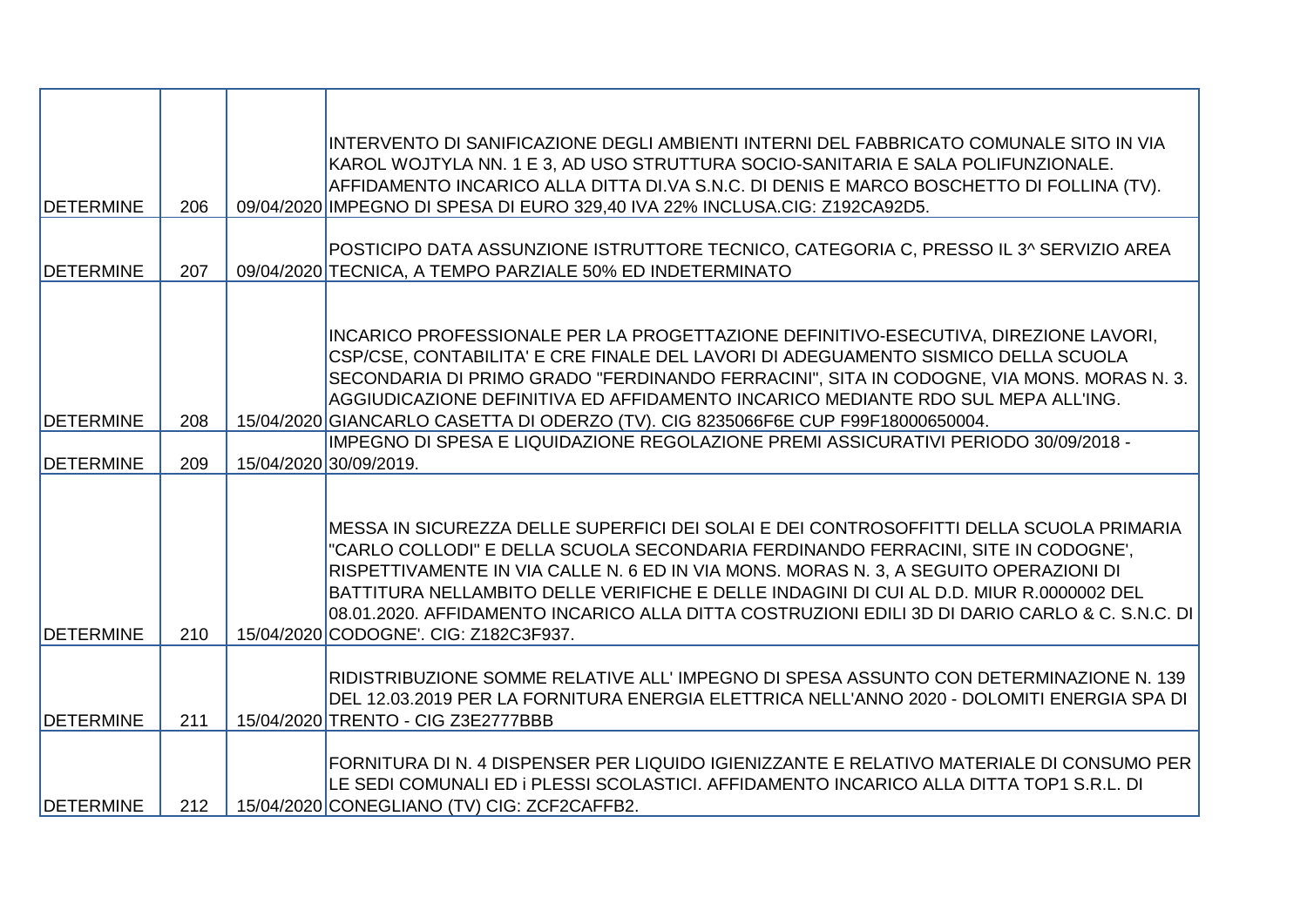|                  |     | INTERVENTO DI MANUTENZIONE ALLA PORTA AUTOMATIZZATA PRESSO LA STRUTTURA SANITARIA IN                                                                                                   |
|------------------|-----|----------------------------------------------------------------------------------------------------------------------------------------------------------------------------------------|
|                  |     | VIA K. WOJTYLA N. 1. AFFIDAMENTO INCARICO ALLA DITTA METALMECCANICA S.R.L. DI MOTTA DI                                                                                                 |
| <b>DETERMINE</b> | 213 | 20/04/2020 LIVENZA (TV). IMPEGNO DI SPESA DI EURO 226,92. CIG: Z972CB79DE                                                                                                              |
|                  |     | NOMINA RESPONSABILE DEL PROCEDIMENTO DELL'UFFICIO EDILIZIA ALLINTERNO DEL 3° SERVIZIO-                                                                                                 |
| <b>DETERMINE</b> | 214 | 20/04/2020 AREA TECNICA.                                                                                                                                                               |
|                  |     |                                                                                                                                                                                        |
| <b>DETERMINE</b> | 215 | 20/04/2020 LIQUIDAZIONE FATTURE VARIE PER ACQUISIZIONE BENI E PRESTAZIONI DI SERVIZI                                                                                                   |
|                  |     |                                                                                                                                                                                        |
| <b>DETERMINE</b> | 216 | 20/04/2020 IMPEGNO DI SPESA A FAVORE DI CITTADINI COLPITI DA COVID PER LA CONCESSIONE DI BUONI SPESA                                                                                   |
|                  |     |                                                                                                                                                                                        |
| <b>DETERMINE</b> | 217 | PROROGA TECNICA PER LA FORNITURA DI ENERGIA ELETTRICA DAL 01.04.2020 AL 31.07.2020 A<br>20/04/2020 FAVORE DELLA DITTA DOLOMITI ENERGIA SPA DI TRENTO. IMPEGNO DI SPESA. CIG ZEA2C588FB |
|                  |     |                                                                                                                                                                                        |
| <b>DETERMINE</b> | 218 | 20/04/2020 LIQUIDAZIONE FATTURE VARIE PER ACQUISIZIONE BENI E PRESTAZIONI DI SERVIZI                                                                                                   |
|                  |     |                                                                                                                                                                                        |
|                  |     | CONCESSIONE DI DERIVAZIONE D'ACQUA DALLA FALDA SOTTERRANEA AD USO IRRIGAZIONE VERDE                                                                                                    |
|                  |     | PUBBLICO DI VIA ROMA - AREA MUTERA. VERSAMENTO SPESE DI ISTRUTTORIA ALLA REGIONE DEL                                                                                                   |
| <b>DETERMINE</b> | 219 | 22/04/2020 VENETO - U.O. GENIO CIVILE TREVISO.                                                                                                                                         |
|                  |     |                                                                                                                                                                                        |
| <b>DETERMINE</b> | 220 | 22/04/2020 IMPEGNO DI SPESA PER RESISTENZA IN GIUDIZIO AVANTI APPELLO CTR VENETO - CIG ZC42CC142A                                                                                      |
|                  |     | LIQUIDAZIONE INDENNITA' CONDIZIONI DI LAVORO (ART.18 CCDI E ART.70 BIS CCNL) PRIMO                                                                                                     |
| <b>DETERMINE</b> | 221 | 22/04/2020 TRIMESTRE 2020                                                                                                                                                              |
|                  |     |                                                                                                                                                                                        |
|                  |     | CANONE LINEA BASE DI ASSISTENZA E SOCCORSO PER ASCENSORE BIBLIOTECA - INTEGRAZIONE                                                                                                     |
|                  |     | IMPEGNO DI SPESA PER L'ANNO 2020 A FAVORE DELLA DITTA TIM SPA E LIQUIDAZIONE FATTURA N.                                                                                                |
| <b>DETERMINE</b> | 222 | 22/04/2020 8E00258618 DEL 06.04.2020. CIG ZD72B92EC0                                                                                                                                   |
|                  |     | LIQUIDAZIONE INDENNITA' DI SERVIZIO ESTERNO (ART.19 CCDI E ART.56 QUINQUIES CCNL) PRIMO                                                                                                |
| <b>DETERMINE</b> | 223 | 22/04/2020 TRIMESTRE 2020                                                                                                                                                              |
|                  |     |                                                                                                                                                                                        |
| <b>DETERMINE</b> | 224 | 23/04/2020 LIQUIDAZIONE FATTURE VARIE PER ACQUISIZIONE BENI E PRESTAZIONI DI SERVIZI                                                                                                   |
| <b>DETERMINE</b> | 225 | 23/04/2020 LIQUIDAZIONE FATTURE VARIE PER ACQUISIZIONE BENI E PRESTAZIONI DI SERVIZI                                                                                                   |
|                  |     | CONTRIBUTI ALLE SCUOLE D'INFANZIA PRIVATE PARITARIE. IMPEGNO DI SPESA E LIQUIDAZIONE                                                                                                   |
| <b>DETERMINE</b> | 226 | 23/04/2020 ANNO 2020.                                                                                                                                                                  |
|                  |     |                                                                                                                                                                                        |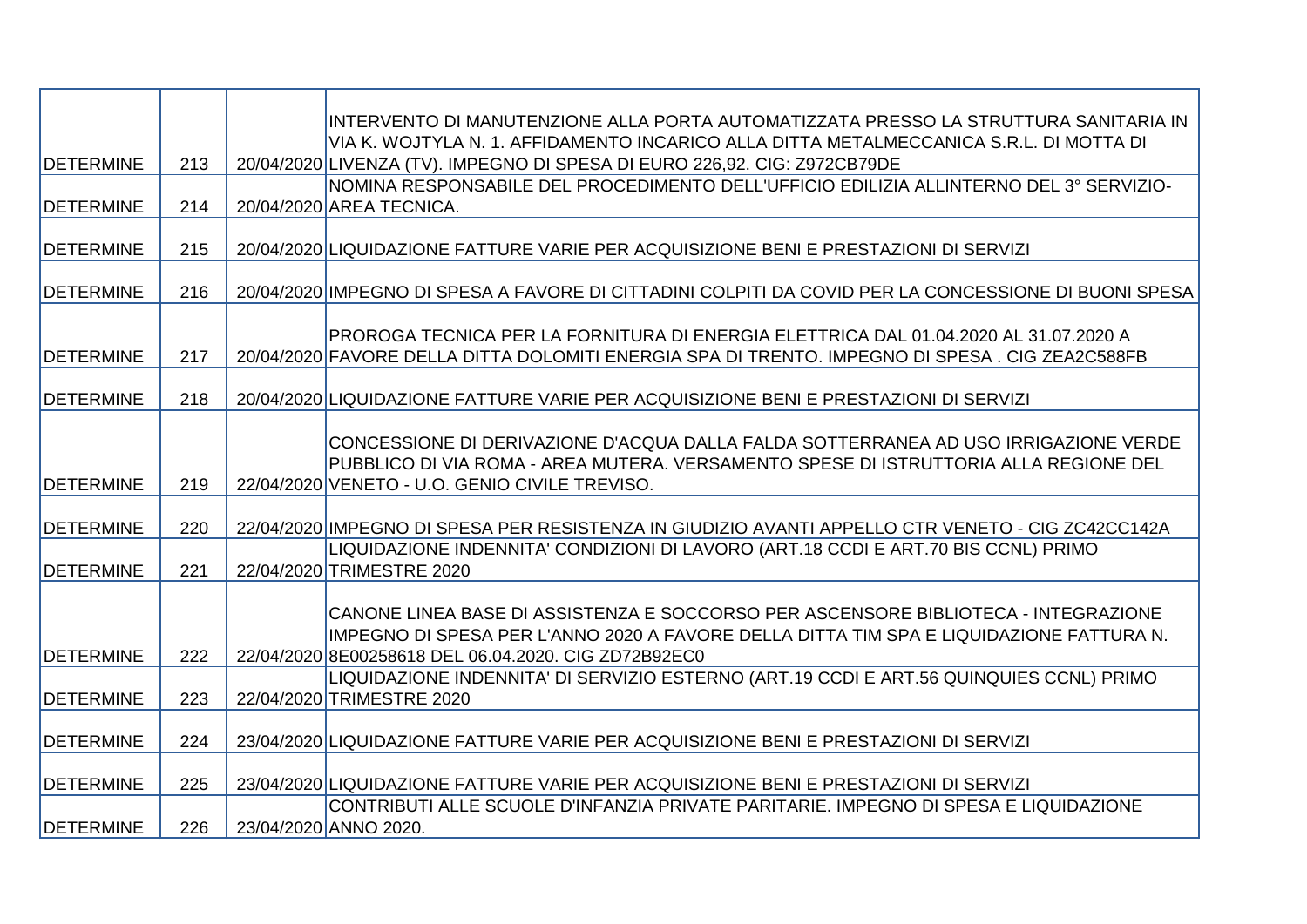|                   |     | ACQUISTO MARMI PER LOCULI E OSSARI CIMITERI DI CODOGNE' E CIMETTA. LIQUIDAZIONE FATTURA                                                                                                                                                                                                                                                                                                      |
|-------------------|-----|----------------------------------------------------------------------------------------------------------------------------------------------------------------------------------------------------------------------------------------------------------------------------------------------------------------------------------------------------------------------------------------------|
| <b>DETERMINE</b>  | 227 | 23/04/2020 N. 7/001 DEL 20.04.2020 ALLA DITTA DE LORENZI COSTRUZIONI DI CODOGNE'. CIG: Z7329A372E.                                                                                                                                                                                                                                                                                           |
|                   |     |                                                                                                                                                                                                                                                                                                                                                                                              |
| <b>DETERMINE</b>  | 228 | 27/04/2020 LIQUIDAZIONE FATTURE VARIE PER ACQUISIZIONE BENI E PRESTAZIONI DI SERVIZI                                                                                                                                                                                                                                                                                                         |
| <b>IDETERMINE</b> | 229 | RICALCOLO INDENNITA' DI FUNZIONE DOVUTA ALL'ASSESSORE MASINI PER IL PERIODO 23 MARZO - 23<br>27/04/2020 MAGGIO 2020.                                                                                                                                                                                                                                                                         |
| <b>DETERMINE</b>  | 230 | SERVIZIO TRIENNALE DI GESTIONE E MANUTENZIONE PDL CON RELATIVA ASSISTENZA HARDWARE E<br>SOFTWARE, COMPRENSIVI DEL SERVIZIO DI AMMINISTRATORE DI SISTEMA E AGGIORNAMENTO LISTA<br>DPS SUI REPORT DEI LOG PER LA PARTE INFORMATICA. AFFIDAMENTO INCARICO MEDIANTE<br>TRATTATIVA DIRETTA SUL MEPA ALLA DITTA SMART TECH DI KALUDER SASA DI MARENO DI PIAVE<br>27/04/2020 (TV). CIG: Z8E2CC4070. |
| <b>DETERMINE</b>  | 231 | SERVIZIO INTEGRATIVO PUNTUALE DI RACCOLTA E SMALTIMENTO MATERIALI CONTENENTI AMIANTO<br>DA ESEGUIRSI PRESSO IL SITO DELL'EX CASERMA MASET, SITA IN CODOGNE, VIA GIANNINO<br>ANCILLOTTO N. 20. AFFIDAMENTO INCARICO ALLA DITTA SAVNO S.R.L. DI CONEGLIANO (TV). CIG:<br>27/04/2020 ZEF2CCB3CE - CUP F95D19000130006.                                                                          |
|                   |     | IREFERENDUM COSTITUZIONALE DEL 29.3.2020. LIQUIDAZIONE LAVORO STRAORDINARIO PRESTATO                                                                                                                                                                                                                                                                                                         |
| <b>DETERMINE</b>  | 232 | 28/04/2020 DAL PERSONALE DIPENDENTE                                                                                                                                                                                                                                                                                                                                                          |
| <b>DETERMINE</b>  | 233 | FORNITURA DI N. 3 SCHERMI DI PROTEZIONE DA SCRIVANIA IN PLEXIGLASS CON FUNZIONE DI<br>BARRIERA PARAFIATO PER I LOCALI DELLA SEDE MUNICIPALE ADIBITI A SPORTELLO UTENTI SAVNO.<br>28/04/2020 AFFIDAMENTO INCARICO ALLA DITTA ALTOÈ RENATO DI SAN FIOR (TV). CIG: ZB12CCB2C8.                                                                                                                  |
|                   |     | LIQUIDAZIONE INDENNITA' CONDIZIONI LAVORO MESE APRILE 2020 (ART.18 C.2 LETT.B CONTRATTO                                                                                                                                                                                                                                                                                                      |
| <b>DETERMINE</b>  | 234 | 29/04/2020 COLLETTIVO DECENTRATO 2019/2021)                                                                                                                                                                                                                                                                                                                                                  |
| <b>DETERMINE</b>  | 235 | 29/04/2020 LIQUIDAZIONE IVA A DEBITO 1^ TRIMESTRE 2020                                                                                                                                                                                                                                                                                                                                       |
| <b>DETERMINE</b>  | 236 | INTESA PROGRAMMATICA D'AREA "TERRE ALTE DELLA MARCA TREVIGIANA". VERSAMENTO QUOTA<br>29/04/2020 ASSOCIATIVA PER LA COSTITUZIONE DEL FONDO COMUNE ANNO 2020.                                                                                                                                                                                                                                  |
| <b>DETERMINE</b>  | 237 | 29/04/2020 INTEGRAZIONE IMPEGNO DI SPESA ASSUNTO CON DETERMINAZIONE N.12 IN DATA 08.01.2020                                                                                                                                                                                                                                                                                                  |
| <b>DETERMINE</b>  | 238 | COSTITUZIONE DELL'UFFICIO "URBANISTICA, EDILIZIA PRIVATA, AMBIENTE" ALL'INTERNO DEL 3°<br>29/04/2020 SERVIZIO-AREA TECNICA                                                                                                                                                                                                                                                                   |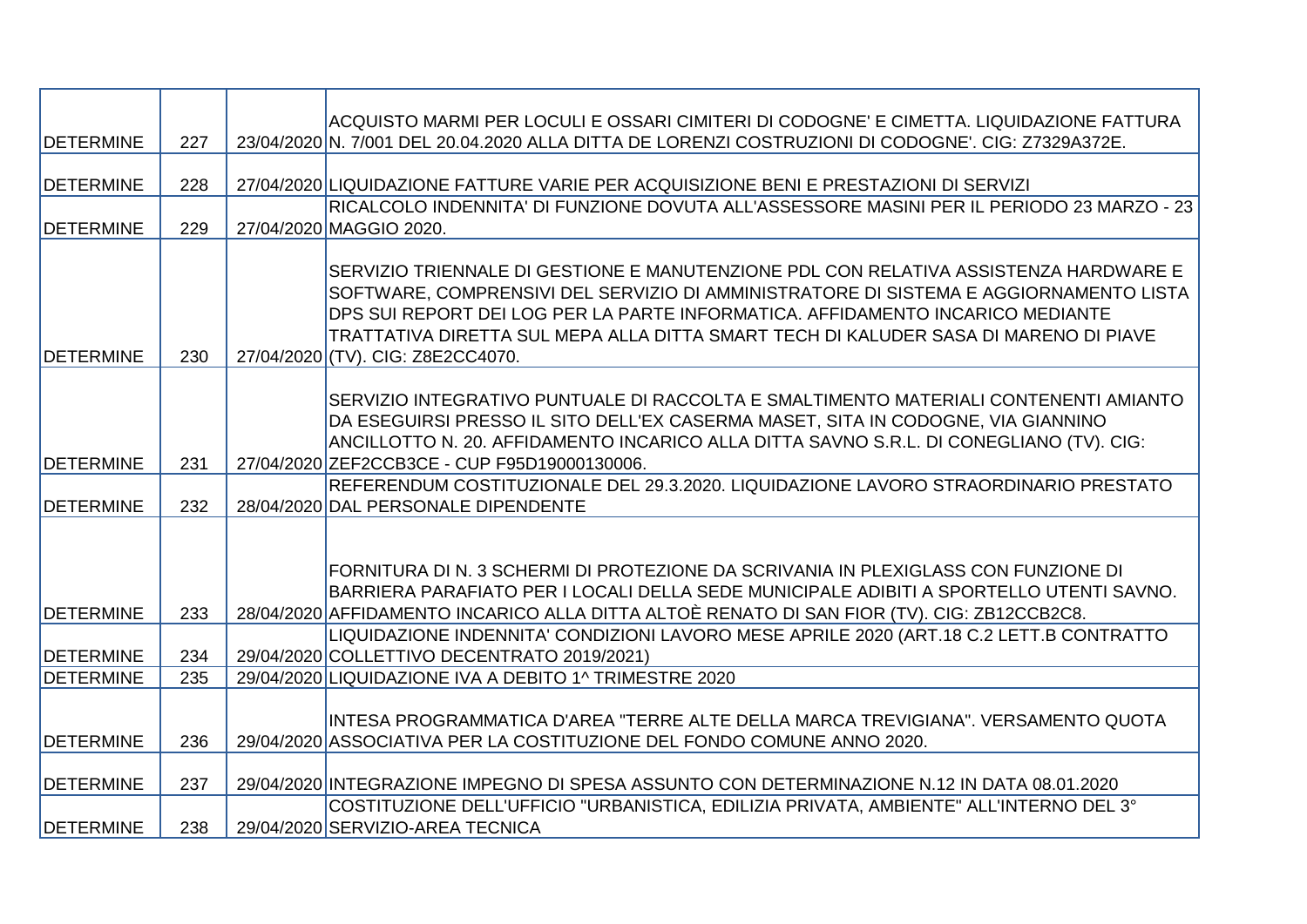|                   |     |                 | CONSORZIO B.I.M. PIAVE DI TREVISO. LIQUIDAZIONE QUOTA DI COMPARTECIPAZIONE AL SERVIZIO<br>INTERCOMUNALE ASSOCIATO DELLA PIATTAFORMA UNIPASS RELATIVA ALL'ANNO 2019 ED |
|-------------------|-----|-----------------|-----------------------------------------------------------------------------------------------------------------------------------------------------------------------|
| <b>IDETERMINE</b> | 239 |                 | 05/05/2020 ECONOMIZZAZIONE IMPEGNO RESIDUO.                                                                                                                           |
|                   |     |                 |                                                                                                                                                                       |
| <b>DETERMINE</b>  | 240 |                 | 05/05/2020 ASSUNZIONE A TEMPO PARZIALE 50% E DETERMINATO ISTRUTTORE TECNICO CAT C1                                                                                    |
| <b>DETERMINE</b>  | 241 |                 | 06/05/2020 RINNOVO ABBONAMENTO LA TRIBUNA                                                                                                                             |
|                   |     |                 | LIQUIDAZIONE RIMBORSO SPESE AL SEGRETARIO COMUNALE IN CONVENZIONE MARZO E APRILE                                                                                      |
| <b>DETERMINE</b>  | 242 | 06/05/2020 2020 |                                                                                                                                                                       |
|                   |     |                 |                                                                                                                                                                       |
| <b>DETERMINE</b>  | 243 |                 | 07/05/2020 LIQUIDAZIONE FATTURE VARIE PER ACQUISIZIONE BENI E PRESTAZIONI DI SERVIZI                                                                                  |
|                   |     |                 |                                                                                                                                                                       |
| <b>DETERMINE</b>  | 244 |                 | 08/05/2020 LIQUIDAZIONE FATTURE VARIE PER ACQUSIZIONE BENI E PRESTAZIONI DI SERVIZI                                                                                   |
| <b>DETERMINE</b>  | 245 |                 | 11/05/2020 LIQUIDAZIONE FATTURE VARIE PER ACQUISIZIONE BENI E PRESTAZIONI DI SERVIZI                                                                                  |
|                   |     |                 |                                                                                                                                                                       |
|                   |     |                 |                                                                                                                                                                       |
|                   |     |                 | ASSUNZIONE ISTRUTTORE AMMINISTRATIVO CAT. C1 A TEMPO PIENO ED INDETERMINATO PRESSO IL                                                                                 |
|                   |     |                 | 2° SERVIZIO - AREA SOCIALE E DEMOGRAFICI E REVOCA CONCORSO PUBBLICO PER N. 1 ISTRUTTORE                                                                               |
| <b>DETERMINE</b>  | 246 |                 | 13/05/2020 AMMINISTRATIVO CAT. C1 PRESSO IL 2° SERVIZIO AREA SOCIALE DEMOGRAFICO                                                                                      |
| <b>IDETERMINE</b> | 247 |                 | 13/05/2020 SERVIZIO MENSA DIPENDENTE LORENZON RENATO                                                                                                                  |
|                   |     |                 |                                                                                                                                                                       |
|                   |     |                 | MANUTENZIONE STRAORDINARIA CAMPO PRINCIPALE DEGLI IMPIANTI SPORTIVI DI VIA DE AMICIS.                                                                                 |
| <b>DETERMINE</b>  | 248 |                 | 13/05/2020 IMPEGNO DI SPESA E LIQUIDAZIONE CONTRIBUTO ALL'A.S.D. UNIONE SPORTIVA CALCIO.                                                                              |
|                   |     |                 |                                                                                                                                                                       |
|                   |     |                 | INTEGRAZIONE IMPEGNO E RIMBORSO SPESA SEGRETERIA CONVENZIONATA 2^ SEMESTRE 2019 AL                                                                                    |
| <b>DETERMINE</b>  | 249 |                 | 13/05/2020 COMUNE CAPOFILA DELLA CONVENZIONE                                                                                                                          |
|                   |     |                 | RIVERSAMENTO CORRISPETTIVI DELLE CIE (CARTE D'IDENTITA' ELETTRONICHE) AL MINISTERO                                                                                    |
| <b>DETERMINE</b>  | 250 |                 | 13/05/2020 DELL'INTERNO. MESE DI APRILE 2020. IMPEGNO DI SPESA E CONTESTUALE LIQUIDAZIONE                                                                             |
|                   |     |                 |                                                                                                                                                                       |
|                   |     |                 |                                                                                                                                                                       |
| <b>DETERMINE</b>  | 251 |                 | ASSUNZIONE IMPEGNO DI SPESA PER SERVIZIO DI CUSTODIA E MANTENIMENTO CANI RANDAGI ANNO<br>13/05/2020 2020 - CIG ZB72CD66D8                                             |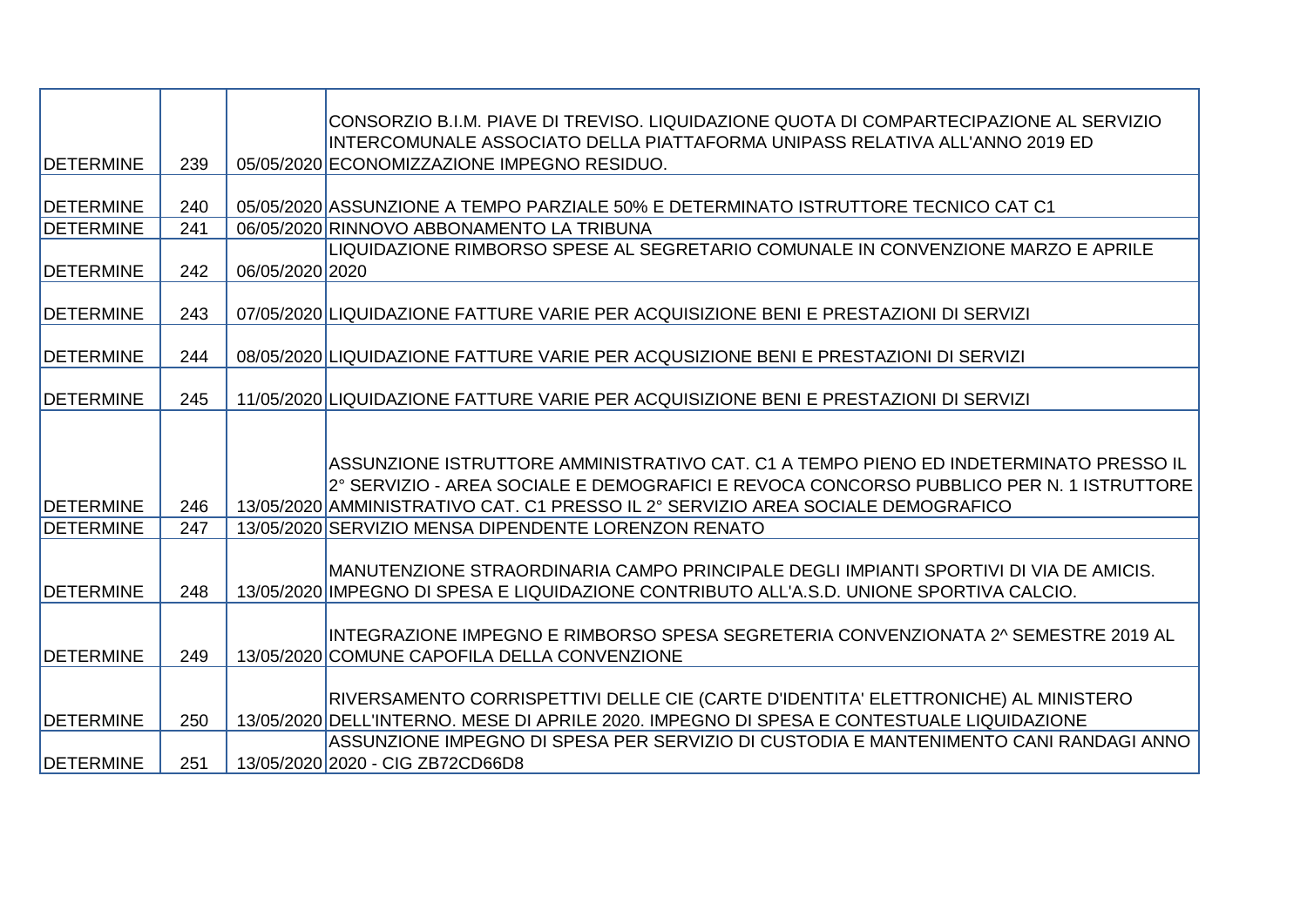|                   |     | INTERVENTO DI CONTROLLO IMPIANTI FOTOVOLTAICI PRESSO POLIAMBULATORIO MEDICO DI VIA                                                                                                 |
|-------------------|-----|------------------------------------------------------------------------------------------------------------------------------------------------------------------------------------|
|                   |     | KAROL WOJTYLA, IMPIANTI SPORTIVI DI VIA EDMONDO DE AMICIS, SCUOLA SECONDARIA DI PRIMO                                                                                              |
|                   |     | GRADO DI VIA MONS. MORAS E PALESTRA DI VIA CALLE. AFFIDAMENTO INCARICO ALLA DITTA                                                                                                  |
| <b>DETERMINE</b>  | 252 | 13/05/2020 DAMINATO IMPIANTI S.R.L. DI GALLIERA VENETA (PD). CIG: ZBE2CC7C70.<br>ACQUISTO DI CARTA IN RISME TRAMITE MERCATO ELETTRONICO PUBBLICA AMMINISTRAZIONE CIG               |
| <b>DETERMINE</b>  | 253 | 13/05/2020 Z512CF8501                                                                                                                                                              |
|                   |     | ACQUISTO CARTUCCIA INCHIOSTRO PER AFFRANCATRICE POSTALE E CANONE ANNUO DELLA                                                                                                       |
| <b>DETERMINE</b>  | 254 | 13/05/2020 STESSA. CIG: Z1C2CF8F3B                                                                                                                                                 |
|                   |     |                                                                                                                                                                                    |
|                   |     | SERVIZIO DI SFALCIO DEI CIGLI STRADALI E DELLE AREE A VERDE PUBBLICO DEL TERRITORIO                                                                                                |
|                   |     | COMUNALE. ANNO 2020. AFFIDAMENTO INCARICO MEDIANTE TRATTATIVA DIRETTA SUL MEPA ALLA                                                                                                |
| <b>DETERMINE</b>  | 255 | 13/05/2020 DITTA PESSOTTO VITTORIO DI CODOGNE' (TV). CIG: ZBB2CEEC30                                                                                                               |
|                   |     | MESSA IN SICUREZZA DELLE SUPERFICI DEI SOLAI DELLA SCUOLA PRIMARIA "CARLO COLLODI".                                                                                                |
|                   |     | LIQUIDAZIONE FATTURA N. 18 ALLA DITTA COSTRUZIONI EDILI 3D DI DARIO CARLO & C. S.N.C. DI                                                                                           |
| <b>DETERMINE</b>  | 256 | 13/05/2020 CODOGNE' (TV) CIG: Z182C3F937 - CUP F92G19000450005.                                                                                                                    |
|                   |     |                                                                                                                                                                                    |
| <b>DETERMINE</b>  | 257 | 18/05/2020 LIQUIDAZIONE FATTURE VARIE PER ACQUISIZIONE BENI E PRESTAZIONI DI SERVIZI                                                                                               |
|                   |     |                                                                                                                                                                                    |
| <b>DETERMINE</b>  | 258 | 18/05/2020 DETERMINAZIONE A CONTRATTARE RINEGOZIAZIONE MUTUI ANNO 2020 CON CDP CIRCOLARE N. 1300                                                                                   |
|                   |     | INTEGRAZIONE AL PERMESSO DI COSTRUIRE PER LA REALIZZAZIONE DI UN CENTRO DI SERVIZI<br>ANZIANI DA PARTE DI ANTEO COOP. SOC. ONLUS DI BIELLA (BI). IMPEGNO SPESE E DIRITTI DI ROGITO |
| <b>DETERMINE</b>  | 259 | 18/05/2020 REP. 2377.                                                                                                                                                              |
|                   |     | UTENZE TELEFONIA FISSA PLESSI SCOLASTICI. INTEGRAZIONE IMPEGNO DI SPESA DI CUI ALLA                                                                                                |
| <b>IDETERMINE</b> | 260 | 18/05/2020 DETERMINA N.33/2020. CIG Z662B8802A.                                                                                                                                    |
|                   |     | ASSUNZIONE IMPEGNO DI SPESA PER SERVIZIO DI EDUCATIVA DOMICILIARE PERIODO MAGGIO                                                                                                   |
| <b>DETERMINE</b>  | 261 | 18/05/2020 DICEMBRE 2020 - CIG Z672CE8EF4                                                                                                                                          |
|                   |     | FORNITURA DI N. 2 SIGILLI IN MARMO PER I LOCULI DEL CIMITERO COMUNALE DEL CAPOLUOGO.                                                                                               |
|                   |     | AFFIDAMENTO INCARICO ALLA DITTA DE LORENZI COSTRUZIONI S.R.L. DI CODOGNE' (TV). CIG:                                                                                               |
| <b>DETERMINE</b>  | 262 | 18/05/2020 ZEB2CCB4B0.                                                                                                                                                             |
|                   |     | LAVORI DI MANUTENZIONE DEL TRATTO DI PAVIMENTAZIONE IN ASFALTO DELLA PISTA                                                                                                         |
|                   |     | CICLOPEDONALE POSTA SUL LATO SUD DEL CIMITERO COMUNALE DI CIMETTA. AFFIDAMENTO                                                                                                     |
|                   |     | INCARICO MEDIANTE TRATTATIVA DIRETTA SUL MEPA ALLA DITTA MONDIN GABRIELE S.R.L. DI                                                                                                 |
| <b>DETERMINE</b>  | 263 | 18/05/2020 CORNUDA (TV). CIG: ZBE2CFF1CD.                                                                                                                                          |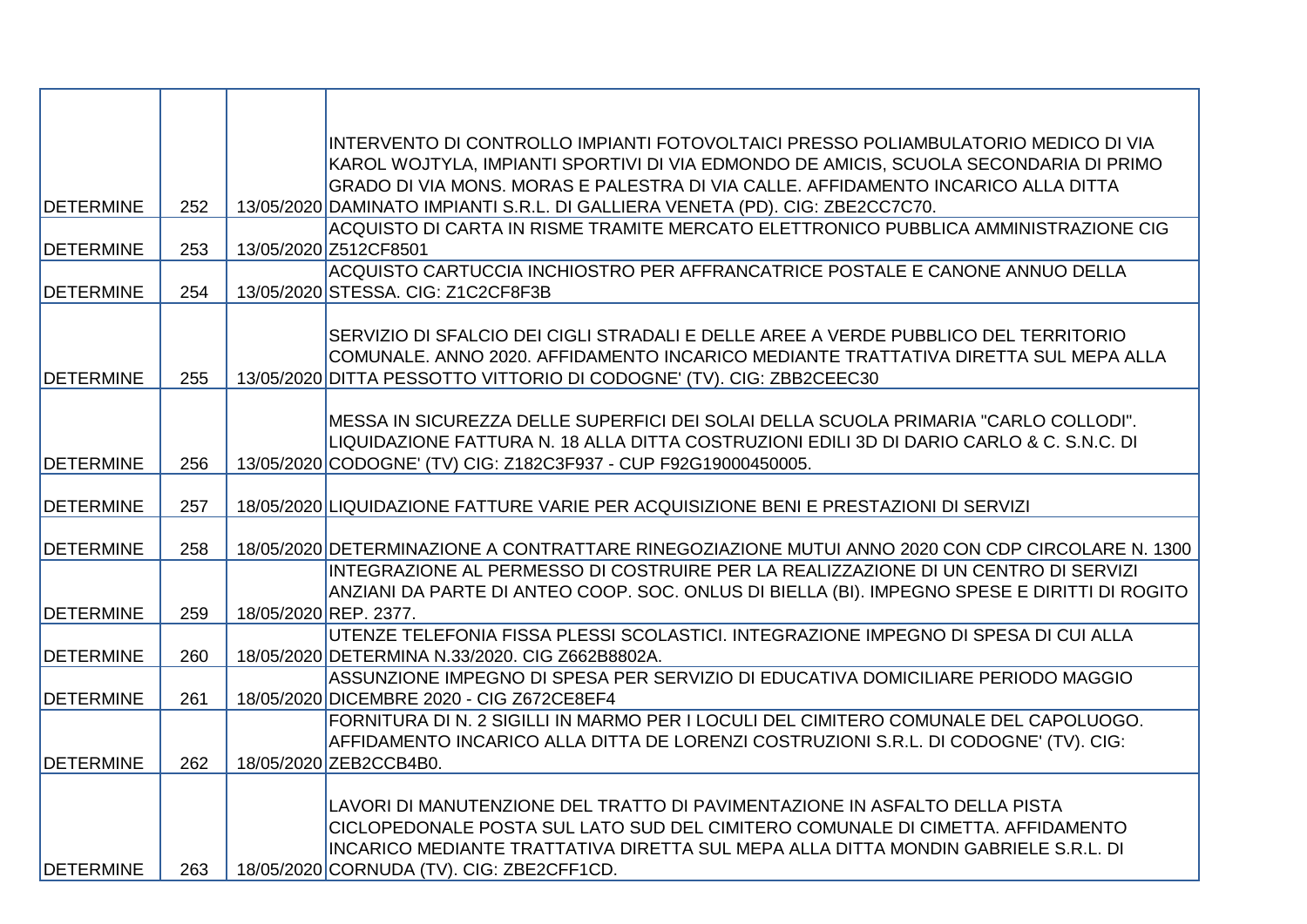| <b>DETERMINE</b> | 264 | 20/05/2020 LIQUIDAZIONE FATTURE VARIE PER ACQUISIZIONE BENI E PRESTAZIONE DI SERVIZI                                                                                                                                                                                                                                                 |
|------------------|-----|--------------------------------------------------------------------------------------------------------------------------------------------------------------------------------------------------------------------------------------------------------------------------------------------------------------------------------------|
| <b>DETERMINE</b> | 265 | 20/05/2020 LIQUIDAZIONE FATTURE VARIE PER ACQUISIZIONE BENI E PRESTAZIONI DI SERVIZI                                                                                                                                                                                                                                                 |
|                  |     |                                                                                                                                                                                                                                                                                                                                      |
| <b>DETERMINE</b> | 266 | PRESTAZIONI PROFESSIONALI PER LO STUDIO GEOLOGICO, GEOTECNICO, IDROGEOLOGICO CON<br>PARAMETRAZIONE SISMICA PER IL PROGETTO DI ADEGUAMENTO SISMICO DELLA SCUOLA PRIMARIA.<br>LIQUIDAZIONE FATTURA N. FATTPA 4 20 AL DOTT. GEOL. CELESTE GRANZIERA DI SAN PIETRO DI<br>20/05/2020 FELETTO (TV). CUP. F98E18000220004 - CIG: Z8A2BF6FB1 |
| <b>DETERMINE</b> | 267 | LAVORI DI MANUTENZIONE DELLA RETE IDRAULICA SUPERFICIALE E DELLA VIABILITA' MINORE DEL<br>TERRITORIO COMUNALE. INCARICO AFFIDATO ALLA DITTA A.P.S. DI PESSOTTO ANDREA DI CODOGNE'<br>(TV). INTEGRAZIONE IMPEGNO DI SPESA ENTRO IL QUINTO D'OBBLIGO CONTRATTUALE. CIG:<br>20/05/2020 Z292B59350                                       |
| <b>DETERMINE</b> | 268 | LAVORI DI COSTRUZIONE LOCULI 11º LOTTO CIMITERO DI CODOGNE', CUP F97B15000000004,<br>ECONOMIZZAZIONE IMPEGNO RESIDUO ASSUNTO CON DETERMINAZIONI N. 519 DEL 05.12.2017 E N.<br>20/05/2020 267 DEL 20.06.2018.                                                                                                                         |
| <b>DETERMINE</b> | 269 | FORNITURA DI N. 35 CUBETTI DI MARMO TRANI PER LE STRADE COMUNALI. AFFIDAMENTO INCARICO<br>20/05/2020 ALLA DITTA EDILMARMI S.A.S. DI TOMASELLA ADRIANO & CO. DI CODOGNE' (TV). CIG: ZAB2D07010                                                                                                                                        |
| <b>DETERMINE</b> | 270 | MESSA IN SICUREZZA DELLE SUPERFICI DEI SOLAI DELLA SCUOLA SECONDARIA DI PRIMO GRADO<br>"FERDINANDO FERRACINI". LIQUIDAZIONE FATTURA N. 19 ALLA DITTA COSTRUZIONI EDILI 3D DI DARIO<br>20/05/2020 CARLO & C. S.N.C. DI CODOGNE' (TV) CIG: Z182C3F937 - CUP F92G19000440005.                                                           |
| <b>DETERMINE</b> | 271 | FORNITURA DI N. 1 WINDOWS SERVER PER LA NUOVA GESTIONE DEL FILE SERVER E DEI BACKUP<br>GIORNALIERI SULL'ATTUALE SERVER E STORAGE DEL SISTEMA INFORMATICO COMUNALE E DI N. 1<br>MONITOR PER L'UFFICIO TRIBUTI. AFFIDAMENTO INCARICO ALLA DITTA SMART TECH DI KALUDER<br>22/05/2020 SASA DI MARENO DI PIAVE (TV). CIG: Z362D134FA.     |
| <b>DETERMINE</b> | 272 | FORNITURA ED INSTALLAZIONE DI SISTEMA ANTIVIRUS PER SERVER E WORKSTATION DELLA RETE<br>INFORMATICA COMUNALE. AFFIDAMENTO INCARICO ALLA DITTA NET ONE DI GIACOMIN DENIS DI<br>22/05/2020 CODOGNE (TV). CIG: Z932CFB435.                                                                                                               |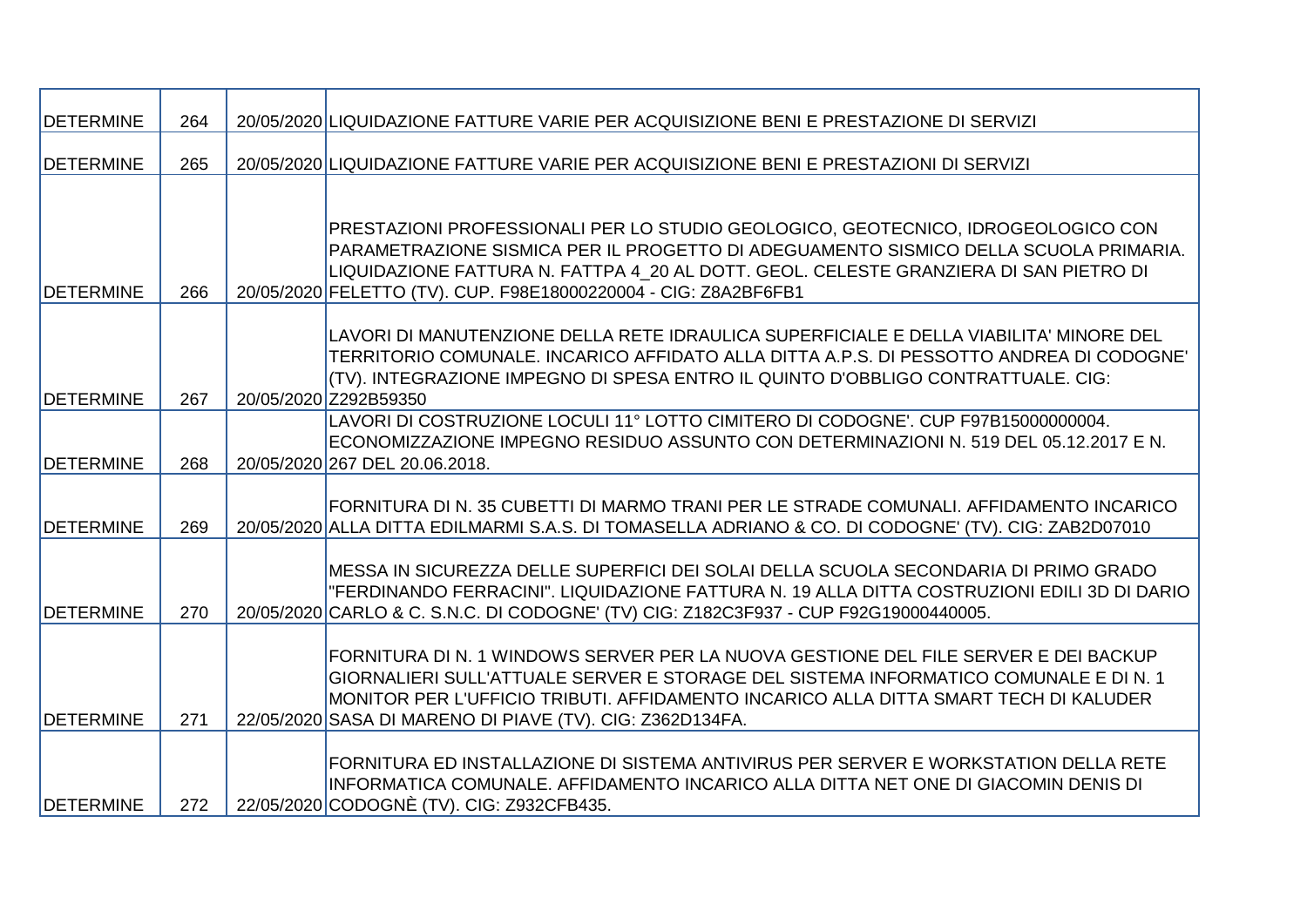|                                      |     | SVUOTAMENTO E PULIZIA DELLE CISTERNE INTERRATE MESSE IN LUCE PRESSO L'AREA DELLE EX<br>CASERME MASET, SITA IN CODOGNE, VIA GIANNINO ANCILLOTTO, PER IL COMPLETAMENTO DELLE<br>AZIONI DI BONIFICA. AFFIDAMENTO INCARICO ALLA DITTA PULINDUSTRIALE S.R.L. DI CONEGLIANO                                                          |
|--------------------------------------|-----|--------------------------------------------------------------------------------------------------------------------------------------------------------------------------------------------------------------------------------------------------------------------------------------------------------------------------------|
| <b>DETERMINE</b>                     | 273 | 22/05/2020 (TV). CIG ZF82D149E4 CUP F95D19000130006.                                                                                                                                                                                                                                                                           |
| <b>DETERMINE</b>                     | 274 | 25/05/2020 LIQUIDAZIONE FATTURE VARIE PER ACQUISIZIONE BENI E PRESTAZIONI DI SERVIZI                                                                                                                                                                                                                                           |
|                                      | 275 | AFFIDAMENTO INCARICO PER LA PROGETTAZIONE DEFINITIVA ED ESECUTIVA LAVORI DI<br>ADEGUAMENTO SISMICO SCUOLA PRIMARIA DI VIA CALLE. LIQUIDAZIONE FATTURA N. 27 DEL                                                                                                                                                                |
| <b>DETERMINE</b><br><b>DETERMINE</b> | 276 | 27/05/2020 09.05.2020 ALL'ING. NATALE GATTI DI CODOGNE' (TV). CUP F98E18000220004 - CIG ZF22948CFB<br>27/05/2020 ACQUISTO TIMBRI PER GLI UFFICI - CIG Z602D10C55                                                                                                                                                               |
|                                      |     |                                                                                                                                                                                                                                                                                                                                |
| <b>DETERMINE</b>                     | 277 | 27/05/2020 RESTITUZIONE SOMMA ERRONEAMENTE VERSATA AL COMUNE DI CODOGNE'                                                                                                                                                                                                                                                       |
| <b>DETERMINE</b>                     | 278 | ASSUNZIONE DI IMPEGNO DI SPESA PER ATTIVITA' DI FORMAZIONE SPECIALISTICA PER SS.DD.<br>27/05/2020 UFFICIO DEMOGRAFICI - CIG Z222D04446                                                                                                                                                                                         |
| <b>IDETERMINE</b>                    | 279 | APPROVAZIONE BANDO DI CONCORSO PUBBLICO PER ESAMI PER LA COPERTURA DI UN POSTO DI<br>COLLABORATORE AMMINISTRATIVO CAT B3 A TEMPO PARZIALE 55% E INDETERMINATO RISERVATO<br>ALLE CATEGORIE PROTETTE DI CUI ALL'ART. 1 DELLA LEGGE N. 68/1999 PRESSO IL 2° SERVIZIO.<br>27/05/2020 SOCIALE-DEMOGRAFICO                           |
| <b>DETERMINE</b>                     | 280 | LAVORI DI MANUTENZIONE DEL TRATTO DI PAVIMENTAZIONE IN ASFALTO DELLA PISTA<br>CICLOPEDONALE POSTA SUL LATO SUD DEL CIMITERO COMUNALE DI CIMETTA. INCARICO AFFIDATO<br>ALLA DITTA MONDIN GABRIELE S.R.L. DI CORNUDA (TV). INTEGRAZIONE IMPEGNO DI SPESA ENTRO IL<br>27/05/2020 QUINTO D'OBBLIGO CONTRATTUALE. CIG: ZBE2CFF1CD   |
| <b>DETERMINE</b>                     | 281 | 27/05/2020 ACQUISTO DI CANCELLERIA VARIA                                                                                                                                                                                                                                                                                       |
| <b>DETERMINE</b>                     | 282 | SERVIZIO DI SFALCIO E DISERBO DELLA VEGETAZIONE SPONTANEA PRESENTE SU MARCIAPIEDI E<br>PISTE CICLOPEDONALI DEL TERRITORIO COMUNALE - ANNO 2020. AFFIDAMENTO INCARICO MEDIANTE<br>TRATTATIVA DIRETTA SUL MEPA ALLA DITTA I TIGLI 2 SOCIETA' COOPERATIVA SOCIALE ONLUS DI<br>27/05/2020 GORGO AL MONTICANO (TV). CIG: ZEC2D1AE96 |
|                                      |     | RIVERSAMENTO CORRISPETTIVI CIE (CARTE D'IDENTITA' ELETTRONICHE) AL MINISTERO DELL'                                                                                                                                                                                                                                             |
|                                      |     | INTERNO. DAL 01.05.2020 AL 15.05.2020 COMPRESI. IMPEGNO DI SPESA E CONTESTUALE                                                                                                                                                                                                                                                 |
| <b>DETERMINE</b>                     | 283 | 27/05/2020 LIQUIDAZIONE.                                                                                                                                                                                                                                                                                                       |
| <b>DETERMINE</b>                     | 284 | 28/05/2020 AFFIDAMENTO SUPPORTO FORMATIVO PAGOPA - SERVIZI E-GOVERNMENT - CIG Z422D216C7                                                                                                                                                                                                                                       |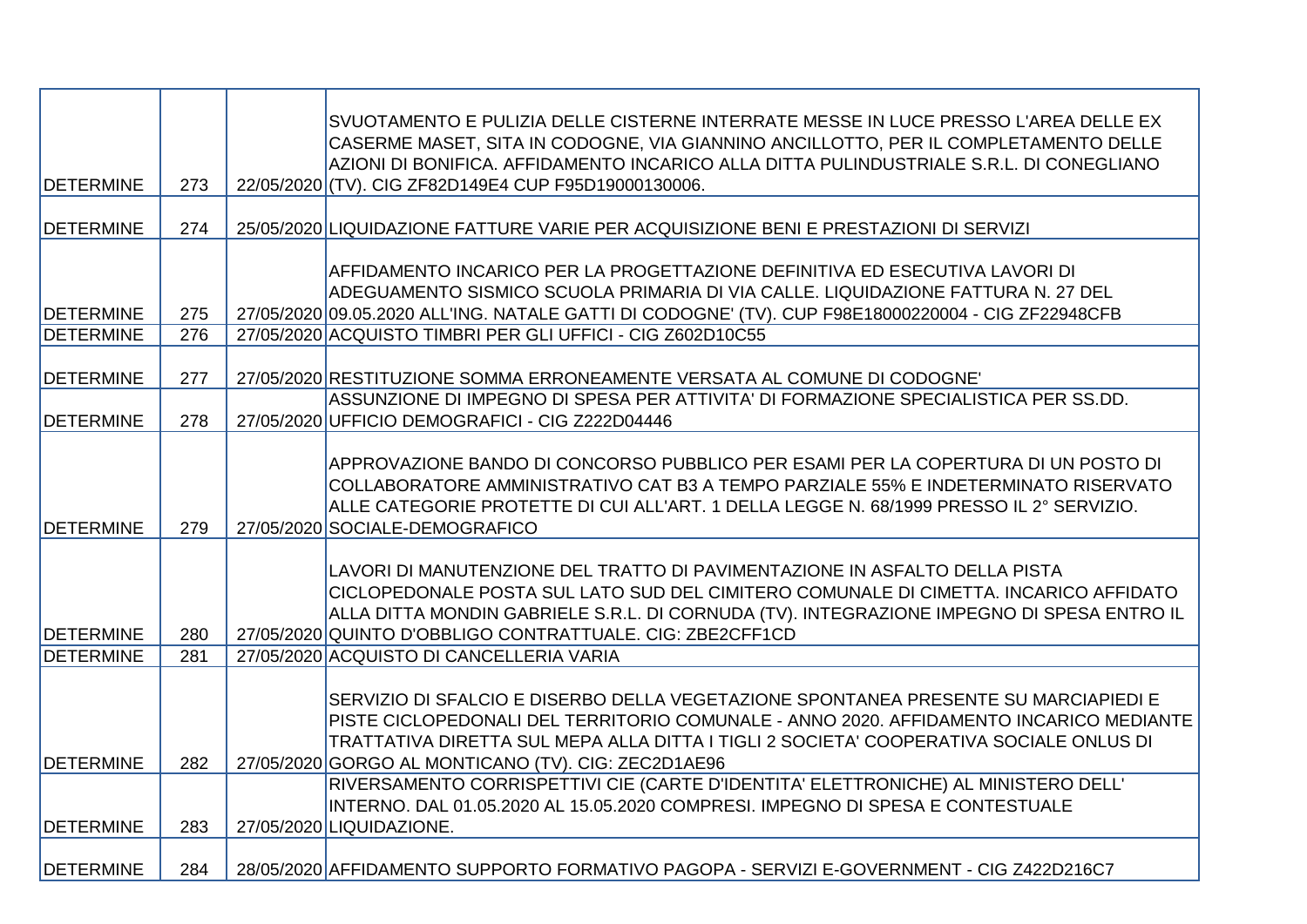| <b>DETERMINE</b> | 285 |                  | FORNITURA DI N. 12 CONFEZIONI DI SEMENTI DI FACELIA (PHACELIA TANACETIFOLIA) PER LA SEMINA<br>NELLE AREE VERDI COMUNALI. AFFIDAMENTO INCARICO ALLA DITTA SEMENTI FRIGO RAG. SERGIO DI<br>29/05/2020 FRIGO SERGIO DI TOMBOLO (PD). CIG: Z162D276C5                                       |
|------------------|-----|------------------|-----------------------------------------------------------------------------------------------------------------------------------------------------------------------------------------------------------------------------------------------------------------------------------------|
|                  |     |                  |                                                                                                                                                                                                                                                                                         |
| <b>DETERMINE</b> | 286 |                  | 03/06/2020 LIQUIDAZIONE FATTURE VARIE PER ACQUISIZIONE BENI E PRESTAZIONI DI SERVIZI                                                                                                                                                                                                    |
| <b>DETERMINE</b> | 287 |                  | 03/06/2020 LIQUIDAZIONE FATTURE VARIE PER ACQUISIZIONE BENI E PRESTAZIONI DI SERVIZI                                                                                                                                                                                                    |
| <b>DETERMINE</b> | 288 |                  | SERVIZIO BIENNALE DI MANUTENZIONE ATTREZZATURE E FORNITURA COMPONENTI DI RICAMBIO E<br>MATERIALI DI CONSUMO PER LA MANUTENZIONE DEL VERDE PUBBLICO COMUNALE. AFFIDAMENTO<br>03/06/2020 INCARICO ALLA DITTA DA ROS GREEN S.R.L. DI MARENO DI PIAVE (TV). CIG: ZB92D2C119                 |
| <b>DETERMINE</b> | 289 |                  | LAVORI DI COMPLETAMENTO ALLA REALIZZAZIONE DEL BLOCCO SERVIZI IGIENICI PRESSO IL<br>CIMITERO DI CODOGNE'. LIQUIDAZIONE FATTURA N. 10/001 DELL'11.05.2020 ALLA DITTA DE LORENZI<br>03/06/2020 COSTRUZIONI S.R.L. DI CODOGNE' (TV). CIG:Z022A2093C                                        |
| <b>DETERMINE</b> | 290 |                  | LAVORI DI COMPLETAMENTO ALLA REALIZZAZIONE DEL BLOCCO SERVIZI IGIENICI PRESSO IL<br>CIMITERO DI CIMETTA. LIQUIDAZIONE FATTURA N. 11/001 DELL'11.05.2020 ALLA DITTA DE LORENZI<br>03/06/2020 COSTRUZIONI S.R.L. DI CODOGNE' (TV). CIG: ZEA2A209FF                                        |
| <b>DETERMINE</b> | 291 | 03/06/2020 2020. | IRICALCOLO INDENNITA' DI FUNZIONE DOVUTA ALL'ASSESSORE MAKSIMOVIC DECORRENZA MAGGIO                                                                                                                                                                                                     |
| <b>DETERMINE</b> | 292 |                  | ASSUNZIONE IMPEGNO DI SPESA PER PRESTAZIONI EFFETTUATE DAL SERVIZIO VETERINARIO<br>03/06/2020 DELL'AZIENDA ULSS 2 MARCA TREVIGIANA PRESSO IL CANILE SANITARIO                                                                                                                           |
| <b>DETERMINE</b> | 293 |                  | INDAGINI E VERIFICHE SUI SOLAI E SUI CONTROSOFFITTI DELLA SCUOLA PRIMARIA "CARLO COLLODI"<br>SITA IN VIA CALLE N. 6. LIQUIDAZIONE FATTURA N. 869/2020/V8 ALLA DITTA 4 EMME SERVICE S.P.A. DI<br>03/06/2020 BOLZANO. CIG: Z5B2C35DBB - CUP F92G19000450005                               |
| <b>DETERMINE</b> | 294 |                  | LAVORI DI MANUTENZIONE DEL TRATTO DI PAVIMENTAZIONE IN ASFALTO DELLA PISTA<br>CICLOPEDONALE POSTA SUL LATO SUD DEL CIMITERO COMUNALE DI CIMETTA. LIQUIDAZIONE<br>FATTURA N. FATTPA 6_20 DEL 01.06.2020 ALLA DITTA MONDIN GABRIELE S.R.L. DI CORNUDA (TV).<br>03/06/2020 CIG: ZBE2CFF1CD |
| <b>DETERMINE</b> | 295 |                  | 03/06/2020 LIQUIDAZIONE FATTURE VARIE PER ACQUISIZIONE BENI E PRESTAZIONI DI SERVIZI                                                                                                                                                                                                    |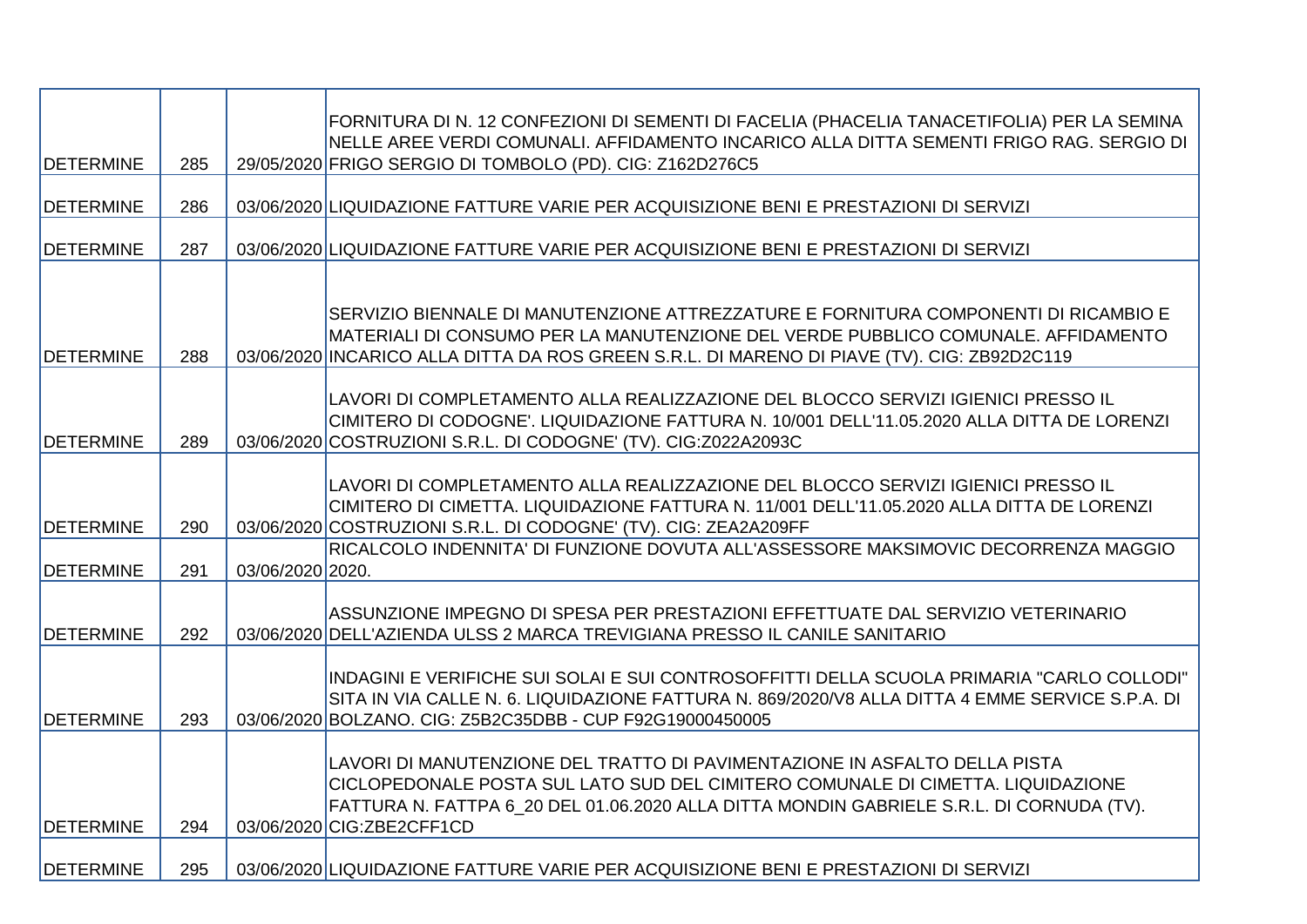| <b>DETERMINE</b> | 296 | 03/06/2020 LIQUIDAZIONE FATTURE VARIE PER ACQUISIZIONE BENI E PRESTAZIONI DI SERVIZI                                                                                                                                                                                                                                                             |
|------------------|-----|--------------------------------------------------------------------------------------------------------------------------------------------------------------------------------------------------------------------------------------------------------------------------------------------------------------------------------------------------|
| <b>DETERMINE</b> | 297 | 04/06/2020 SERVIZIO MENSA DIPENDENTE BORSATO LAURA                                                                                                                                                                                                                                                                                               |
| <b>DETERMINE</b> | 298 | INTERVENTO DI REALIZZAZIONE ROTATORIA SULLA S.P. N. 15 CADORE MARE ALL'INTERSEZIONE CON<br>VIA F.PETRARCA E VIA G.CESARE. LIQUIDAZIONE FATTURA N.37/001 DEL 06.05.2020 ALLO STUDIO<br>ASSOCIATO DI ARCHITETTURA CARNIEL E MASET DI SAN VENDEMIANO (TV). CUP:F91B19000380005 -<br>04/06/2020 CIG:Z992A7035D.                                      |
| <b>DETERMINE</b> | 299 | LAVORI DI MESSA IN PRISTINO E SEMINA DI FACELIA SULL'AREA VERDE DI PROPRIETA' COMUNALE<br>SITA IN VIA GIANNINO ANCILLOTTO AD EST DELLE EX CASERME MASET. AFFIDAMENTO INCARICO<br>04/06/2020 ALLA DITTA PESSOTTO VITTORIO DI CODOGNE' (TV). CIG: ZDE2D3149B                                                                                       |
| <b>DETERMINE</b> | 300 | CONVENZIONE EDILIZIA E CESSIONE GRATUITA DI AREE E OPERA A SCOMPUTO ONERI DI<br>05/06/2020 URBANIZZAZIONE. REP. 2378 DEL 18 MAGGIO 2020 - SIG. ZANETTE DENIS.                                                                                                                                                                                    |
| <b>DETERMINE</b> | 301 | FORNITURA DI N. 6 UNITA' DI SANITIZZAZIONE CON TECNOLOGIA AL PLASMA FREDDO (NTP) PER LA<br>PURIFICAZIONE E DECONTAMINAZIONE ANTICOVID-19 DEI LOCALI COMUNALI. AFFIDAMENTO<br>05/06/2020 INCARICO ALLA DITTA HIGH VISION S.R.L. DI SAN VENDEMIANO (TV). CIG: ZB92D2B555.                                                                          |
| <b>DETERMINE</b> | 302 | IMPEGNO E LIQUIDAZIONE SPESA A FAVORE DI ENEL DISTRIBUZIONE S.P.A. PER IL SERVIZIO DI<br>MISURA ENERGIA ELETTRICA PRESSO LA SCUOLA SECONDARIA DI PRIMO GRADO, IL<br>POLIAMBULATORIO MEDICO, LA SEDE MUNICIPALE E LA PALESTRA POLIFUNZIONALE DI VIA CALLE.<br>05/06/2020 CIG: Z582D35B5C                                                          |
| <b>DETERMINE</b> | 303 | FORNITURA ED INSTALLAZIONE DI STRUTTURA IN ALLUMINIO VERNICIATO COMPLETA DI BARRIERA<br>PARAFIATO IN PLEXIGLASS TRASPARENTE PER L'EDIFICIO COMUNALE AD USO POLIAMBULATORIO<br>MEDICO SITO IN FRAZIONE ROVERBASSO, VIA KAROL WOJTYLA N. 3. AFFIDAMENTO INCARICO ALLA<br>05/06/2020 DITTA ALTOE' RENATO DI SAN FIOR (TV). CIG: ZA02D2DEA3          |
| <b>DETERMINE</b> | 304 | ∣OO.PP. N. 93 E N. 94. LAVORI DI ADEGUAMENTO CON SOSTITUZIONE SERRAMENTI DEL MUNICIPIO E<br>DELLA SCUOLA PRIMARIA. CIG N. 69333816FF - CUP F95I16000010001. INCARICO AFFIDATO ALLA DITTA<br>CONSORZIO EDILE ARTIGIANO - C.E.A. DI ODERZO (TV) CON DETERMINAZIONE N. 535 DEL 28.11.2018.<br>05/06/2020 SVINCOLO GARANZIA FIDEIUSSORIA DEFINITIVA. |
| <b>DETERMINE</b> | 305 | 08/06/2020 RINNOVO ABBONAMENTO A IL GAZZETTINO CARTACEO E DIGITALE                                                                                                                                                                                                                                                                               |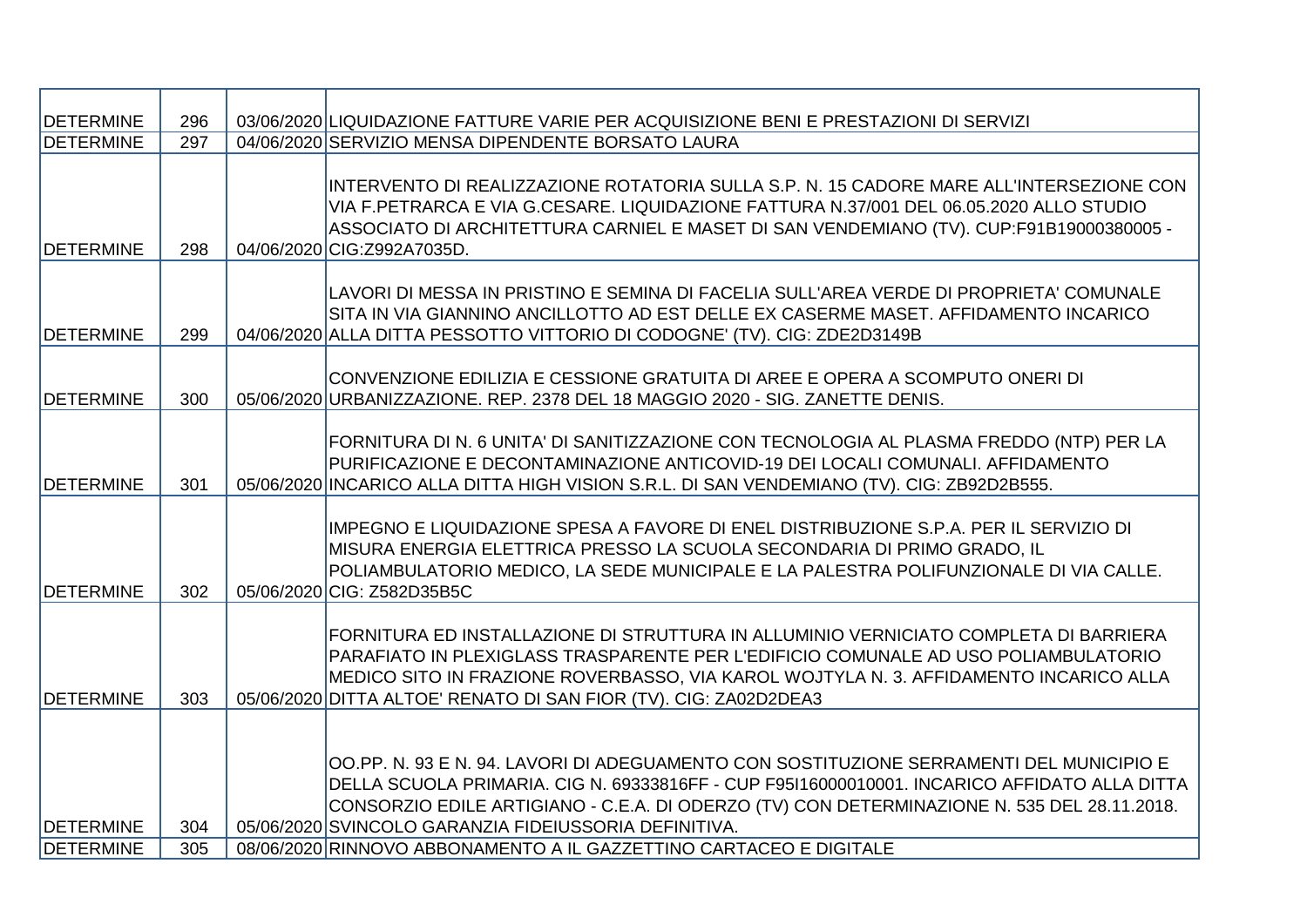| <b>DETERMINE</b>  | 306 |                      | LAVORI DI MANUTENZIONE STRAORDINARIA DEI LOCALI SPOGLIATOI PRESSO I CAMPI SPORTIVI DI VIA<br>EDMONDO DE AMICIS. INCARICO AFFIDATO MEDIANTE TRATTATIVA DIRETTA SUL MEPA ALLA DITTA<br>IDEALSTILE.COM S.R.L. DI SUSEGANA (TV).VARIAZIONE IN AUMENTO ENTRO IL QUINTO D'OBBLIGO<br>08/06/2020 CONTRATTUALE. CIG ZE12C77D89 - CUP F97J18000020004                                                          |
|-------------------|-----|----------------------|-------------------------------------------------------------------------------------------------------------------------------------------------------------------------------------------------------------------------------------------------------------------------------------------------------------------------------------------------------------------------------------------------------|
|                   |     |                      |                                                                                                                                                                                                                                                                                                                                                                                                       |
| <b>DETERMINE</b>  | 307 |                      | 10/06/2020 LIQUIDAZIONE FATTURE VARIE PER ACQUISIZIONE BENI E PRESTAZIONI DI SERVIZI                                                                                                                                                                                                                                                                                                                  |
| <b>DETERMINE</b>  | 308 |                      | 10/06/2020 IMPEGNO DI SPESA PER ACQUISTO VOLUME "AGENDA DEI SERVIZI DEMOGRAFICI 2020"                                                                                                                                                                                                                                                                                                                 |
| <b>DETERMINE</b>  | 309 |                      | LIQUIDAZIONE INDENNITA' CONDIZIONI LAVORO MESE GIUGNO 2020 (ART.18 C.2 LETT.B CONTRATTO<br>10/06/2020 COLLETTIVO DECENTRATO 2019/2021)                                                                                                                                                                                                                                                                |
| <b>DETERMINE</b>  | 310 |                      | 10/06/2020 ASSUNZIONE IMPEGNO DI SPESA PER RISCOSSIONE RUOLI DI SANZIONI C.D.S. E AMMINISTRATIVE                                                                                                                                                                                                                                                                                                      |
| <b>DETERMINE</b>  | 311 |                      | FORNITURA DI COLONNINE IN METALLO PER IGIENIZZAZIONE COMPLETE DI GEL IGIENIZZANTE E<br>FORNITURA ED INSTALLAZIONE DI DISPENSER AUTOMATICI A PARETE E DI CARTELLONISTICA<br>ADESIVA IDENTIFICATIVA DI NORME E BUONE PRATICHE PER PREVENIRE ED EVITARE IL CONTAGIO<br>DA COVID-19. AFFIDAMENTO INCARICO ALLA DITTA FERRARI SERVICE S.R.L. UNIPERSONALE DI<br>11/06/2020 CONEGLIANO (TV). CIG Z072D2B566 |
| <b>IDETERMINE</b> | 312 |                      | 11/06/2020 ACQUISTO COPERTINE COLIBRI' PER BIBLIOTECA COMUNALE. CIG Z582D4922B                                                                                                                                                                                                                                                                                                                        |
| <b>DETERMINE</b>  | 313 |                      | ADEGUAMENTO SISMICO DELLA SCUOLA PRIMARIA "CARLO COLLODI", SITA IN CODOGNE', VIA CALLE<br>N. 6. DETERMINAZIONE A CONTRARRE PER ATTIVAZIONE DELLA PROCEDURA DI AFFIDAMENTO DEI<br>LAVORI PREVIA INDAGINE DI MERCATO PER MANIFESTAZIONE DI INTERESSE A PARTECIPARE ALLA<br>SUCCESSIVA PROCEDURA NEGOZIATA EX ART. 36, C. 2, LETT. C) DEL D.LGS. N. 50/2016. CUP<br>12/06/2020 F98E18000220004.          |
| <b>DETERMINE</b>  | 314 | 16/06/2020 SERVIZIO. | RESTITUZIONE TASSA VERSATA A SEGUITO REVOCA CONCORSO PER LA COPERTURA DI UN POSTO<br>DI ISTRUTTORE AMMINISTRATIVO CAT. C1 A TEMPO PIENO ED INDETERMINATO PRESSO IL 2                                                                                                                                                                                                                                  |
| <b>IDETERMINE</b> | 315 |                      | LIQUIDAZIONE DELLE SPESE RELATIVE AL FUNZIONAMENTO DELLA VII SOTTOCOMISSIONE<br>16/06/2020 ELETTORALE CIRCONDARIALE DI CONEGLIANO ANNO 2019 QUOTA COMUNE DI CODOGNE                                                                                                                                                                                                                                   |
| <b>DETERMINE</b>  | 316 |                      | IMPEGNO FONDI CON IL COMUNE DI CONEGLIANO PER SPESE RELATIVE AL FUNZIONAMENTO DELLA<br>16/06/2020 SOTTOCOMISSIONE ELETTORALE CIRCONDARIALE ANNO 2020                                                                                                                                                                                                                                                  |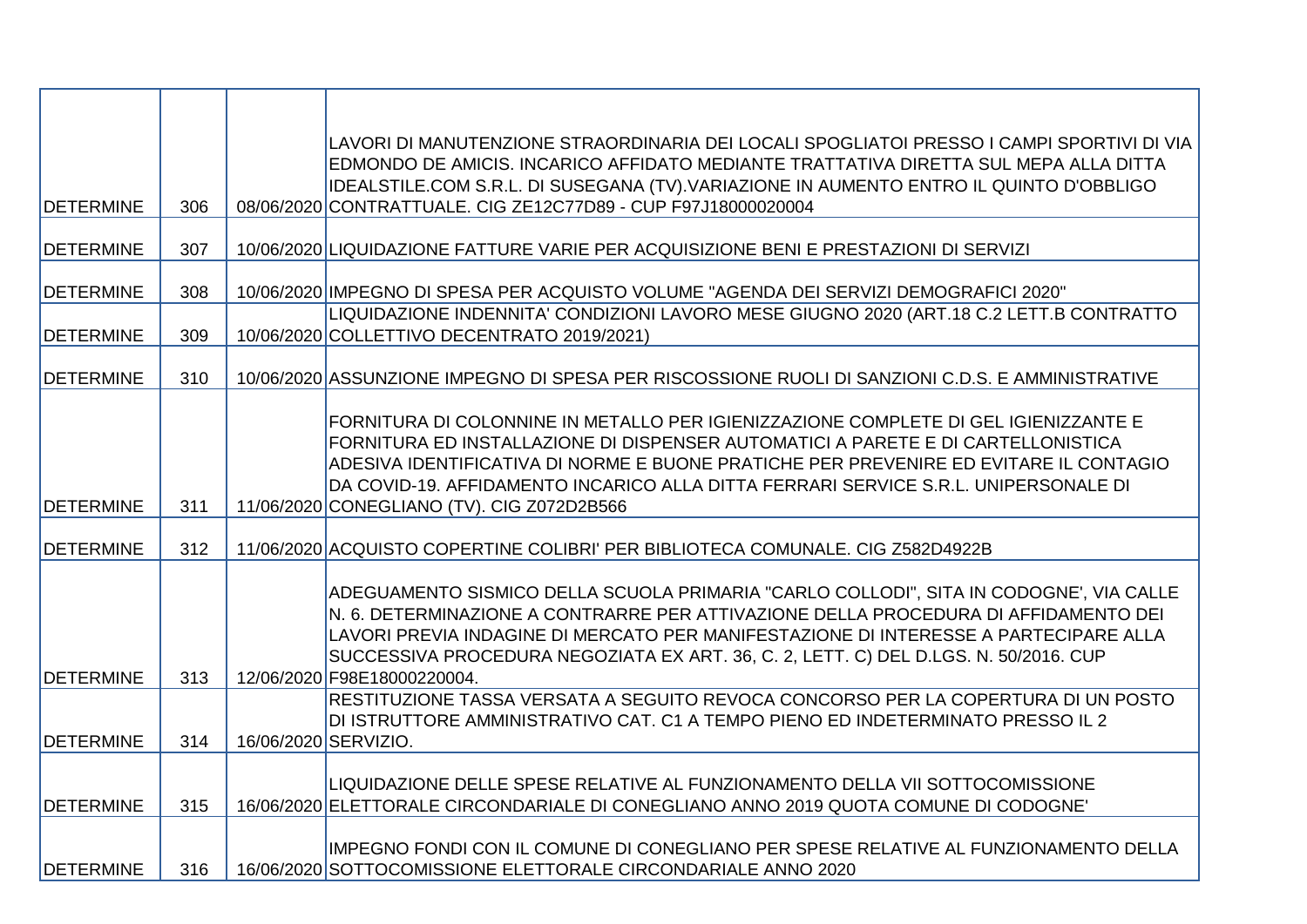| <b>DETERMINE</b>  | 317 | 16/06/2020 RESTITUZIONE CAUZIONE PER MANCATO UTILIZZO LOCALI COMUNALI IL 7 MARZO 2020.        |
|-------------------|-----|-----------------------------------------------------------------------------------------------|
|                   |     | RIMBORSO CREDITI PER BUONI MENSA ELETTRONICI NON USUFRUITI A.S. 2019/20. DOMANDE              |
| <b>DETERMINE</b>  | 318 | 17/06/2020 PERVENUTE ENTRO IL 10 GIUGNO 2020.                                                 |
|                   |     |                                                                                               |
|                   |     |                                                                                               |
|                   |     | LAVORI DI EFFICIENTAMENTO ENERGETICO CON SOSTITUZIONE DEI SERRAMENTI DELLA SCUOLA             |
|                   |     | PRIMARIA "C.COLLODI" COMPLETAMENTO. APPROVAZIONE STATO FINALE DEI LAVORI, CERTIFICATO         |
|                   |     | DI REGOLARE ESECUZIONE E LIQUIDAZIONE FATTURA N. 2/PA DEL 09.06.2020 ALLA DITTA MURA S.R.L.   |
| <b>IDETERMINE</b> | 319 | 17/06/2020 DI SERNAGLIA DELLA BATTAGLIA (TV). CUP: F92G19000160005 - CIG: 8031558B52          |
|                   |     |                                                                                               |
|                   |     | RIMBORSO AL COMUNE CAPO CONVENZIONE RETRIBUZIONE DI RISULTATO LIQUIDATA AL                    |
| <b>DETERMINE</b>  | 320 | 17/06/2020 SEGRETARIO COMUNALE DOTT.PAOLO ORSO - ANNO 2019                                    |
|                   |     |                                                                                               |
|                   |     | LIQUIDAZIONE FATTURA DI ACCONTO N.12 DEL 26.05.2020 ALLA DITTA A.P.S. DI PESSOTTO ANDREA DI   |
|                   |     | CODOGNE' (TV) RELATIVA AI LAVORI DI MANUTENZIONE DELLA RETE IDRAULICA SUPERFICIALE E          |
| <b>DETERMINE</b>  | 321 | 22/06/2020 DELLA VIABILITA' MINORE DEL TERRITORIO COMUNALE. CIG: Z292B59350.                  |
|                   |     |                                                                                               |
|                   |     | FORNITURA TRIENNALE DI MATERIALE INERTE PER LA MANUTENZIONE DELLA VIABILITA' DI               |
|                   |     | ICOMPETENZA COMUNALE -- TRIENNIO 2020-2022. AFFIDAMENTO INCARICO MEDIANTE TRATTATIVA          |
| <b>DETERMINE</b>  | 322 | 22/06/2020 DIRETTA SUL MEPA ALLA DITTA F.A.L. S.R.L. DI PIEVE DI SOLIGO (TV). CIG: Z622D500B7 |
|                   |     |                                                                                               |
|                   |     | PRESTAZIONI PROFESSIONALI RELATIVE ALL'EFFICIENTAMENTO ENERGETICO CON SOSTITUZIONE            |
|                   |     |                                                                                               |
|                   |     | DEI SERRAMENTI DELLA SCUOLA PRIMARIA "C.COLLODI" - COMPLETAMENTO. LIQUIDAZIONE FATTURA        |
| <b>DETERMINE</b>  | 323 | N. 40/001 DEL 12.06.2020 ALLO STUDIO ASSOCIATO DI ARCHITETTURA CARNIEL E MASET DI SAN         |
|                   |     | 22/06/2020 VENDEMIANO (TV). CUP: F92G19000160005 - CIG: 8024603FDE                            |
|                   |     | OPERA 123. LAVORI DI EFFICIENTAMENTO ENERGETICO CON SOSTITUZIONE DEI SERRAMENTI DELLA         |
|                   |     | SCUOLA PRIMARIA "C. COLLODI" COMPLETAMENTO. CUP F92G19000160005. DETERMINAZIONE DEGLI         |
| <b>DETERMINE</b>  | 324 | 22/06/2020 INCENTIVI PER LE FUNZIONI TECNICHE AL PERSONALE INCARICATO.                        |
|                   |     |                                                                                               |
|                   |     | RIVERSAMENTO CORRISPETTIVI CIE (CARTE D'IDENTITA' ELETTRONICHE) AL MINISTERO                  |
|                   |     | DELL'INTERNO. DAL 16.05.2020 AL 31.05.2020 COMPRESI. IMPEGNO DI SPESA E CONTESTUALE           |
| <b>DETERMINE</b>  | 325 | 22/06/2020 LIQUIDAZIONE                                                                       |
|                   |     |                                                                                               |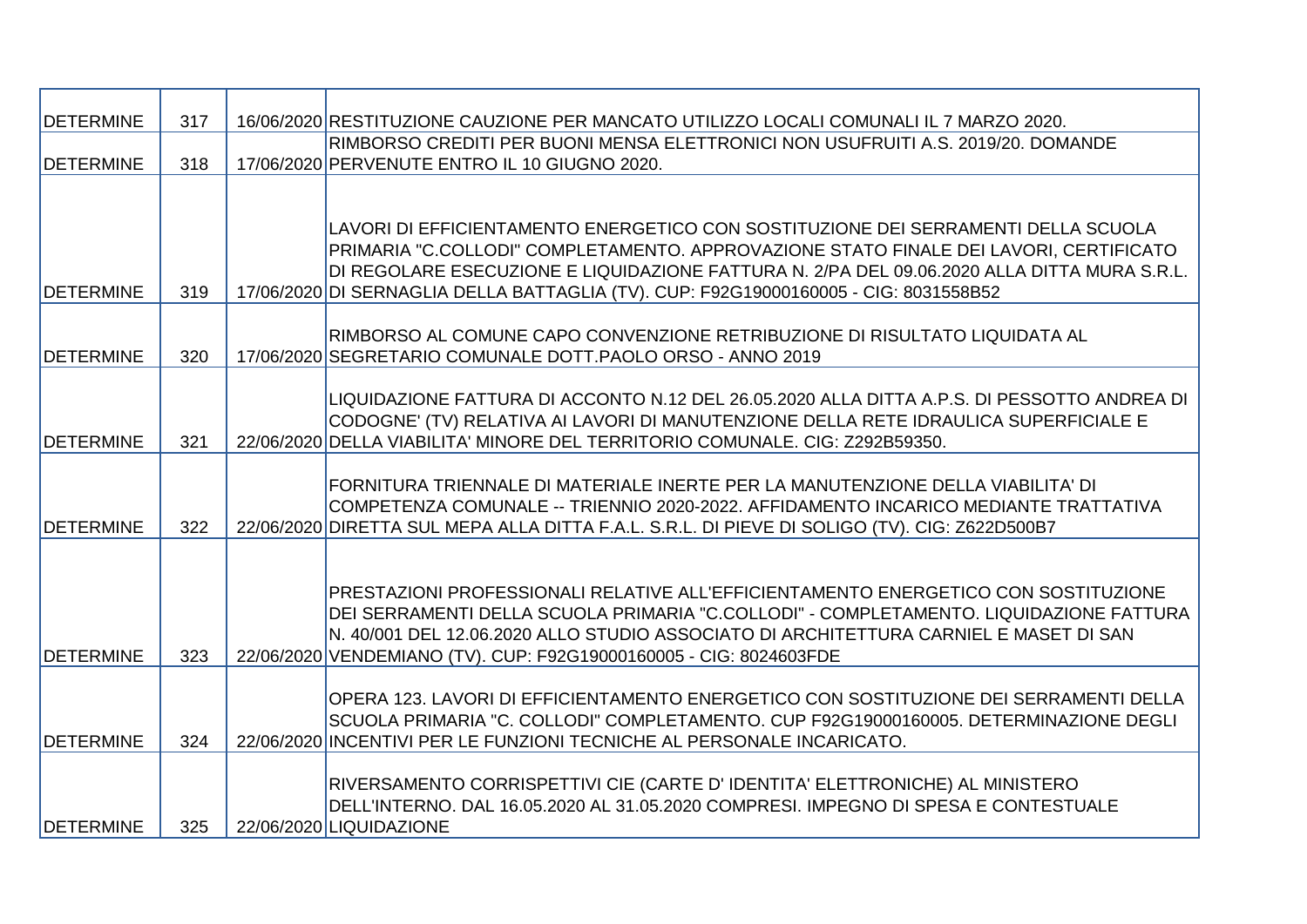| <b>DETERMINE</b>  | 326 | RIVERSAMENTO CORRISPETTIVI C.I.E. (CARTE D'IDENTITA' ELETTRONICHE) AL MINISTERO DELL'<br>INTERNO. DAL 01.06.2020 AL 15.06.2020 COMPRESI. IMPEGNO DI SPESA E CONTESTUALE<br>22/06/2020 LIQUIDAZIONE.                                                                                                                                                                                                        |
|-------------------|-----|------------------------------------------------------------------------------------------------------------------------------------------------------------------------------------------------------------------------------------------------------------------------------------------------------------------------------------------------------------------------------------------------------------|
|                   |     | LAVORI IDRAULICI PER L'INSTALLAZIONE DI N. 2 CONTATORI PER IL CONSUMO IDRICO SU<br>ALTRETTANTI POZZI ARTESIANI COMUNALI IN VIA ROMA. AFFIDAMENTO INCARICO ALLA DITTA                                                                                                                                                                                                                                       |
| <b>DETERMINE</b>  | 327 | 22/06/2020 TERMOIDRAULICA RUI S.R.L. DI FONTANELLE (TV). CIG: Z1F2D4ACF7                                                                                                                                                                                                                                                                                                                                   |
| <b>DETERMINE</b>  | 328 | FORNITURA E POSA DI SEGNALETICA STRADALE VERTICALE PER SISTEMAZIONE IMPIANTI<br>DANNEGGIATI. AFFIDAMENTO INCARICO ALLA DITTA PADANA S.R.L. DI TOMBOLO (PD). CIG:<br>23/06/2020 Z342D4B882                                                                                                                                                                                                                  |
|                   |     |                                                                                                                                                                                                                                                                                                                                                                                                            |
| <b>DETERMINE</b>  | 329 | LAVORI DI MANUTENZIONE STRAORDINARIA DEGLI SPOGLIATOI DEGLI IMPIANTI SPORTIVI DI VIA<br>EDMONDO DE AMICIS. APPROVAZIONE STATO FINALE DEI LAVORI, CERTIFICATO DI REGOLARE<br>ESECUZIONE E LIQUIDAZIONE FATTURA N. 182/20 DEL 19.06.2020 ALLA DITTA IDEALSTILE.COM S.R.L. DI<br>23/06/2020 SUSEGANA (TV). CUP: F97J18000020004 - CIG: ZE12C77D89                                                             |
| <b>IDETERMINE</b> | 330 | PRESTAZIONI PROFESSIONALI PER LA REDAZIONE DEL PROGETTO DEFINITIVO/ESECUTIVO, CSP/CSE,<br>DIREZIONE LAVORI E CRE FINALE, RELATIVO AI LAVORI DI MANUTENZIONE STRAORDINARIA DEI<br>LOCALI SPOGLIATOI PRESSO I CAMPI SPORTIVI DI VIA EDMONDO DE AMICIS IN CODOGNE'.<br>LIQUIDAZIONE FATTURA N. 35 DEL 22.06.2020 ALL'ING. NATALE GATTI DI CODOGNE' (TV). CUP:<br>23/06/2020 F97J18000020004 - CIG: ZCC2C2D09B |
|                   |     |                                                                                                                                                                                                                                                                                                                                                                                                            |
| <b>DETERMINE</b>  | 331 | 24/06/2020 LIQUIDAZIONE FATTURE VARIE PER ACQUISIZIONE BENI E PRESTAZIONI DI SERVIZI                                                                                                                                                                                                                                                                                                                       |
| <b>DETERMINE</b>  | 332 | 24/06/2020 LIQUIDAZIONE FATTURE VARIE PER ACQUISIZIONE BENI E PRESTAZIONI DI SERVIZI                                                                                                                                                                                                                                                                                                                       |
| <b>DETERMINE</b>  | 333 | 24/06/2020 LIQUIDAZIONE INDENNITA' PERSONALE UFFICI DEMOGRAFICI - RISORSE DECENTRATE ANNO 2019                                                                                                                                                                                                                                                                                                             |
| <b>DETERMINE</b>  | 334 | 24/06/2020 LIQUIDAZIONE INDENNITA' SPECIFICHE RESPONSABILITA' - RISORSE DECENTRATE ANNO 2019                                                                                                                                                                                                                                                                                                               |
| <b>DETERMINE</b>  | 335 | 25/06/2020 LIQUIDAZIONE BUONI SPESA EMERGENZA COVID SUPERMERCATI SALAMON SAS                                                                                                                                                                                                                                                                                                                               |